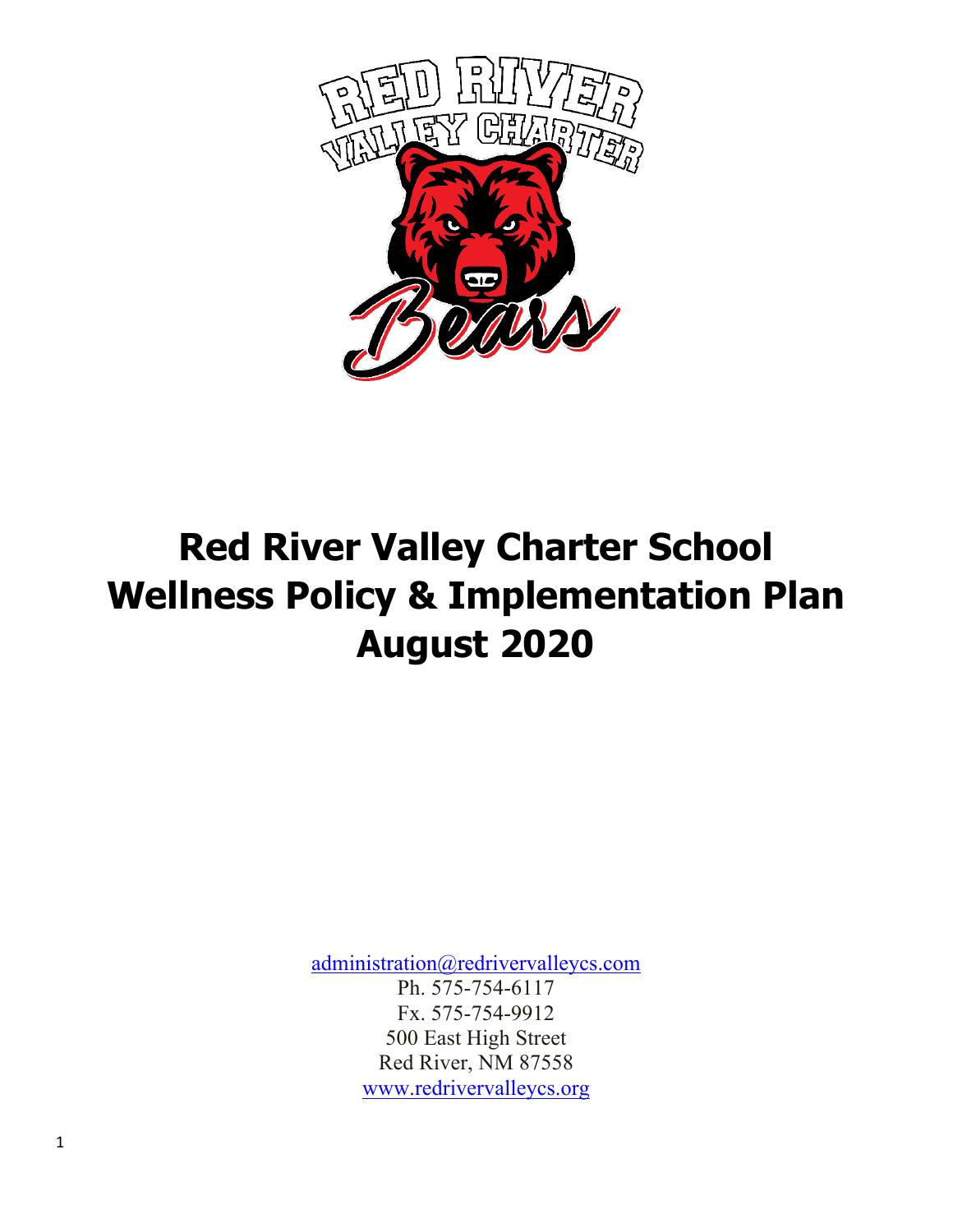# **Red River Valley Charter School Wellness Policy Table of Contents**

| Preamble                                                                                                                                         | 3  |
|--------------------------------------------------------------------------------------------------------------------------------------------------|----|
| <b>SHAC</b>                                                                                                                                      | 3  |
| Wellness Policy Implementation, Monitoring, Accountability, & Community Engagement                                                               | 6  |
| <b>Health Education</b>                                                                                                                          | 8  |
| <b>Nutrition and Nutrition Education</b>                                                                                                         | 9  |
| <b>Physical Activity</b>                                                                                                                         | 11 |
| <b>Physical Education</b>                                                                                                                        | 13 |
| Healthy and Safe Environment                                                                                                                     | 16 |
| Social and Emotional Well-being                                                                                                                  | 20 |
| <b>Health Services</b>                                                                                                                           | 22 |
| <b>Staff Wellness</b>                                                                                                                            | 27 |
| Appendix A: SHAC                                                                                                                                 | 29 |
| Appendix B: Title 6 Primary and Secondary, Chapter 12 Public School Administration- Health and<br>Safety, Part 6 School District Wellness Policy | 30 |

| Appendix C: Evaluation Template |  |
|---------------------------------|--|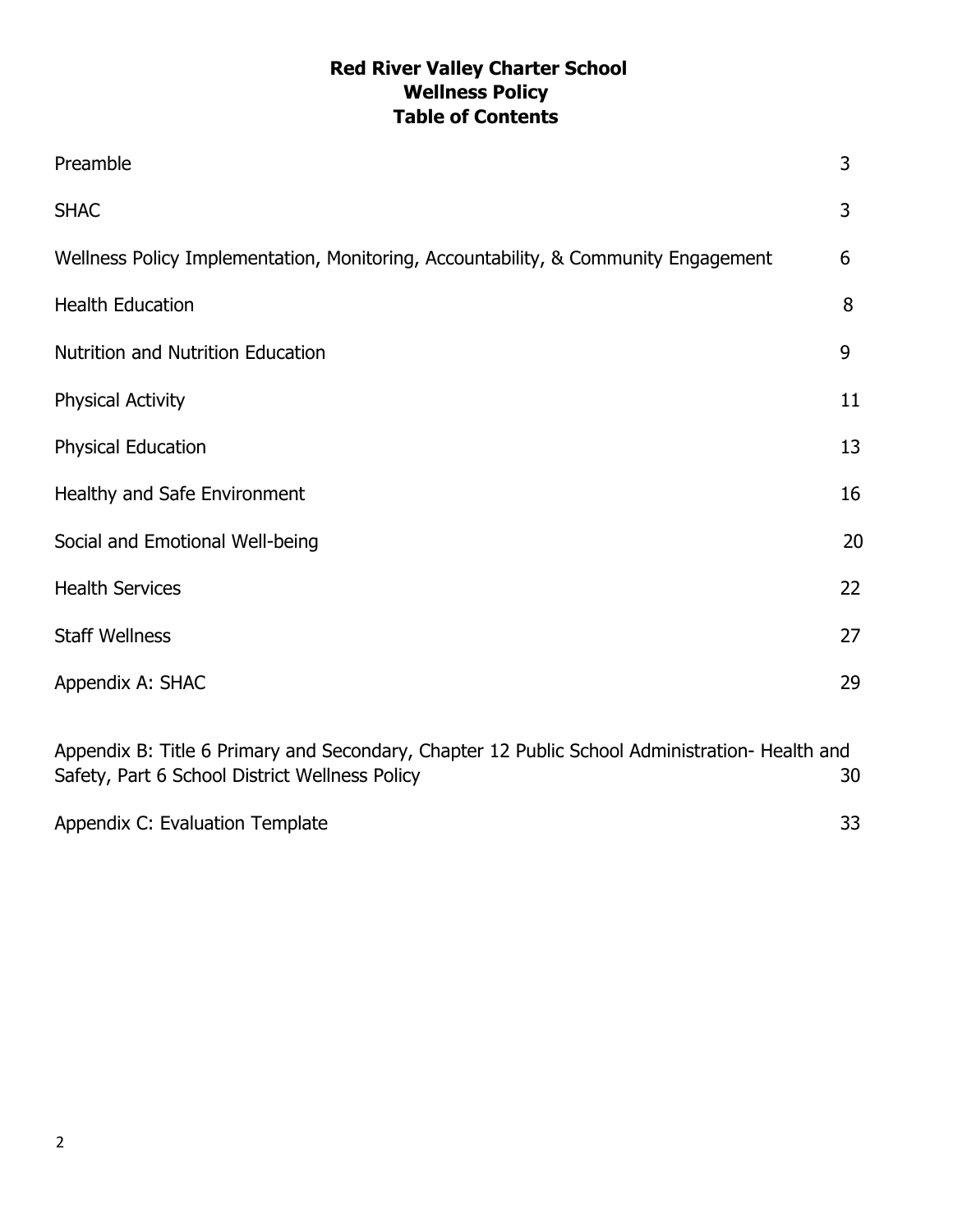# **Red River Valley Charter School Preamble:**

Red River Valley Charter School (RRVCS) is committed to the greatest development of every student. RRVCS believes that for students to succeed academically, socially, and physically they need a positive, safe, and health promoting environment. RRVCS strives to create this environment through positive, safe and health-promoting learning and activities throughout the academic school year.

"Research shows that two components, good nutrition and physical activity before, during and after the school day, are strongly correlated with positive student outcomes. For example, student participation in the U.S. Department of Agriculture's (USDA) School Breakfast Program is associated with higher grades and standardized test scores, lower absenteeism and better performance on cognitive tasks." RRVCS is committed to serving breakfast to our students every school day from 7:40 AM-8:00 AM. Additionally, "students who are physically active through, physical activity breaks, high-quality physical education and extracurricular activities – do better academically and there is evidence that adequate hydration is associated with better cognitive performance." $15,16,17$ 

RRVCS's approach to ensuring environments and opportunities for all students to practice healthy eating and physical activity behaviors throughout the school day while minimizing commercial distractions. Specifically, this policy establishes goals and procedures to ensure that:

- RRVCS students have access to healthy foods throughout the school day  $-$  both through reimbursable school meals and after school snack - in accordance with Federal and state nutrition standards;
- RRVCS students receive quality nutrition education that helps them develop lifelong healthy eating habits;
- RRVCS students have opportunities to be physically active throughout the school day;
- RRVCS engages in nutrition and physical activity promotion and other activities that promote student wellness;
- RRVCS staff are encouraged and supported to practice healthy nutrition and physical activity behaviors in and out of school:
- The community is engaged in supporting the work of RRVCS in creating continuity between school and other settings for students and staff to practice lifelong healthy habits; and,
- RRVCS establishes and maintains an infrastructure for management, oversight, implementation, communication about and monitoring of the policy and its established goals and objectives.

This policy applies to all students, staff and schools in the Red River Valley Charter School. Specific measureable goals and outcomes are identified within each section below.

# **School Health Advisory Council (SHAC)**

#### **Formation and Purpose of the School Health Advisory Council (SHAC)**

- 1. RRVCS will establish and maintain a SHAC that consists of: parent(s), school food authority personnel, governance council member, director, school staff, and community member
- 2. RRVCS SHAC will meet two (2) times per year for the purpose of evaluation of the current wellness policy in the areas of implementation, needed revisions, and adherence, and then will present recommendations for the policy to the Governance Council
- 3. RRVCS SHAC will assist in the school's implementation and adherence to the policy **RRVCS SHAC Creates a Wellness Draft Policy that includes:** 
	- A. Family, school, and community involvement guidelines
	- B. Nutrition Guidelines for school meals, competitive foods and beverages provided during the school day, exempt fundraisers, access to water, celebrations and rewards, nutrition promotion, nutrition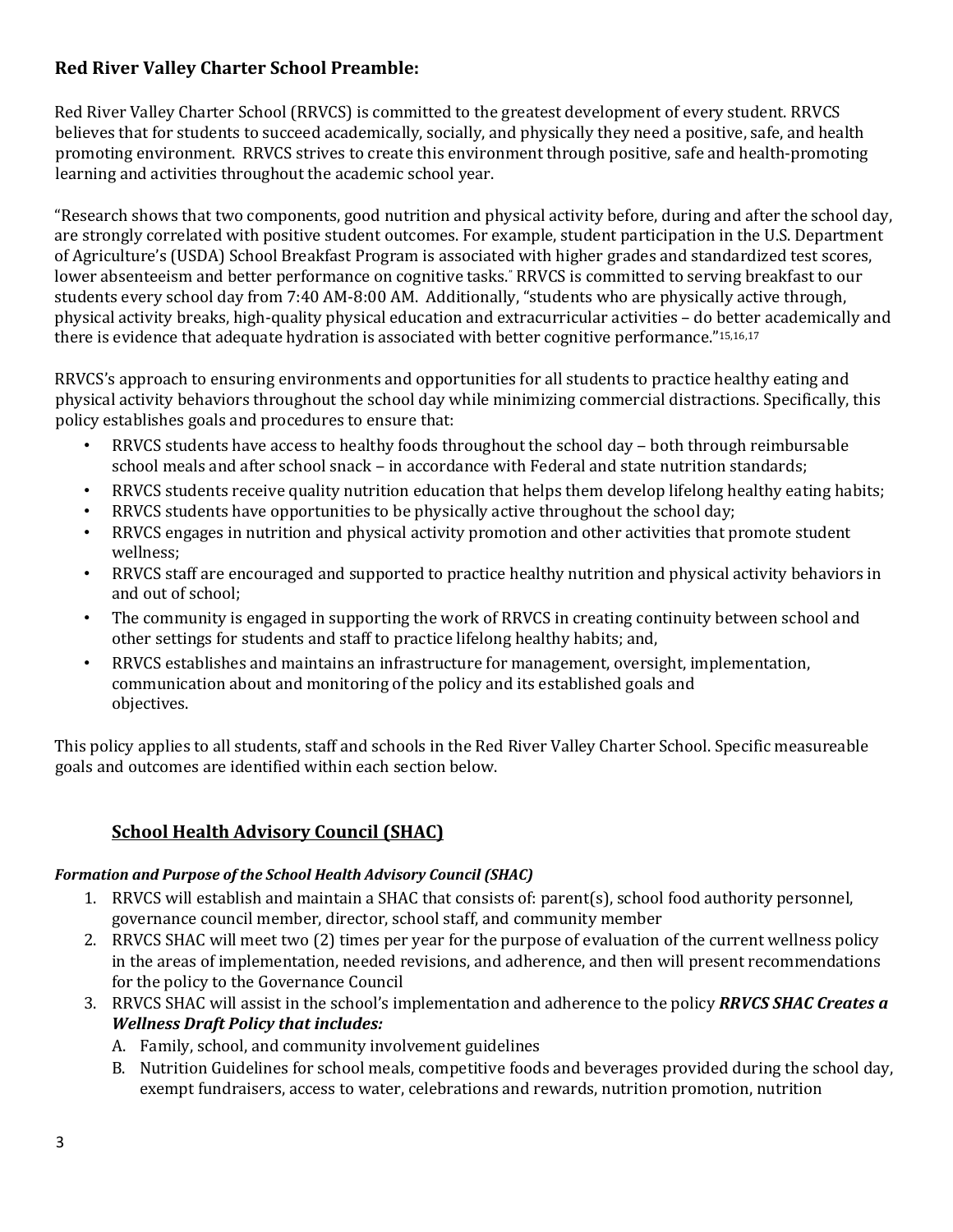education, food and beverage marketing in school, and school nutrition staff qualifications, and professional standards requirement

- C. Physical activity guidelines, included but not limited to P.E., teacher organized activities, and recess K-6
- D. Guidelines for a planned, sequential physical education curriculum that provides the optimal opportunity for all students to learn and develop skills, knowledge and attitudes that encourage a lifetime of physical activity, consistent with the Physical Education Content Standards with Benchmarks and Performance Standards set forth in 6.29.9 NMAC: Standards for Excellence;
- E. Guidelines for a planned, sequential, health education curriculum that addresses the physical, mental, emotional, and social dimensions of health and is aligned to the Health Education Content Standards with Benchmarks and Performance Standards as set forth in Standards for Excellence (6.29.6.8 NMAC);
- F. Establish course instructions for all students in grades Kinder-8<sup>th</sup> receive instruction in health education both during PE and regular education classes; that is aligned to Health Education Content and Standards with Benchmarks and Performance Standards (22-13-1.1 NMSA (1978);
- G. Develop a plan that addresses the behavioral health needs of all students in the educational process by focusing on the social and emotional well-being of students;
- H. Provide and submit a Safe School Plan, focused on healthy, safe environments, including but not limited to policies, procedures and an all-hazards emergency operations plan (EOP) that is inclusive of: prevention, protection, mitigation, response and recovery, and is aligned with the National Response Framework, the U.S. Dept. of Education's Guide for Developing High-Quality School Emergency Operations Plans (2013), (See Safe Schools tab in the NMPED website)
- I. A plan that addresses the health service needs of students in the educational process;
- I. A plan that addresses the wellness needs of all staff that minimally ensures an equitable work environment that meets the Americans with Disabilities Act, Part III; and
- K. The implementation and evaluation of all guidelines. School districts are asked to use the Evaluation Template (Attachment C) when creating the plan for measuring implementation and evaluation.

# *RRVCS SHAC maintains the following:*

- A. RRVCS wellness policy contains the required guidelines and includes language that meets their current needs and also supports growth over time; RRVCS seeks the Governance Council approval and presents annual revisions;
- B. An evaluation plan; and
- C. Public updates, including public access to the wellness policy, summary of changes made on at least an annual basis, annual assessments, and triennial assessments.

## *RRVCS* submits wellness policy documents to the Public Education Department on a date to be determined and *communicated to every school on a three-year rotating cycle.*

The Red River Valley Charter School will employ its SHAC to convene at least two (2) times per year to establish goals for and oversee school health and safety policies and programs, including development, implementation and periodic review and update of this district-level wellness policy (heretofore referred as "wellness policy").

The SHAC membership will represent all school levels (elementary and secondary schools) and include (to the extent possible), but not be limited to: parents and caregivers; students; representatives of the school nutrition program (e.g., school nutrition director); physical education teachers; health education teachers; school health professionals (e.g., health education teachers, school health services staff [e.g., nurses, physicians, dentists, health educators, and other allied health personnel who provide school health services], and mental health and social services staff [e.g., school counselors, psychologists, social workers, or psychiatrists]; school administrators (e.g.., superintendent, principal, vice principal), school board members; health professionals (e.g., dietitians, doctors, nurses, dentists); and the general public. When possible, membership will also include Supplemental Nutrition Assistance Program Education coordinators (SNAP-EDEDSNAP-Ed). To the extent possible, the SHAC will include representatives from each school building and reflect the diversity of the community.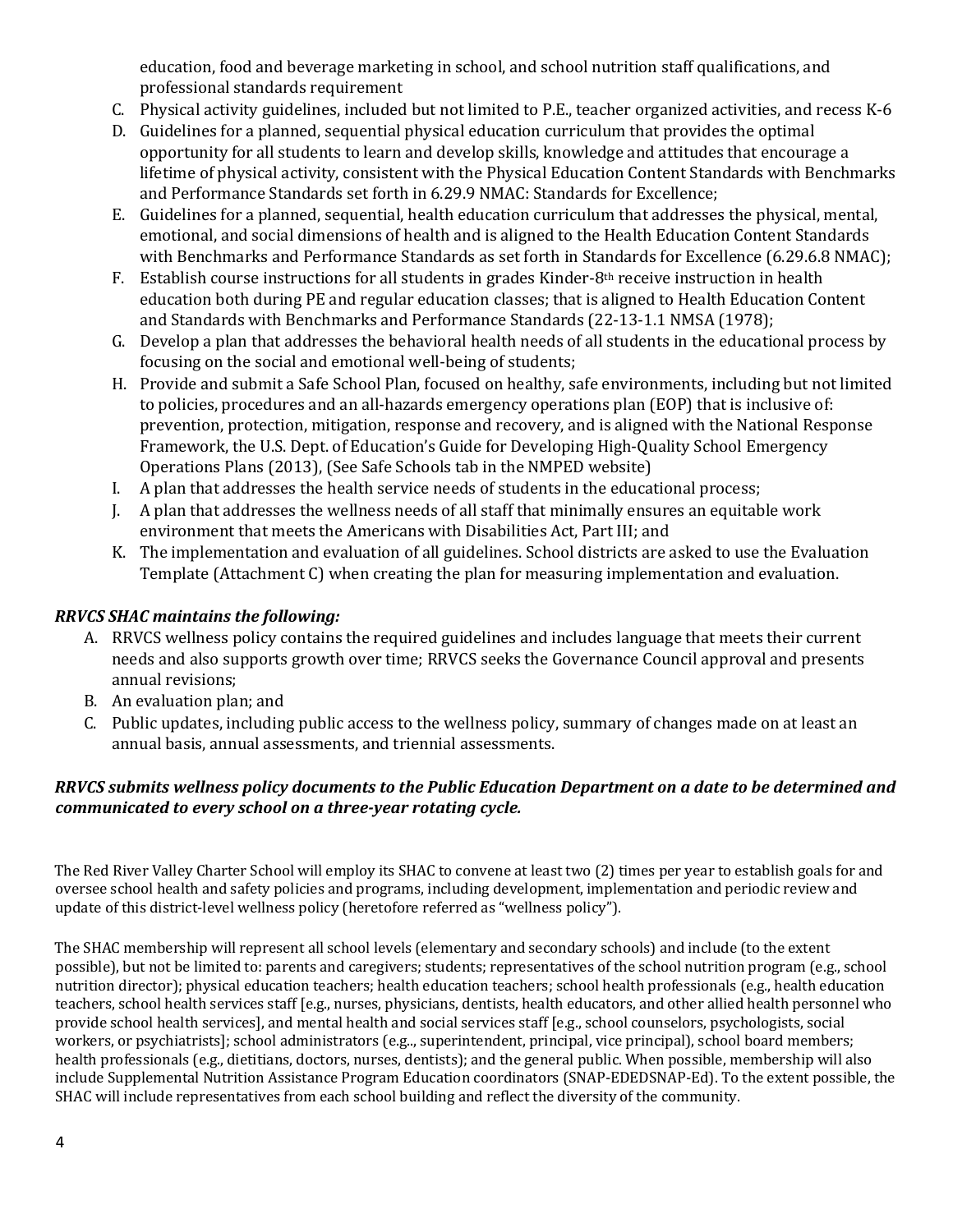#### *Leadership*

The Superintendent or designee(s) will convene the SHAC and facilitate development of and updates to the wellness policy, ensure Red River Valley Charter School's compliance with the policy. As a charter school, the director will convene and facilitate the SHAC to facilitate development of and updates to the wellness policy, and will ensure RRVCS's compliance with the policy.

The designated official for oversight: Kimberly Ritterhouse, kimberly@redrivervalleycs.com

The names, titles, and contact information of the committee members include:

| <b>Name</b>                | Title / Relationship to<br>the School or District        | <b>Email address</b>            | <b>Role on Committee</b>                                                                                                  |
|----------------------------|----------------------------------------------------------|---------------------------------|---------------------------------------------------------------------------------------------------------------------------|
| <b>Becca Pockrandt</b>     | <b>Physical Education</b><br>Teacher K-8; 7-8<br>Teacher | becca@redrivervalleycs.com      | Assists in the<br>implementation of<br>physical education and<br>health goals and<br>evaluation of the<br>wellness policy |
| <b>Courtney Henderson</b>  | Governance Council<br>Member                             | courtneyandsydney@hotmail.com   | Assists in the<br>implementation of<br>educational goals and<br>evaluation of the<br>wellness policy                      |
| JoeBen Mandonado           | Governance Council<br>Member; Parent                     | mandona5@aol.com                | Assists in the evaluation of<br>the wellness policy<br>implementation                                                     |
| <b>Susan Northern</b>      | Community member;<br>nurse                               | frederic.northern@sbcglobal.net | Assist w/ social<br>emotional wellness, safe<br>campus implementation                                                     |
| Student leadership<br>team | Grades 6-8                                               | 6, 7, & 8 grade classrooms      | Provide student input,<br>evaluation of the plan                                                                          |
| Tonya Lewis                | Lunch Coordinator;<br>office<br>manager                  | tonya@redrivervalleycs.com      | Assist w/ input<br>regarding food services<br>& lunch program                                                             |
| Kimberly Ritterhouse       | Director                                                 | kimberly@redrivervalleycs.com   | Overall facilitation of the<br>plan, wellness policy<br>coordinator                                                       |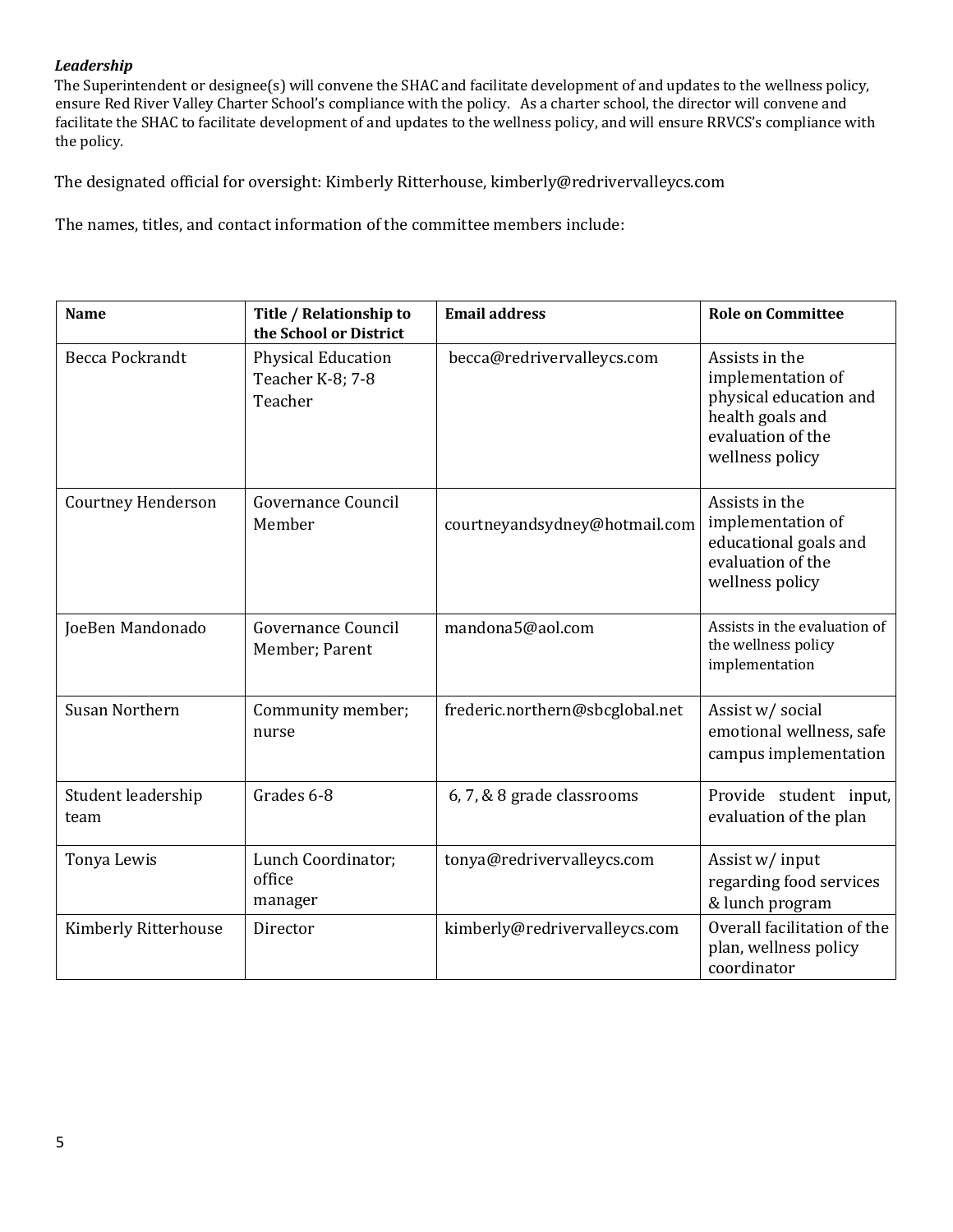# **Wellness Policy Implementation, Monitoring, Accountability and Community Engagement**

#### *Implementation Plan*

The Red River Valley Charter School will develop and maintain a plan for implementation to manage and coordinate the execution of this wellness policy. The plan delineates roles, responsibilities, actions and timelines specific to our school; as well as specific goals and objectives for nutrition standards for all foods and beverages available on the school campus, food and beverage, nutrition promotion and education. It is recommended that the school use the Healthy Schools Program online tools to complete a school level assessment based on the CDC and Prevention's School Health Index to create and action plan that fosters implementation, and consider the data annually.

This wellness policy and the progress reports can be found at: www.redrivervalleycs.org

**Recordkeeping:** RRVCS will retain records to document compliance with the requirements of the wellness policy in the RRVCS administrative office. Documentation maintained in this location will include but will not be limited to: 

- The written wellness policy;
- Documentation demonstrating compliance with community involvement requirements, including:
	- $\circ$  (1) efforts to actively solicit SHAC membership from the required stakeholder groups; and
	- $\circ$  (2) the participants' involvement in the development, implementation, and periodic review and update of the wellness policy;
- Documentation of annual policy progress report;
- Documentation of the triennial assessment; and
- Documentation demonstrating compliance with public notification requirements, including:  $\circ$  methods by which the wellness policy, annual progress reports, and triennial assessments are made available to the public; and
	- $\circ$  efforts to actively notify families about the availability of wellness policy.

Annual Progress Reports: RRVCS will compile and publish an annual report to share basic information about the wellness policy and report on its implementation progress in meeting the wellness goals. This annual report will be published in the 4<sup>th</sup> quarter of each school year. This report will include, but is not limited to:

- The RRVCS website address for the wellness policy and/or how the public can receive/access a copy of the wellness policy;
- A description RRVCS's progress in meeting the wellness policy goals;
- A summary of each school's events or activities related to wellness policy implementation;
- The name, position title, and contact information of the designated District policy leader(s) identified in Section I; and
- Information on how individuals and the public can get involved with the SHAC.

The annual report will be available in English.

RRVCS will actively notify households/families of the availability of the annual report.

The SHAC will establish and monitor RRVCS's goals and objectives for each of the content-specific components listed in the sections of this policy.

Optional additional policy language includes:

RRVCS will track, analyze, and report on any correlations between improvements in health-promoting environments with education outcomes, such as absenteeism, disciplinary referrals, test scores, average grades, or health measures such as consumption of whole grains, fruits, or vegetables through the school meal programs or BMI, or psycho-social measures such as self-reported "connectedness," or other school climate measures. ACS is encouraged to collaborate with local research institutions and universities.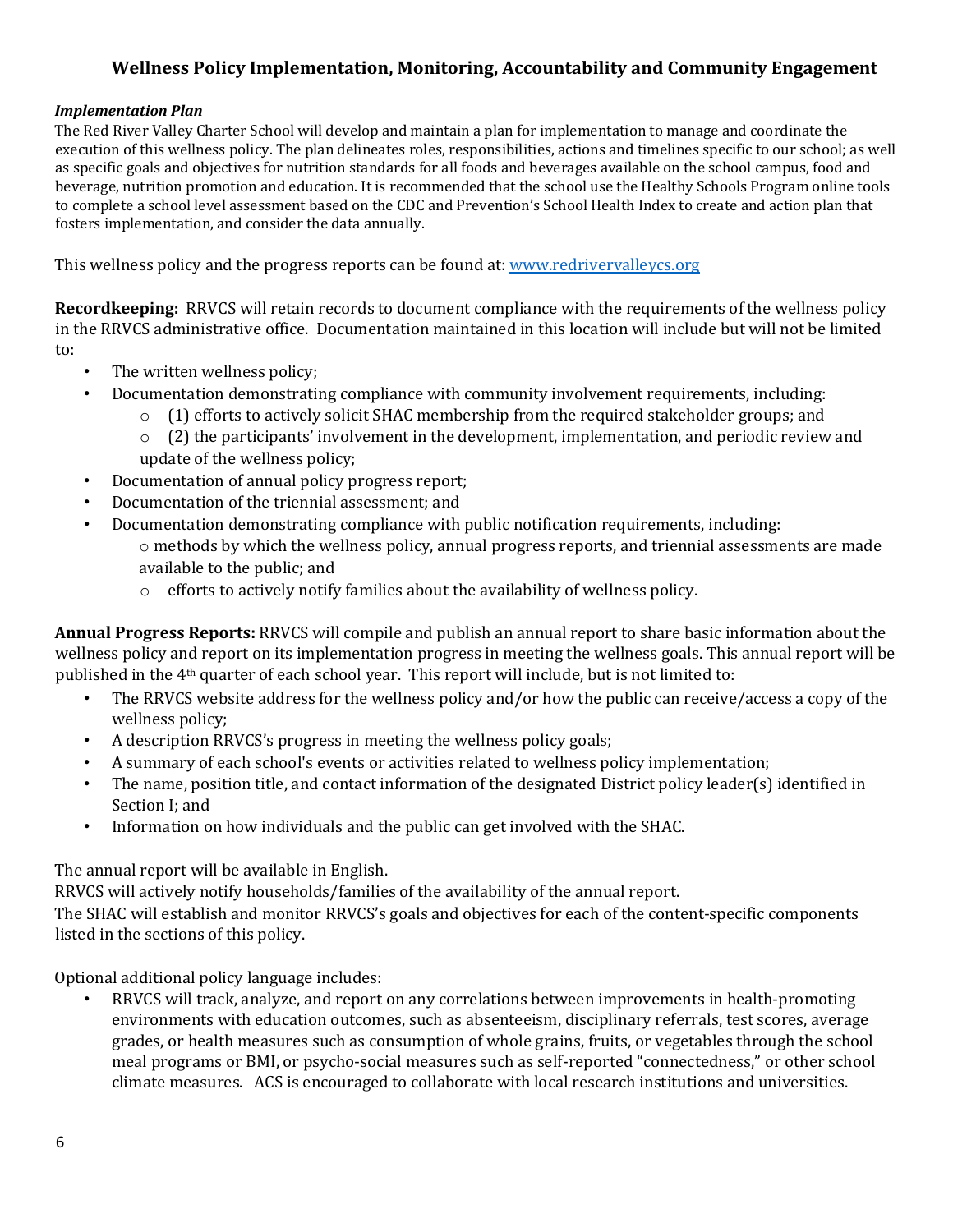RRVCS will also track and annually report other related information, such as findings from food safety inspections, aggregate participation in school meals programs, income reported from competitive food sales, fundraising revenues, and other such information, as feasible.]

#### *\*Triennial Progress Assessments*

At least once every three years, the District will evaluate compliance with the wellness policy per the CSHWB nutrition administrative review process to assess the implementation of the policy and include:

- The extent to which schools under the jurisdiction of the District are in compliance with the wellness policy; and
- A description of the progress made in attaining the goals of the District's wellness policy.
- The position/person responsible for managing the triennial assessment and contact information is Kimberly Ritterhouse

The SHAC will monitor RRVCS's compliance with this wellness policy. RRVCS will notify households/families of the availability of the triennial progress report through the school website and email.

## *Revisions and Updating the Policy*

The SHAC will update or modify the wellness policy based on the results of the annual progress reports and triennial assessments, and/or as: RRVCS priorities change; community needs change; wellness goals are met; new health science, information, and technology emerges; and new Federal or state guidance or standards are issued. The wellness policy will be assessed and updated as indicated at least every three years, following the triennial assessment. 

## *Community Involvement, Outreach, and Communications*

RRVCS is committed to being responsive to community input, which begins with awareness of the wellness policy. RRVCS will actively communicate ways in which representatives of SHAC and others can participate in the development, implementation, and periodic review and update of the wellness policy through a variety of means appropriate for that district. RRVCS will also inform parents of availability of child nutrition programs and how to apply, and a description of and compliance with National School Lunch Program nutrition standards. RRVCS will use electronic mechanisms, such as email or displaying notices on the school's website, as well as non-electronic mechanisms, such as newsletters, presentations to parents, or sending information home to parents, to ensure that all families are actively notified of the content of, implementation of, and updates to the wellness policy, as well as how to get involved and support the policy. RRVCS will ensure that communications are culturally and linguistically appropriate to the community. RRVCS will actively notify the public about the content of or any updates to the wellness policy annually, at a minimum. RRVCS will also use these mechanisms to inform the community about the availability of the annual and triennial reports.

**Evaluation:** See Appendix C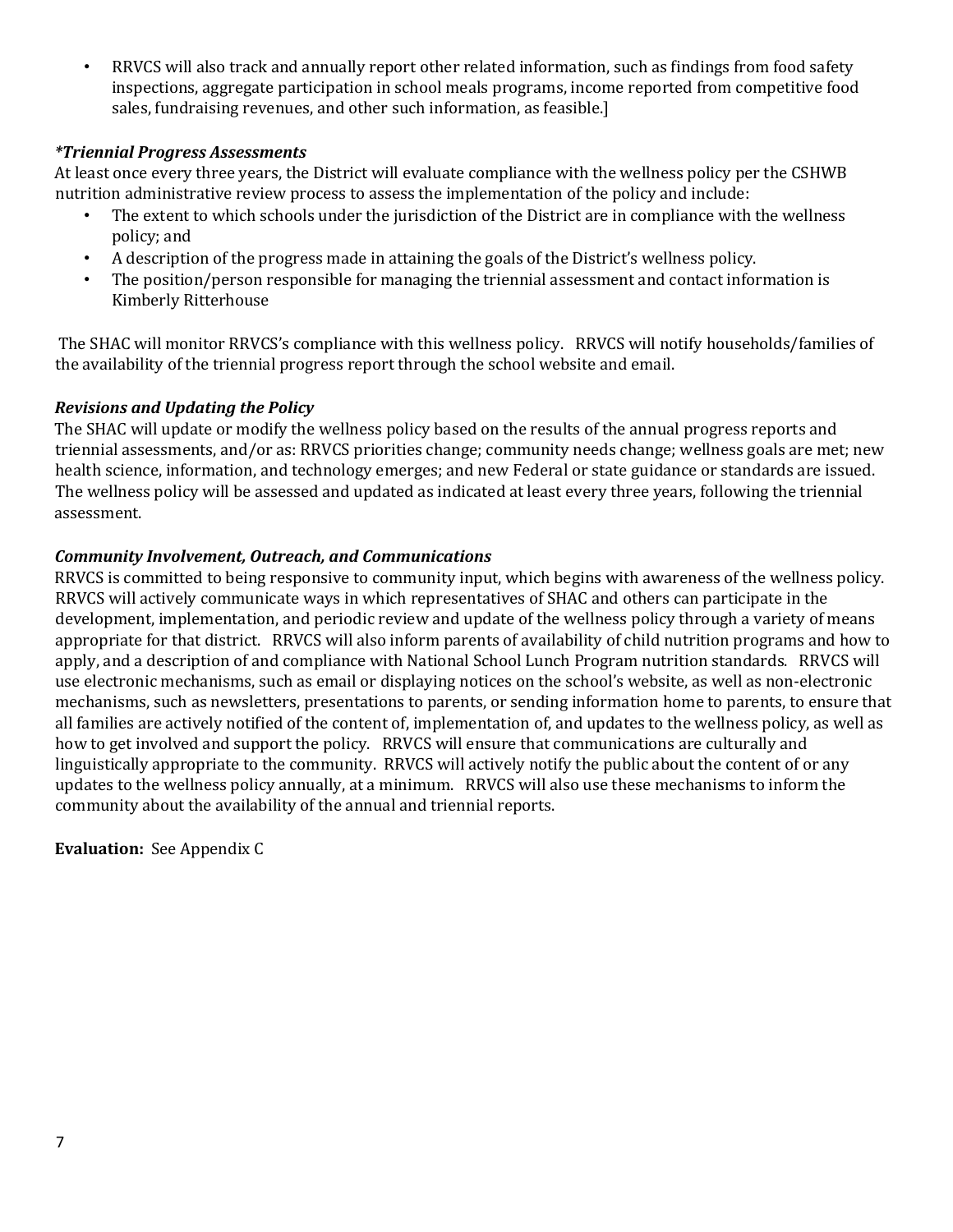## **Red River Valley Charter School Wellness Policy Health Education**

**Definition:** Health education is the instructional program that provides the opportunity to motivate and assist all students to maintain and improve their health, prevent disease, and reduce health-related risk behaviors. It allows students to develop and demonstrate increasingly sophisticated health-related knowledge, attitudes, skills, and practices. As well, Health Education meets the content standards with benchmarks and performance standards as set forth in 6.29.1 NMAC Standards for Excellence.

| <b>Requirement/Required</b><br>Activity:                                                                                                                                                                                                                                                                                                                                                                                                                                                                                                                         | <b>Current RRVCS Practice:</b>                                                                                                                                                                                                                                                                                                                | Goal:                                                                                                                                                                                                                                      | Timeline:                                                                                                  |
|------------------------------------------------------------------------------------------------------------------------------------------------------------------------------------------------------------------------------------------------------------------------------------------------------------------------------------------------------------------------------------------------------------------------------------------------------------------------------------------------------------------------------------------------------------------|-----------------------------------------------------------------------------------------------------------------------------------------------------------------------------------------------------------------------------------------------------------------------------------------------------------------------------------------------|--------------------------------------------------------------------------------------------------------------------------------------------------------------------------------------------------------------------------------------------|------------------------------------------------------------------------------------------------------------|
| A sequential aligned K-8<br>health education curriculum                                                                                                                                                                                                                                                                                                                                                                                                                                                                                                          | RRVCS utilizes the state<br>standards and Core<br>Knowledge Curriculum for<br>health education<br>curriculum. K-8.                                                                                                                                                                                                                            | The PE teacher and<br>classroom teachers<br>collaborate on health<br>requirements and plan<br>accordingly                                                                                                                                  | Alignment and<br>implementation will be<br>discussed, adjusted,<br>organized, and<br>implemented annually. |
| RRVCS will provide<br>instruction about HIV and<br>related issues found in the<br>curriculum of the required<br>health education content<br>area to elementary and<br>middle school; as set forth in<br>6.12.2.10 NMAC.                                                                                                                                                                                                                                                                                                                                          | RRVCS will directly instruct<br>students about HIV and<br>related issues as introduced<br>in the middle school health<br>curriculum                                                                                                                                                                                                           | RRVCS will add<br>developmentally<br>appropriate HIV<br>instruction for middle<br>school students                                                                                                                                          | Begin implementation<br>in 2020-2021 school<br>year.                                                       |
| RRVCS will implement an<br>"opt-out" policy that will<br>ensure that parents have the<br>ability to request their child<br>to be exempted from the<br>health education curriculum<br>components that focus on<br>the sexuality performance<br>standards. The policy<br>includes but is not limited to<br>the process for parents to<br>request an exemption of<br>health education curriculum<br>components that address the<br>sexuality performance<br>standards and how<br>alternative lessons are<br>established for the exempted<br>parts of the curriculum | RRVCS will include an opt-<br>out policy that is provided<br>in the Parent-Student<br>Handbook. RRVCS sends<br>home a letter to inform<br>parents of health education<br>curriculum that focuses on<br>sexuality performance<br>standards, and provides<br>the process for receiving<br>alternative curriculum for<br>the exempted components | The opt-out letter will be<br>sent home prior to the<br>onset of instructional<br>curriculum that focus on<br>sexuality performance.<br>RRVCS will provide an opt<br>out for students and<br>parents not comfortable<br>with presentation. | Put in place for the<br>2020-2021 school year.                                                             |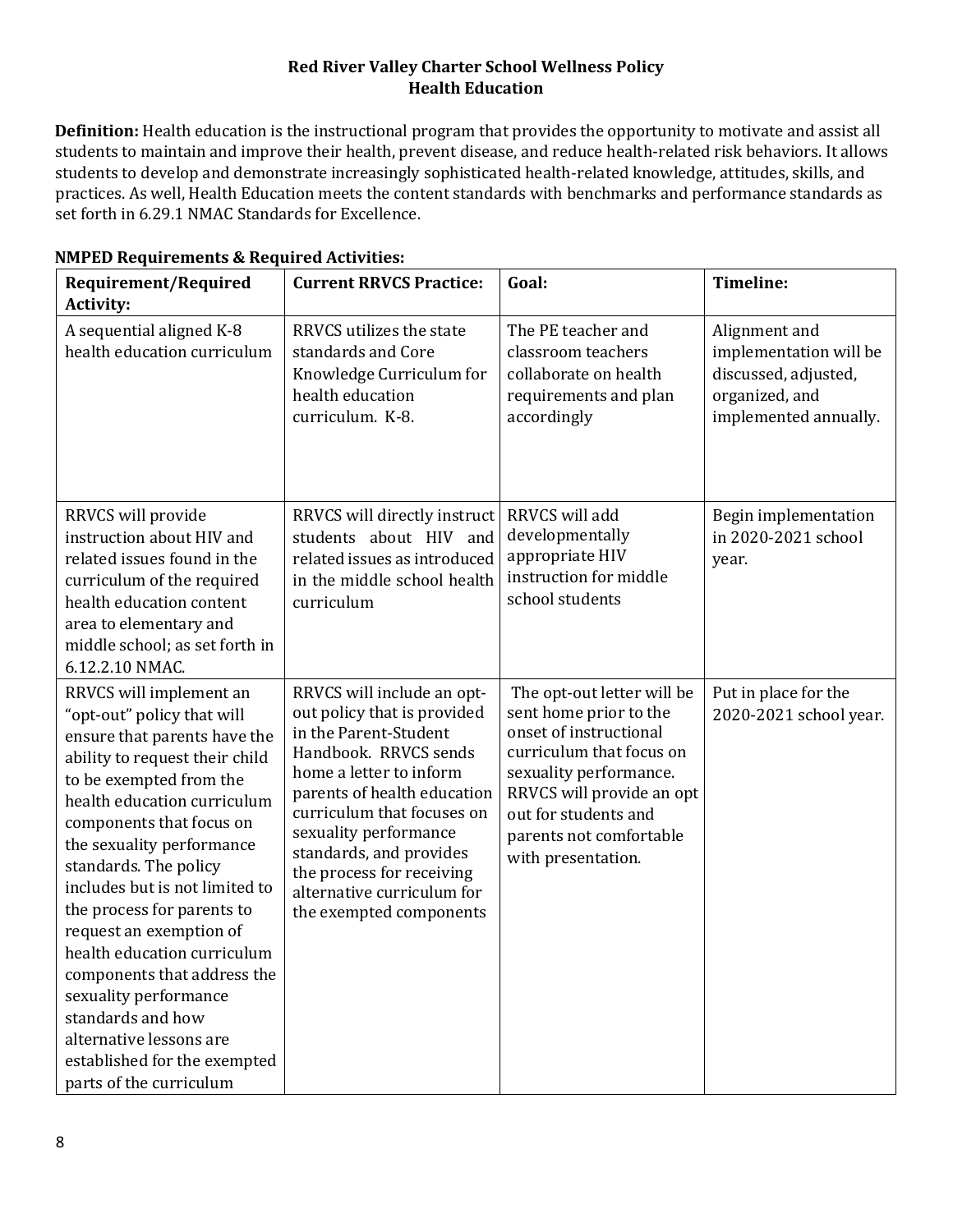#### **RRVCS Health Education Goal: Each student will have the opportunity to:**

Learn and understand essential and functional health information that will

- $\circ$  Shape personal values and beliefs that will support healthy choices
- $\circ$  Develop a student culture that values a healthy lifestyle
- $\circ$  Developing the essential health skills necessary to adopt, practice, and maintain

health-enhancing behaviors.

Resource for goal & curriculum development:

https://www.cdc.gov/healthyschools/sher/characteristics/index.htm

# **NEW MEXICO HEALTH EDUCATION STANDARDS**

- 1. Students will comprehend concepts related to health promotion and disease prevention.
- 2. Students will demonstrate the ability to access valid health information and health-promoting products and services.
- 3. Students will demonstrate the ability to practice health-enhancing behaviors and reduce health risks.
- 4. Students will analyze the influence of culture, media, technology, and other factors on health.
- 5. Students will demonstrate the ability to use interpersonal communication skills to enhance health.
- 6. Students will demonstrate the ability to use goal-setting and decision-making skills to enhance health.
- 7. Students will demonstrate the ability to advocate for personal, family, peer, and community health. From the Health Education & Life Skills component of the Healthier Schools NM instructional program

#### **Red River Valley Charter School Wellness Policy Nutrition and Nutrition Education**

**Objective:** RRVCS is committed to serving healthy meals to children, with plenty of fruits, vegetables, whole grains, and fat-free and low-fat milk; moderate in sodium, and low in saturated fat per serving (nutrition label or manufacturer's specification), and to meet the nutrition needs of school children within their calorie requirements. The school meal program aims to improve the diet and health of school children, help mitigate childhood obesity, model healthy eating to support the development of lifelong healthy eating patterns, and support healthy choices while accommodating cultural food preferences and special dietary needs.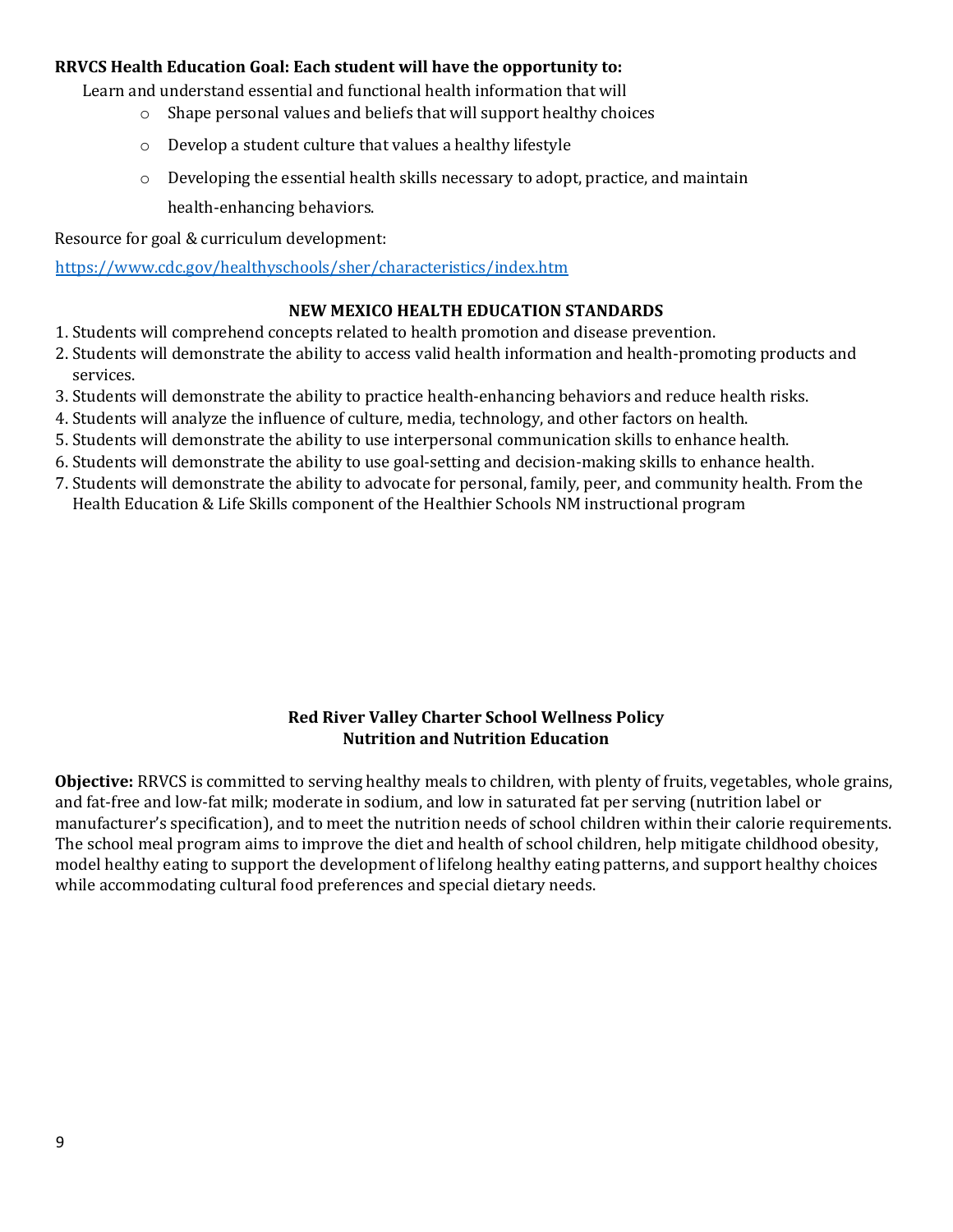| Requirement/Required<br><b>Activity:</b>                                                                                                                                                                                                                                                               | <b>Current RRVCS Practice:</b>                                                                                                                                                                                                                                                                                                                                                                                                                                              | Goal:                                                                                                                                          | <b>Timeline:</b>                                       |
|--------------------------------------------------------------------------------------------------------------------------------------------------------------------------------------------------------------------------------------------------------------------------------------------------------|-----------------------------------------------------------------------------------------------------------------------------------------------------------------------------------------------------------------------------------------------------------------------------------------------------------------------------------------------------------------------------------------------------------------------------------------------------------------------------|------------------------------------------------------------------------------------------------------------------------------------------------|--------------------------------------------------------|
| Standards and nutrition<br>guidelines for all foods and<br>beverages sold to students<br>on the school campus during<br>the school day that are<br>consistent with Federal<br>regulations for:<br>School meal<br>nutrition standards,<br>Smart Snacks in<br>$\bullet$<br>School nutrition<br>standards | 1) RRVCS provides school<br>breakfast and lunch in<br>compliance with federal<br><b>USDA</b> requirements<br>2) RRVCS currently does<br>not allow the sale of foods<br>as fundraisers during the<br>school day as they serve as<br>distraction from the<br>a<br>learning environment<br>3) RRVCS classes create<br>educational opportunities<br>to students to generate<br>interest in nutrition.<br>Posters are hung in the<br>campus hallway and also<br>in the cafeteria | RRVCS middle school<br>students are interested in<br>having a vending machine<br>that provides smart snack<br>compliant foods.                 | Discussion at close of<br>the 2020-2021 school<br>year |
| Standards for all foods and<br>beverages provided, but not<br>sold, to students during the<br>school day (e.g., in classroom<br>parties, classroom snacks<br>brought by parents, or other<br>foods given as incentives).                                                                               | RRVCS requires all<br>school parties to<br>provide a healthy<br>snack<br>RRVCS encourages healthy<br>snacks that are brought<br>from home<br>RRVCS asks parents to<br>refrain from sending soda,<br>energy drinks, drink mixes,<br>and candy to school                                                                                                                                                                                                                      | RRVCS will require and<br>will enforce adherence to<br>smart snack guidelines<br>for class parties                                             | 2020-2021 school year                                  |
| Water: RRVCS has water<br>fountains and encourages<br>students to bring refillable<br>bottles. Students are<br>provided several times<br>throughout the school day to<br>refill water bottles.                                                                                                         | A water bottle is on the<br>school supply list for all<br>students' grades K-8.<br>Water is served in a<br>pitcher with cups in the<br>cafeteria<br>Students have access to the<br>drinking fountain in the<br>library<br>Water break is provided at<br>the onset of every work<br>session for students                                                                                                                                                                     | Hydration is key to<br>maintaining health. We<br>live in a dry environment<br>and students are<br>encouraged throughout<br>the day to hydrate. | Already in place.                                      |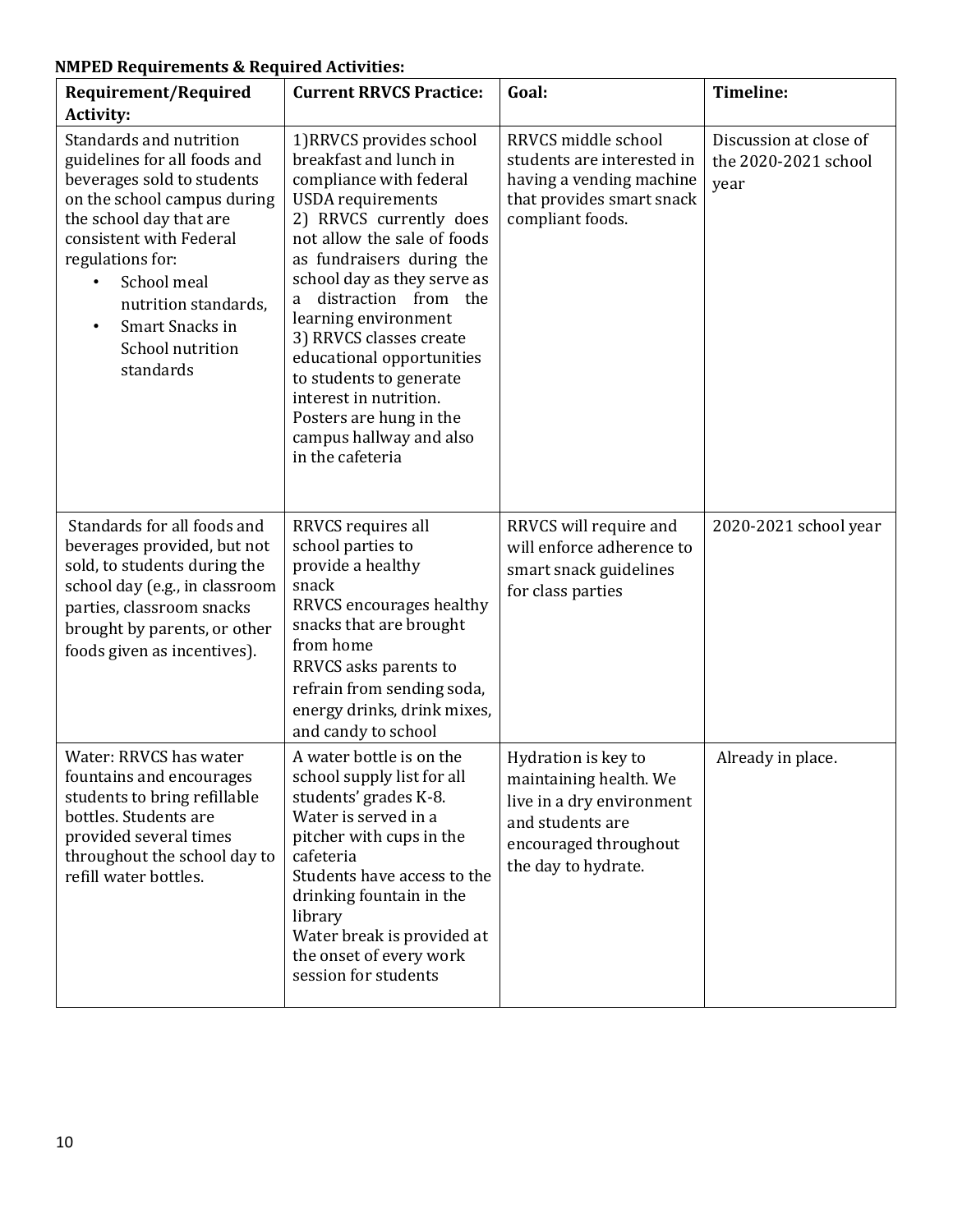| Assurance of adherence to<br>requirements re. possible<br>food allergies in schools | RRVCS meets the needs of<br>students with food<br>allergies by reporting all<br>medically documented<br>food allergies to the Food<br>Service provider,<br>appropriate and equal food<br>substitutions are provided<br>for the student lunch<br>program. All classrooms<br>assure that snacks are<br>provided with a | Maintain the health and<br>safety of all students and<br>staff. | Already in place |
|-------------------------------------------------------------------------------------|----------------------------------------------------------------------------------------------------------------------------------------------------------------------------------------------------------------------------------------------------------------------------------------------------------------------|-----------------------------------------------------------------|------------------|
|                                                                                     | replacement for any food<br>allergies.                                                                                                                                                                                                                                                                               |                                                                 |                  |

RRVCS Nutrition Goal: Red River Valley Charter School will provide nutrition education that will teach, encourage, and support healthy behaviors.

## **RRVCS Nutrition Objectives**:

• Students in grades K-8 will receive at least four collective hours of nutrition education per year.

# **Red River Valley Charter School Wellness Policy Physical Activity**

**Objective:** Children and adolescents should participate in 60 minutes of physical activity every day (http://www.cdc.gov/physicalactivity/basics/children/index.htm). A substantial percentage of students' physical activity can be provided through a comprehensive, school-based physical activity program (CSPAP) that includes these components: physical education, recess, classroom-based physical activity, walk and bicycle to school, and out-of-school time activities, and the district is committed to providing these opportunities. Schools will ensure that these varied opportunities are in addition to, and not as a substitute for, physical education (addressed in "Physical Education" subsection).

Physical activity during the school day (including but not limited to recess, physical activity breaks, or physical education) will not be withheld as punishment for any reason in accordance with the Three-Tier Model of positive behavioral intervention per the PED's Response to Intervention (RtI) framework. ["This does not include participation on sports teams that have specific academic requirements]. The director will provide teachers and other school staff with a list of ideas for alternative ways to discipline students.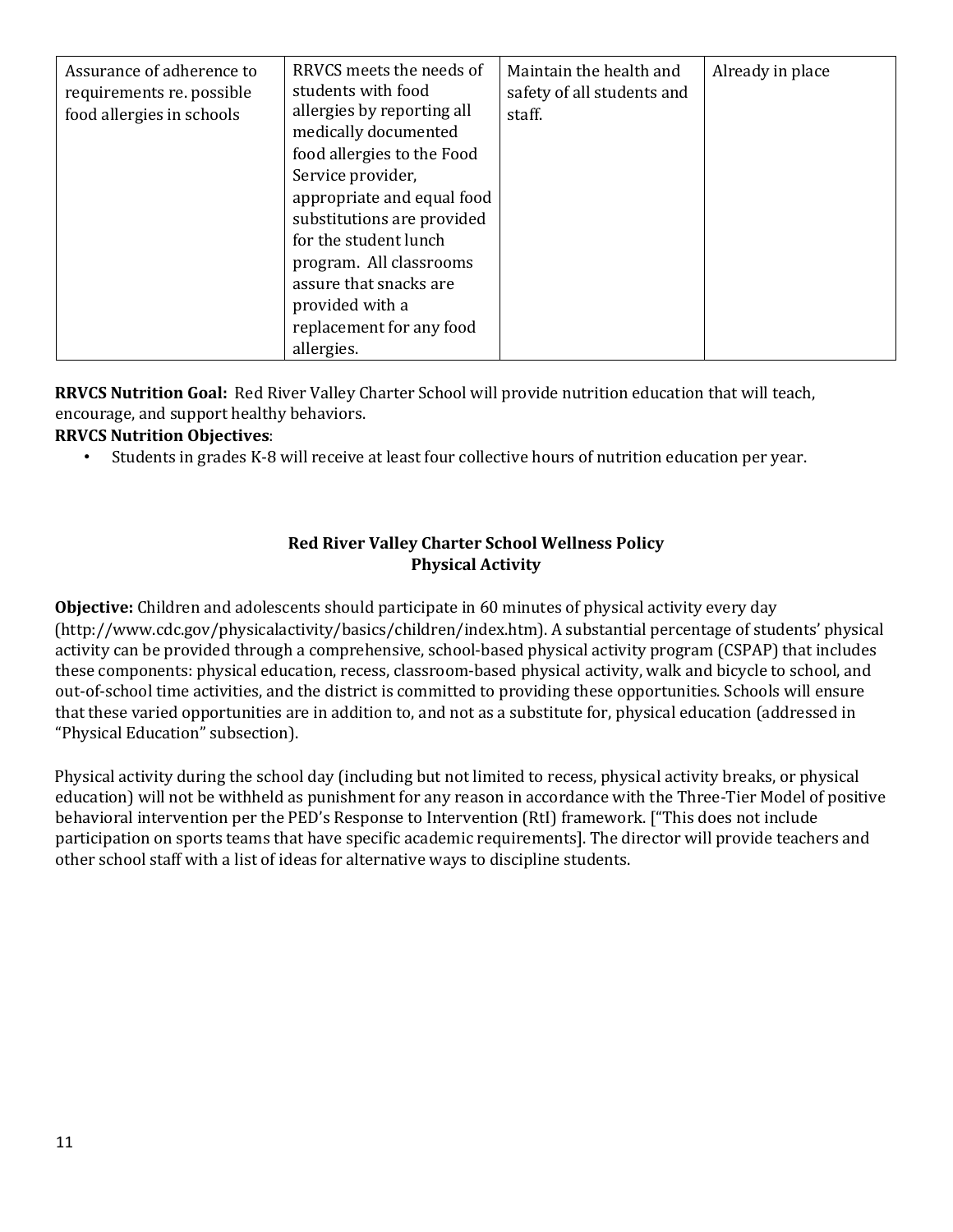| Requirement/Required<br>Activity:                                                                                                                                                                                                   | <b>Current RRVCS Practice:</b>                                                                                                                                                                                                                                                                            | Goal:                                                                                                                    | <b>Timeline:</b>   |
|-------------------------------------------------------------------------------------------------------------------------------------------------------------------------------------------------------------------------------------|-----------------------------------------------------------------------------------------------------------------------------------------------------------------------------------------------------------------------------------------------------------------------------------------------------------|--------------------------------------------------------------------------------------------------------------------------|--------------------|
| Use the state PE guidelines<br>to inform physical activity<br>opportunities to students<br>before, during and/or after<br>school.                                                                                                   | RRVCS provides a 30<br>minute recess for grades<br>K-6 daily after lunch.<br>RRVCS provides a 10-15<br>minute brain break<br>throughout the school<br>day (no more than 2<br>times per day). RRVCS<br>provides a 10-15 minute<br>stretch break and 25<br>minute recess for grades<br>7-8 daily.           | All students will have the<br>opportunity for healthy<br>physical movement and<br>activity throughout the<br>school day. | Currently in place |
| RRVCS provides education<br>on the benefits of physical<br>activity that align with the<br>New Mexico Health<br><b>Education Content</b><br>Standards using benchmarks<br>and performance standards<br>as set forth in 6.29.9 NMAC. | All RRVCS students<br>participate in physical<br>education classes once a<br>week for 60 minutes. The<br>program is aligned to NM<br>Standards and<br>Benchmarks and includes<br>an educational component<br>on benefits of physical<br>activity as part of the<br>instructional framework.               | Provide structured<br>physical activity that<br>supports the health and<br>well-being of students at<br>RRVCS.           | Currently in place |
| <b>Additional Activities</b><br>Offered/Recommended                                                                                                                                                                                 | <b>RRVCS Current Practice</b>                                                                                                                                                                                                                                                                             | Goal                                                                                                                     | <b>Timeline</b>    |
| Physical Activity or "Brain"<br>Breaks (Elementary and<br>Secondary)                                                                                                                                                                | All RRVCS staff have<br>received training in<br>Mindful Classrooms and<br>Practices. RRVCS staff are<br>familiar with Brain Gym &<br>break strategies. As needed<br>Yoga, rhythm activities,<br>and dance are used to<br>start the day or break up<br>the day in all classrooms<br>Daily Schedule for all | Consistent<br>implementation of<br>mindfulness daily<br>practice in each<br>instructional block                          | Ongoing            |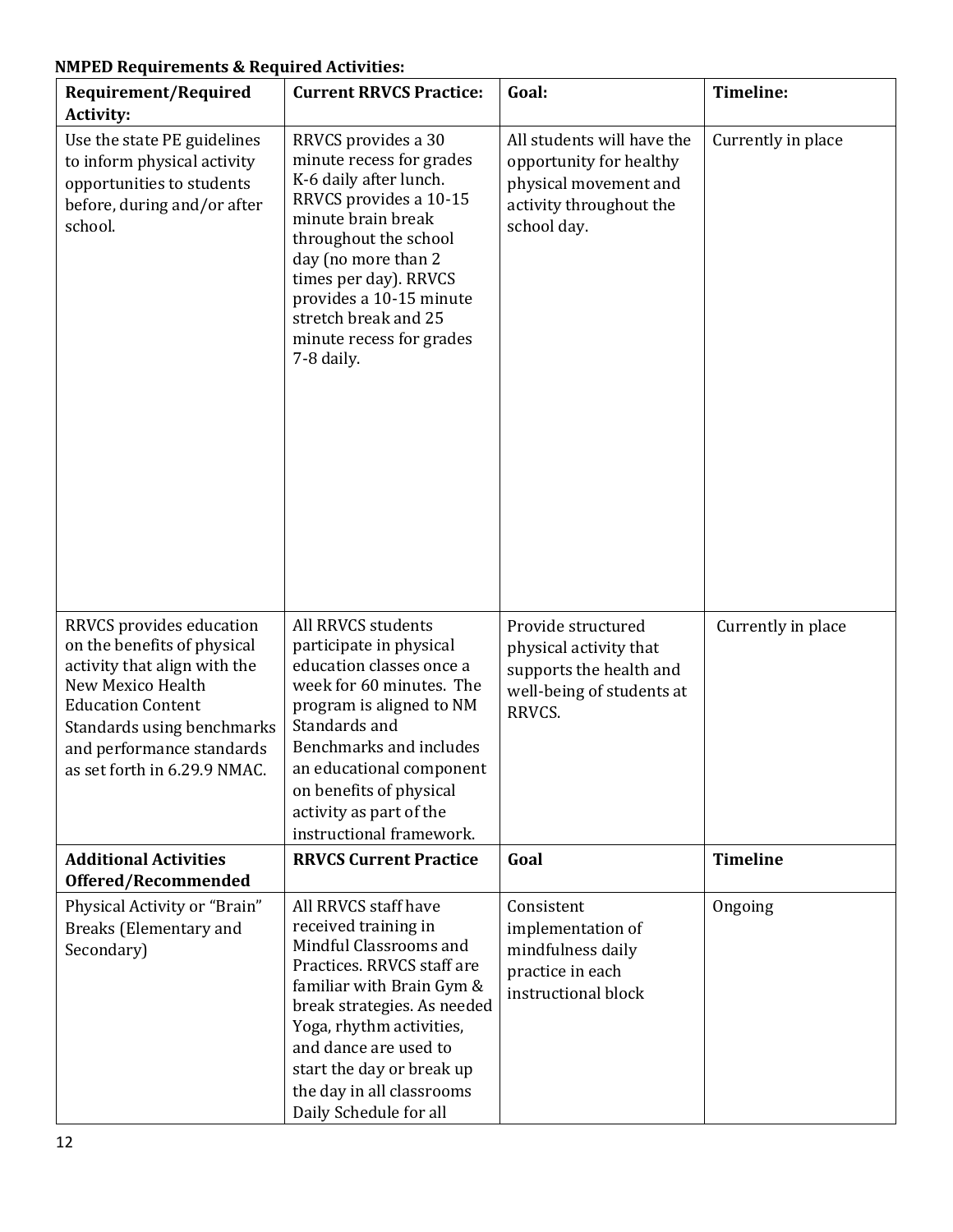|                                                          | grade levels provides<br>planned breaks in the<br>schedule                                                                                                                                                                                     |                                                                                     |         |
|----------------------------------------------------------|------------------------------------------------------------------------------------------------------------------------------------------------------------------------------------------------------------------------------------------------|-------------------------------------------------------------------------------------|---------|
| <b>Active Transport</b>                                  | RRVCS currently offers a<br>crosswalk for students<br>who live in proximity to<br>the school and storage for<br>bikes ridden to school.                                                                                                        | Topic for discussion due<br>to rural location on a<br>highway with no bike<br>lane. | Ongoing |
| Other school activities that<br>employ physical activity | RRVCS hosts four (4)<br>"Let's Move" events a year<br>for school families. They<br>include: Trip to the Tip-<br>Fall chairlift ride and hike<br>at top of the RRSA,<br>Bike Day (includes bike<br>safety)<br>Kids Heart Challenge<br>Field Day | Increase parent/family<br>participation in Let's<br>Move Events                     | Ongoing |

Goal: Every student will have the opportunity to engage in physical activity throughout the school day.

# **Red River Valley Charter School Wellness Policy Physical Education**

**Definition:** Physical education (PE) is an academic subject and serves as the foundation of Red River Valley Charter School's

Comprehensive School Physical Activity Program (CSPAP). As such, PE demands the same education rigor as other core subjects. Physical education provides students with a planned, sequential K-12 standards-based program of curricula and instruction, designed to develop motor skills, knowledge and behaviors for active living, physical fitness, sportsmanship, self-efficacy and emotional intelligence.

Physical education is the instructional program that provides cognitive content and learning experiences in a variety of activity areas. It also provides the opportunity for all students to learn and develop the skills, knowledge and attitudes necessary to choose a lifetime of healthy physical activity. It meets the Content Standards with Benchmarks and Performance Standards as set forth in Section 6.29.6 NMAC. New Mexico Physical Education Content Standards with Benchmarks and Performance Standards are mandated for students in grades K-12. All instruction must be aligned with 6.29.1 NMAC Primary and Secondary Education Standards for Excellence General Provision. Further reference is available in the NM Content Standards with Benchmarks and Performance Standards. 

*Note: Physical activity is a component of, but is not a substitute for, quality physical education. Physical education is an instructional program taught by a certified physical educator focused on developing skills, knowledge, and attitudes necessary to personally decide to participate in a lifetime of healthful physical* activity.

The New Mexico Legislature passed a law in 2014 that allows "one unit in physical education, as determined by each school district, which may include a physical education program that meets state content and performance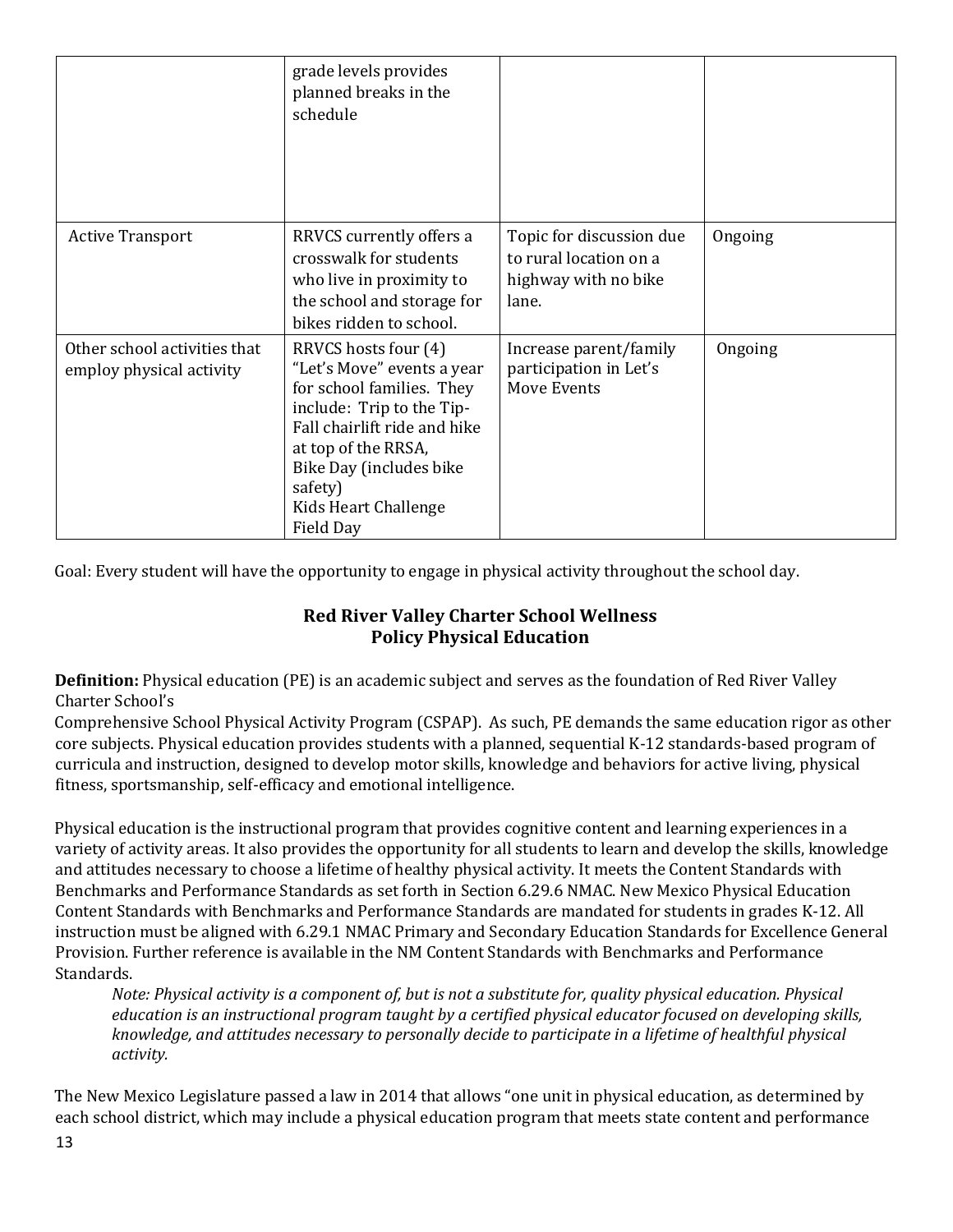standards or participation in marching band, junior reserve officers' training corps or interscholastic sports sanctioned by the New Mexico activities association" (SB122).

Schools must offer developmentally appropriate physical education. Adapted physical education (APE) is physical education which may be adapted or modified to address the individualized needs of children and youth who have gross motor developmental delays. This service should include the following:

- **Assessment and instruction** by qualified personnel professionals who are prepared to gather assessment date and provide physical education instruction for children and youth with disabilities and developmental delays.
- Accurate assessment data, including diagnostic and curriculum-based data collected by qualified personnel.
- **Individualized Education Program (IEP) Goals and Objectives** / Benchmarks that are measurable and objective statements written by the physical education instructor. The goals and objectives are reflective of the physical education instructional content and monitored/evaluated according to district policy to ensure that goals and objectives are being met in a timely manner.
- **Instruction in a Least Restricted Environment (LRE)** that adapts or modifies the physical education curriculum and/or instruction to address the individualized abilities of each child. Adaptations are made to ensure that each student will experience success in a safe environment. Placement is outlined in the IEP and may include one or more of the following options:
	- $\circ$  The general physical education setting;
	- $\circ$  The general physical education setting with a teaching assistant or peers;
	- o A separate class setting with peers;
	- $\circ$  A separate class setting with assistants; and/or
	- $\circ$  A one-to-one setting between students and the instructor.

**Goal:** To provide all students with weekly physical education taught by a certified physical educator who uses appropriate practices for the skills, knowledge, and attitudes needed to be physically fit and active for life. Activities are based on goals and objectives appropriate for all children and are planned according to a curriculum with an obvious scope and sequence that follow 6.29.9 NMAC Physical Education Standards for Excellence.

| <b>Requirement/Required</b>  | <b>Current RRVCS Practice:</b> | Goal:                     | Timeline:        |
|------------------------------|--------------------------------|---------------------------|------------------|
| <b>Activity:</b>             |                                |                           |                  |
| The wellness policy shall    | <b>RRVCS</b> utilizes Core     | RRVCS reviewing its PE    | <b>Fall 2020</b> |
| include a planned,           | Knowledge Curriculum K-8       | options and researching   |                  |
| sequential, K-12 physical    | sequential content             | curriculums to support    |                  |
| education curriculum that    | guidelines, and although it    | the goals and standards   |                  |
| provides the optimal         | does not have a specific       | to best meet the needs of |                  |
| opportunity for all students | physical education             | the students while        |                  |
| to learn and develop skills, | curriculum, it provides        | aligning to the NM state  |                  |
| knowledge and attitudes      | opportunities for students     | standards.                |                  |
| needed to decide to          | to learn and develop skills,   |                           |                  |
| participate in a lifetime of | to gain knowledge and          |                           |                  |
| healthful physical activity. | attitudes needed to            |                           |                  |
|                              | develop lifelong healthy       |                           |                  |
|                              | physical activity choices      |                           |                  |
|                              | through all content areas.     |                           |                  |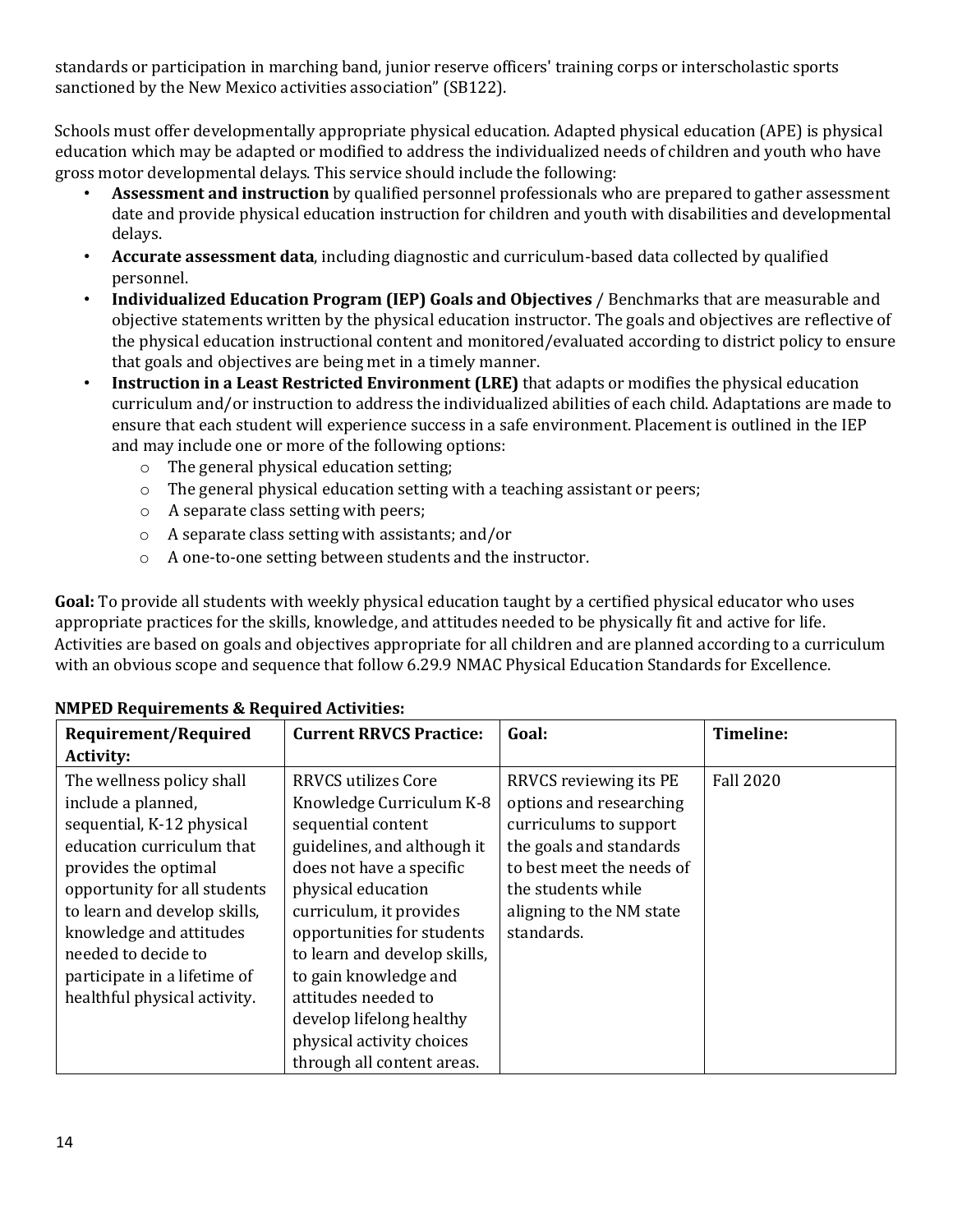| The physical education<br>curriculum will be aligned to<br>the Content Standards with<br>Benchmarks and<br>Performance Standards as<br>outlined in the NM Public<br><b>Education Department</b>                                                                                                                                | RRVCS PE curriculum is<br>aligned to NM standards.                                                                      | RRVCS is evaluating to<br>align to national<br>standards currently                                                    | <b>Fall 2020</b>                           |
|--------------------------------------------------------------------------------------------------------------------------------------------------------------------------------------------------------------------------------------------------------------------------------------------------------------------------------|-------------------------------------------------------------------------------------------------------------------------|-----------------------------------------------------------------------------------------------------------------------|--------------------------------------------|
| <b>Content Standards with</b><br>Performance Standards and<br>Benchmarks: K-4; 5-8; 9-12.                                                                                                                                                                                                                                      |                                                                                                                         |                                                                                                                       |                                            |
| <b>Additional Activities</b><br>Offered/Recommended                                                                                                                                                                                                                                                                            | <b>RRVCS Current Practice</b>                                                                                           | Goal                                                                                                                  | <b>Timeline</b>                            |
| RRVCS has a certified<br>physical educator to teach<br>physical education and plan<br>additional opportunities for<br>physical activity.                                                                                                                                                                                       | RRVCS PE teacher has an<br>endorsement in PE.                                                                           |                                                                                                                       | In place                                   |
| RRVCS has limit physical<br>education class sizes, so they<br>are consistent with those of<br>other subject areas and/or<br>self-contained classes.<br>Classes of similar grade<br>levels are scheduled back to-<br>back to maximize<br>teaching efficiency. Refer to<br>Part G of Standards for<br>Excellence, 6.29.1.11 NMAC | RRVCS maintains the same<br>size PE class as the regular<br>classroom as RRVCS has<br>one class per grade level.        |                                                                                                                       | In place                                   |
| Physical educators promote<br>academic achievement by<br>helping teachers incorporate<br>physical education concepts<br>in classroom activities.                                                                                                                                                                               | Classroom teachers<br>support movement in<br>general education to<br>implement physical<br>activity into the classroom. | Area for development                                                                                                  | Ongoing with refocus in<br>the Spring 2021 |
| Physical educators are<br>provided professional<br>development opportunities<br>such as workshops, training<br>conferences, and<br>collaboration to acquire the<br>latest information,<br>innovations, and ideas in<br>their field and implementing<br>them into their PE classes.                                             | RRVCS has first provided<br>PD to develop management<br>skills and a framework for<br>effective lessons.                | RRVCS will provide an<br>opportunity for the PE<br>teacher to attend a<br>training to develop the<br>program further. | Spring 2021                                |

Physical Education RRVCS will provide students with physical education, using an age-appropriate, sequential physical education curriculum, consistent with national and state standards for physical education. The physical education curriculum will promote the benefits of a physically active lifestyle and will help students develop skills to engage in lifelong healthy habits, as well as to incorporate essential health education concepts.

# **Overall Program Goals:**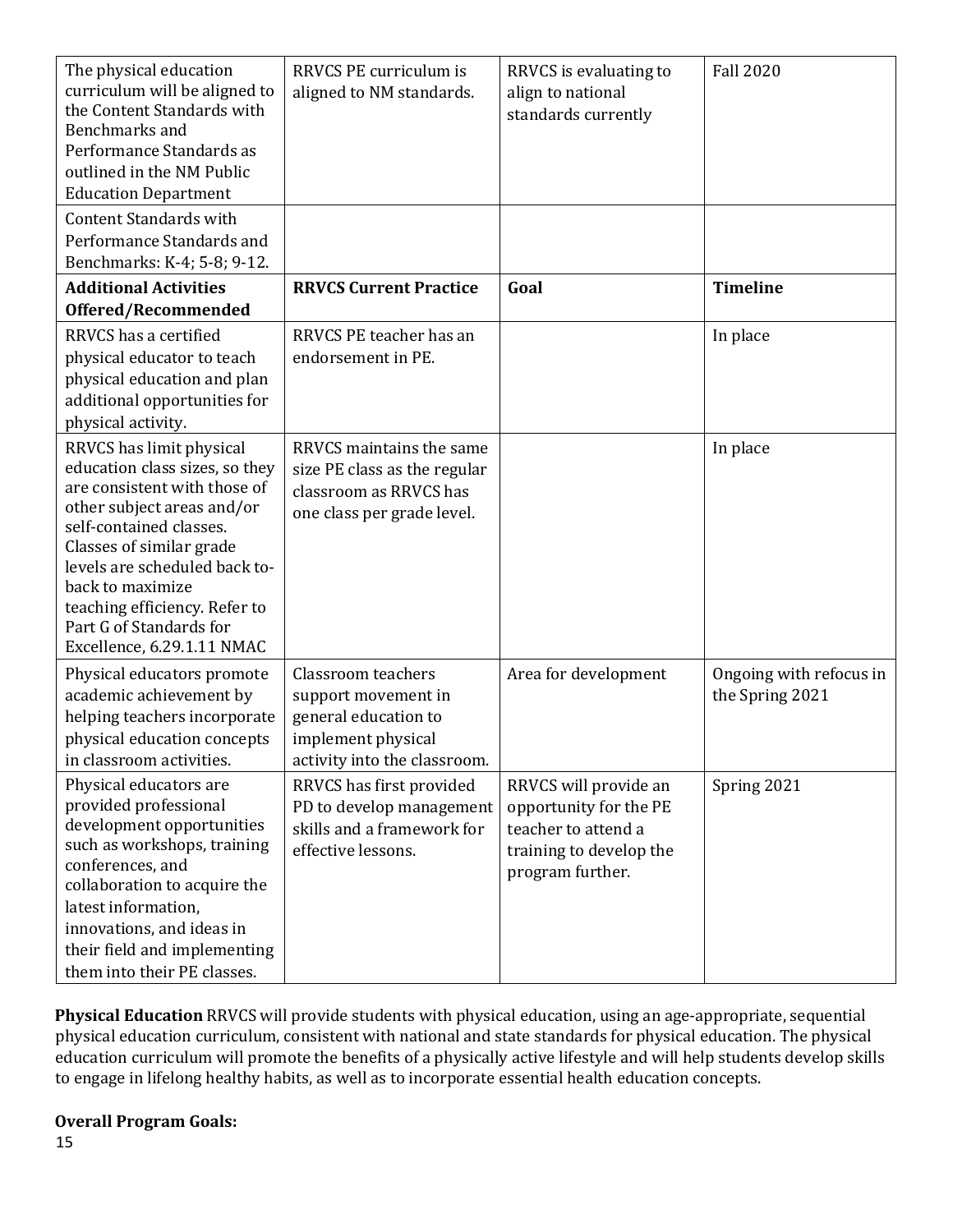All students will be provided equal opportunity to participate in physical education classes. RRVCS will make appropriate accommodations to allow for equitable participation for all students and will adapt physical education classes and equipment as necessary.

All RRVCS students in each grade will receive physical education for minimum of one 60 min session per week throughout the school year. In addition to the structured PE time, additional opportunities (30 minutes) for  $7<sup>th</sup>$ -8<sup>th</sup> grade will be provided weekly-adding up to 90 minutes weekly.

The RRVCS physical education program will promote student physical fitness through individualized fitness and activity assessments (via the Presidential Youth Fitness Program or other appropriate assessment tool) and will use criterion-based reporting for each student.

All RRVCS students will have the opportunity to participate in a three week "Winter Sports Program" which currently include the choices of:

- Skiing
- Snowboarding
- Snowshoeing and Cross Country Skiing to be added at a later date.

# **Red River Valley Charter School Wellness Policy Healthy and Safe Environment**

**Definition:** A healthy and safe environment is defined as the surroundings, the psychosocial climate and the culture of the school. It supports a total learning experience that **promotes personal growth, healthy** interpersonal relationships, wellness and freedom from discrimination and abuse.

Every school is required to provide a safe and orderly environment, as outlined in the 6.29.1 NMAC Standards for Excellence General Provisions. These standards contain requirements, educational standards and student expectations in public schools. Specific to school safety, Standards for Excellence General Provisions require:

- schools to provide a safe, clean, well maintained, orderly, and purposeful environment with an atmosphere that is conducive to teaching and learning; and
- practice of Emergency drills including fire, shelter-in-place and evacuation drills.

**Goal:** The goal of a healthy and safe environment is to promote a climate and culture before, during and after school for students, teachers, staff, parents and community members that support academic achievement.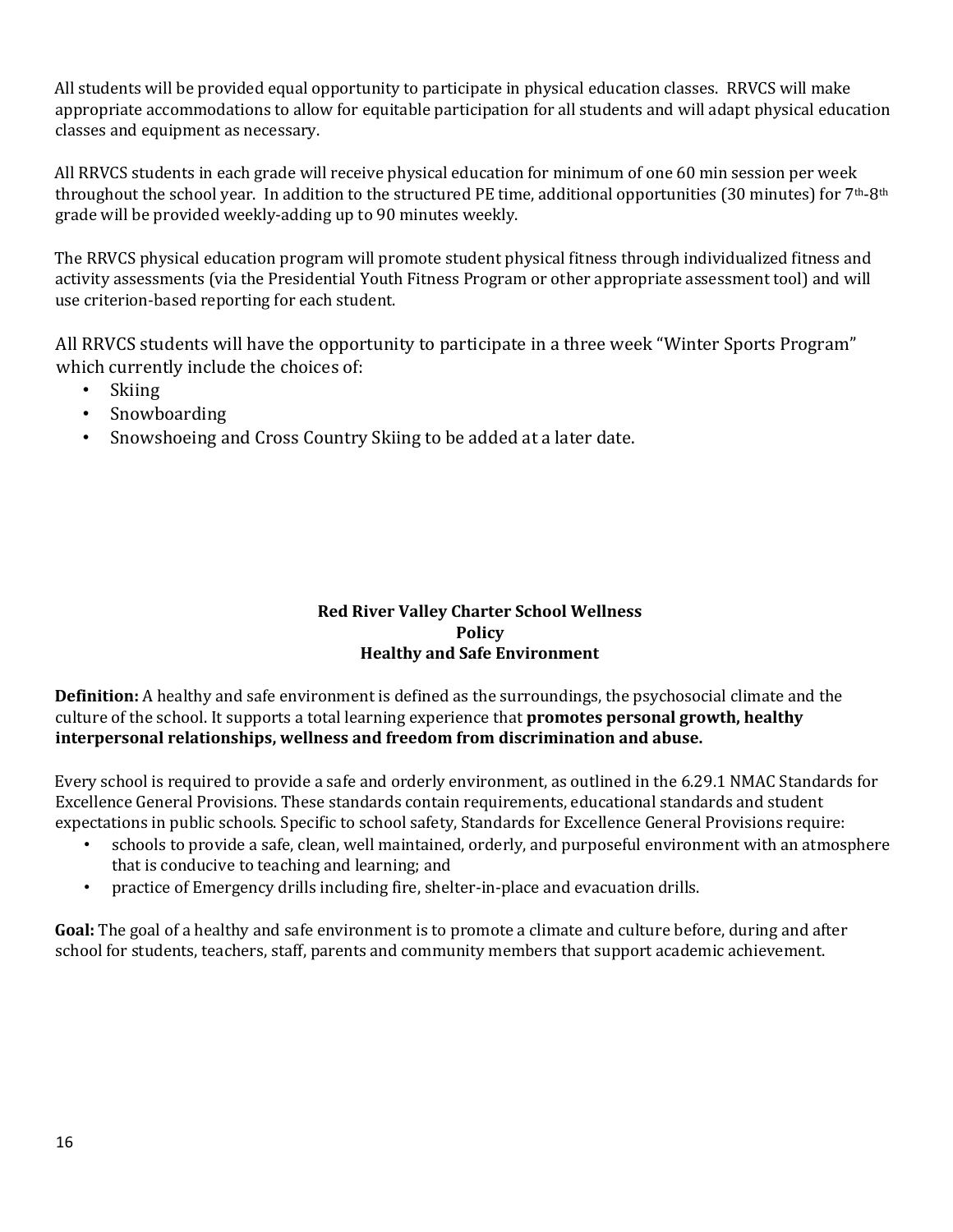| Requirement/Required<br><b>Activity:</b>                                                                                                                                                                                                                                                                                                                                                                                                                                                                                                   | <b>Current RRVCS Practice:</b>                                                                                                                                                                                                                                 | Goal:                                                                                     | Timeline:                             |
|--------------------------------------------------------------------------------------------------------------------------------------------------------------------------------------------------------------------------------------------------------------------------------------------------------------------------------------------------------------------------------------------------------------------------------------------------------------------------------------------------------------------------------------------|----------------------------------------------------------------------------------------------------------------------------------------------------------------------------------------------------------------------------------------------------------------|-------------------------------------------------------------------------------------------|---------------------------------------|
| Develop a safe school's plan<br>for RRVCS that is focused on<br>supporting healthy and safe<br>environments, including, but<br>not necessarily limited to:<br>prevention, policies and<br>procedures and an all<br>hazards emergency response<br>plan, as described in the Safe<br><b>Schools Guidance</b><br>Document as found on the<br>NM PED website's Safe<br>Schools tab within the<br>Coordinated School Health &<br>Wellness Bureau. The plan<br>must be submitted to the<br>PED once every five years for<br>review and approval. | As a state charter school,<br>RRVCS worked to create a<br>safe school plan to put in<br>place. The plan was<br>approved by NMPED in Jan.<br>2019. The SHAC will<br>review the FMP annually<br>and it is scheduled to be<br>updated in the 2024 school<br>year. | RRVCS will have an<br>updated Safe School plan<br>to implement in the 2019<br>school year | Implement new plan by<br>January 2019 |

| Perform 12 emergency drills<br>in each public school in New<br>Mexico. Emergency drills<br>included in the first four<br>weeks of school include: two<br>fire drills, one full<br>evacuation, one shelter in<br>place. From that point<br>forward, the school will<br>conduct at least one fire drill.<br>shelter in place, or full<br>evacuation with specific<br>guidance as outlined in<br>subsection N of 6.29.1<br><b>NMAC Standards for</b> | RRVCS has a schedule and<br>record of drills for each<br>school year that includes a<br>minimum of 9 emergency<br>drills and 2 shelter in place<br>drills (lockdown drills). | RRVCS will add the<br>evacuation drill to match<br>its current guidelines that<br>are outlined in the<br>Safe School Plan | In place |
|---------------------------------------------------------------------------------------------------------------------------------------------------------------------------------------------------------------------------------------------------------------------------------------------------------------------------------------------------------------------------------------------------------------------------------------------------|------------------------------------------------------------------------------------------------------------------------------------------------------------------------------|---------------------------------------------------------------------------------------------------------------------------|----------|
| <b>Excellence General</b>                                                                                                                                                                                                                                                                                                                                                                                                                         |                                                                                                                                                                              |                                                                                                                           |          |
| Provisions.                                                                                                                                                                                                                                                                                                                                                                                                                                       |                                                                                                                                                                              |                                                                                                                           |          |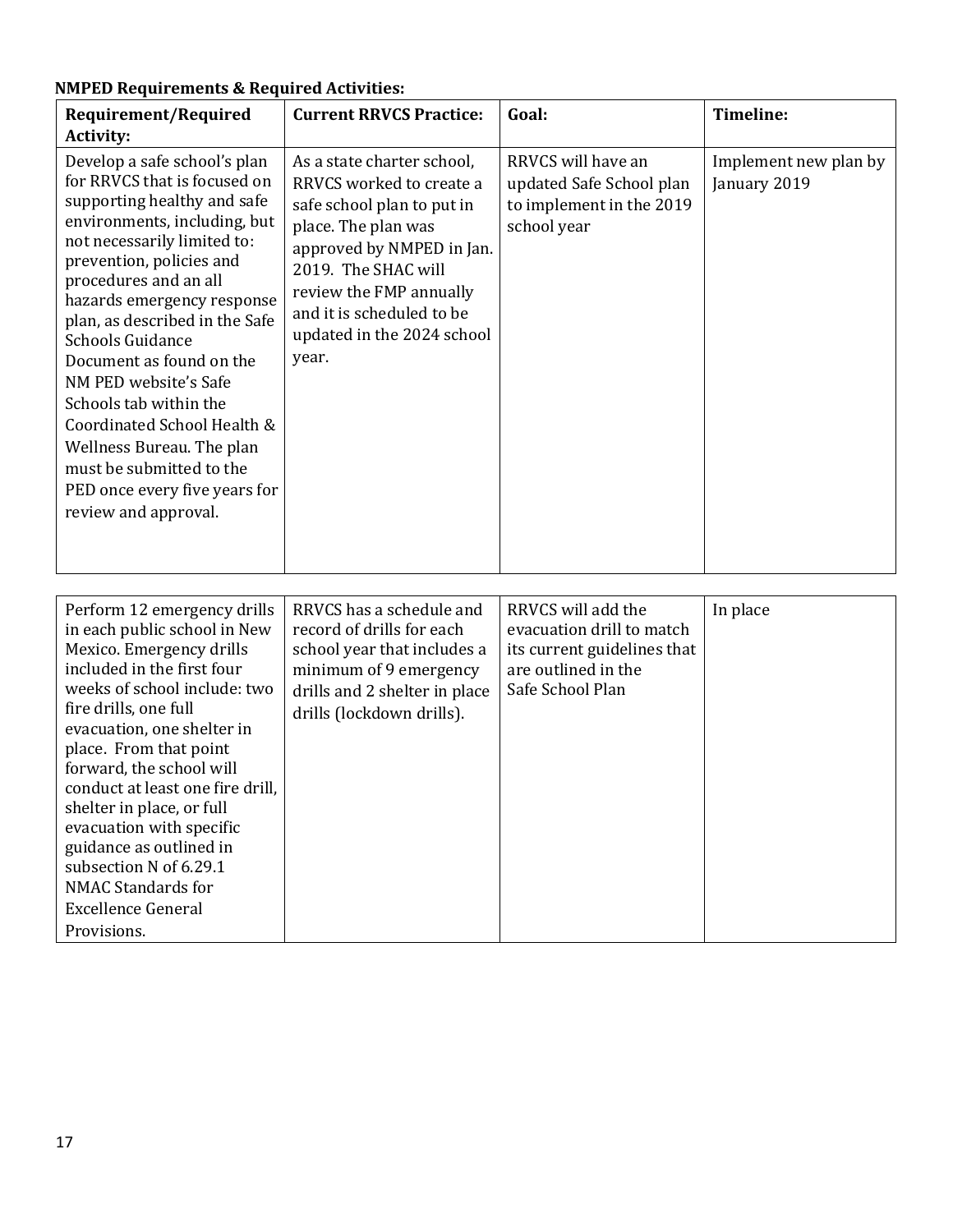| Create and maintain a<br><b>Bullying Prevention Policy,</b><br>which is established and<br>communicated as outlined in<br>6.12.7 NMAC Bullying<br>Prevention. Such bullying<br>prevention policies must<br>contain an absolute<br>prohibition against bullying<br>and must also be inclusive of<br>cyberbullying prevention<br>with specific requirements<br>as set forth in 6.12.7.8 (D)<br><b>NMAC</b> | RRVCS has a bullying<br>prevention policy in place.<br>Bullying curriculum is<br>taught in every classroom.<br>Cyberbullying is addressed<br>in the 5 <sup>th</sup> -8 <sup>th</sup> grade classes,<br>however RRVCS continues<br>to look for cyberbullying<br>curriculum to supplement<br>discussions. | RRVCS will introduce<br>cyberbullying curriculum<br>in grades 5th-8th.                                                                                                          | <b>Fall 2020</b>                 |
|----------------------------------------------------------------------------------------------------------------------------------------------------------------------------------------------------------------------------------------------------------------------------------------------------------------------------------------------------------------------------------------------------------|---------------------------------------------------------------------------------------------------------------------------------------------------------------------------------------------------------------------------------------------------------------------------------------------------------|---------------------------------------------------------------------------------------------------------------------------------------------------------------------------------|----------------------------------|
| <b>Additional Activities</b><br>Offered/Recommended                                                                                                                                                                                                                                                                                                                                                      | <b>RRVCS Current Practice</b>                                                                                                                                                                                                                                                                           | Goal                                                                                                                                                                            | <b>Timeline</b>                  |
| RRVCS will provide<br>appropriate, adequate, and<br>best-practice training for<br>students, teachers and staff<br>that support personal safety<br>and a violence/harassment<br>free environment.                                                                                                                                                                                                         | Currently RRVCS only has a<br>policy in place.                                                                                                                                                                                                                                                          | To locate a training video<br>program for faculty and<br>to add training for the<br>middle school students.<br><b>Use NMPED resources</b><br>while researching a<br>curriculum. | <b>Fall 2020</b>                 |
| RRVCS included recovery<br>strategies to the safe school<br>plans, per the Safe Schools<br><b>Guidance Document</b><br>Instructions. RRVCS needs to<br>provide "GO Bags" to<br>teachers in the event of a full<br>evacuation that includes:<br>flashlight, whistle, pen &<br>paper, clipboard with class<br>list that has parent-guardian<br>contact list, reunification<br>cards, card games,           | <b>Currently RRVCS has</b><br>recovery strategies in the<br>safe school plan but needs<br>to gather and distribute<br>those items to the teachers.                                                                                                                                                      | RRVCS will review and<br>update strategies, and<br>RRVCS will provide<br>opportunities for review<br>of the strategies with<br>SHAC committee, parents,<br>& staff.             | Approved by NMPED<br>Spring 2020 |
| RRVCS buildings and<br>grounds, structures, buses,<br>and equipment are kept<br>inviting, clean, safe and in<br>good repair and will meet<br>current safety standards or<br>formally report deficiencies.                                                                                                                                                                                                | <b>Currently RRVCS cleans its</b><br>campus daily and employs<br>its preventative<br>maintenance plan which<br>includes regular<br>inspections. Budget is set<br>aside each year for repairs<br>as needed. RRVCS is<br>working to find budget to<br>hire a cleaning company.                            | To continue to maintain a<br>healthy safe environment<br>that is in good repair                                                                                                 | In place                         |
| RRVCS will abide by charter<br>school                                                                                                                                                                                                                                                                                                                                                                    | RRVCS has signs and<br>policies in place in<br>compliance to                                                                                                                                                                                                                                            | To continue to maintain a<br>healthy safe environment                                                                                                                           | In place                         |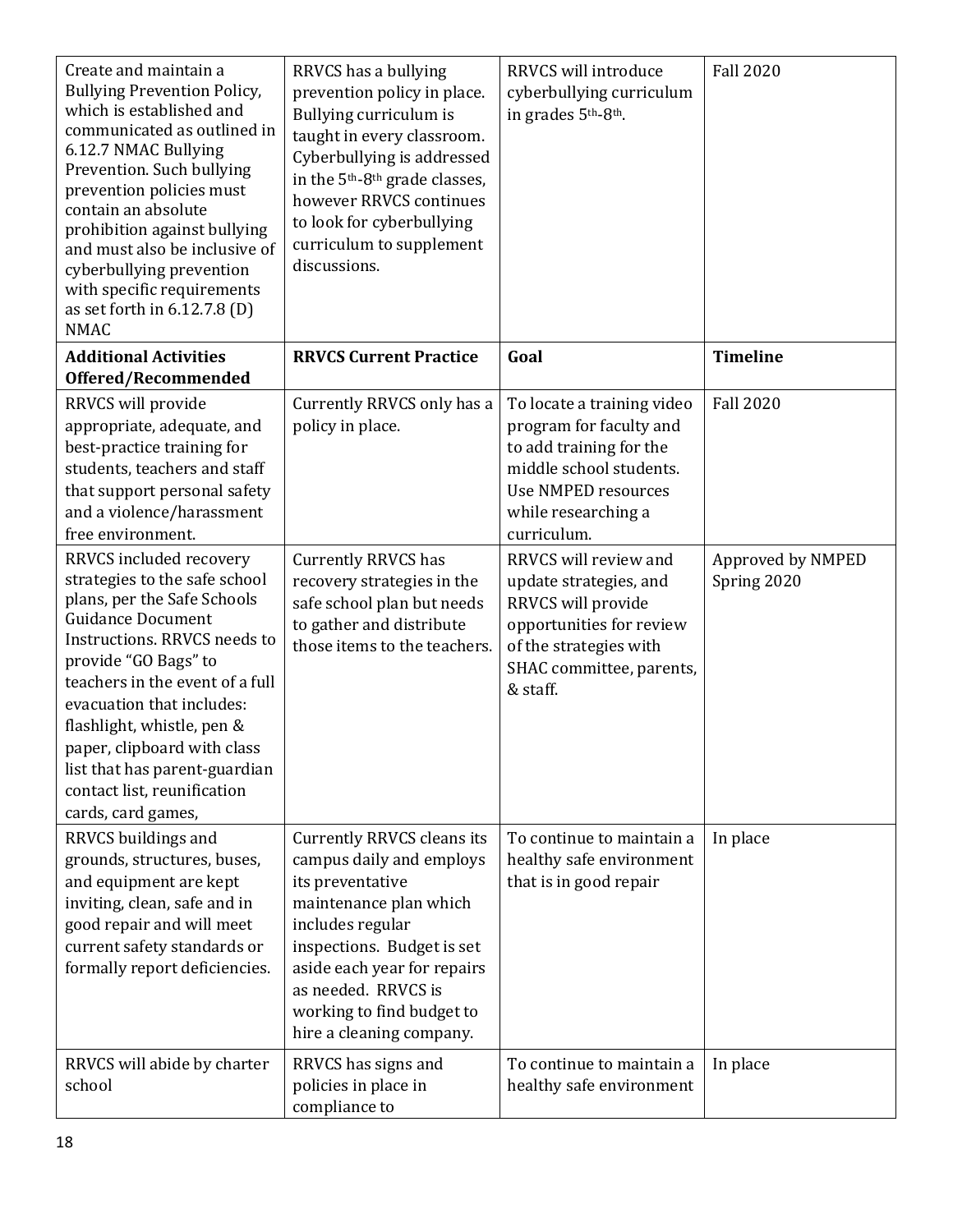| policies which create an<br>environment free of tobacco,<br>alcohol, and other drugs.<br>Refer to 6.12.4 NMAC:<br>Tobacco, Alcohol and Drug<br>Free Schools, which 26<br><b>Healthy Kids Make Better</b><br><b>Students, Better Students</b><br><b>Make Healthy Communities</b><br>outlines instructions to local<br>school boards on<br>establishing and<br>communicating such policies.                     | the Tobacco, Alcohol, and<br>Drug Free Schools. RRVCS<br>enforces its policies strictly<br>and participates in Red<br>Ribbon Week.                                                                                 |                                                                                                                  |          |
|---------------------------------------------------------------------------------------------------------------------------------------------------------------------------------------------------------------------------------------------------------------------------------------------------------------------------------------------------------------------------------------------------------------|--------------------------------------------------------------------------------------------------------------------------------------------------------------------------------------------------------------------|------------------------------------------------------------------------------------------------------------------|----------|
| All schools must comply<br>with 6.11.2 NMAC: Rights<br>and Responsibilities of<br>Public Schools and Public<br>School Students in providing<br>gun-free schools and<br>allowing students to attend a<br>safe public school within<br>his/her district in<br>accordance with 6.19.3<br>NMAC: Unsafe School Choice<br>Option                                                                                    | RRVCS has policies and<br>signs in place and enforces<br>its policies.                                                                                                                                             |                                                                                                                  | In place |
| Specific to use of pesticides<br>6.29.1.9 NMAC: Standards<br>for Excellence General<br>Provisions, Part O, requires<br>that all school districts<br>develop procedures for the<br>implementation of pest<br>management with<br>consideration for reducing<br>the possible impact of<br>pesticide use on human<br>health and the environment,<br>including people with special<br>sensitivities to pesticides. | RRVCS follows its policy<br>regarding the use of<br>pesticides outlined in the<br>Safe School plan. RRVCS<br>contracts a professional<br>using strategies approved<br>by the EPA for a safe school<br>environment. | RRVCS will continue to<br>examine this practice<br>annually and comply with<br>the approved Safe School<br>plan. | In place |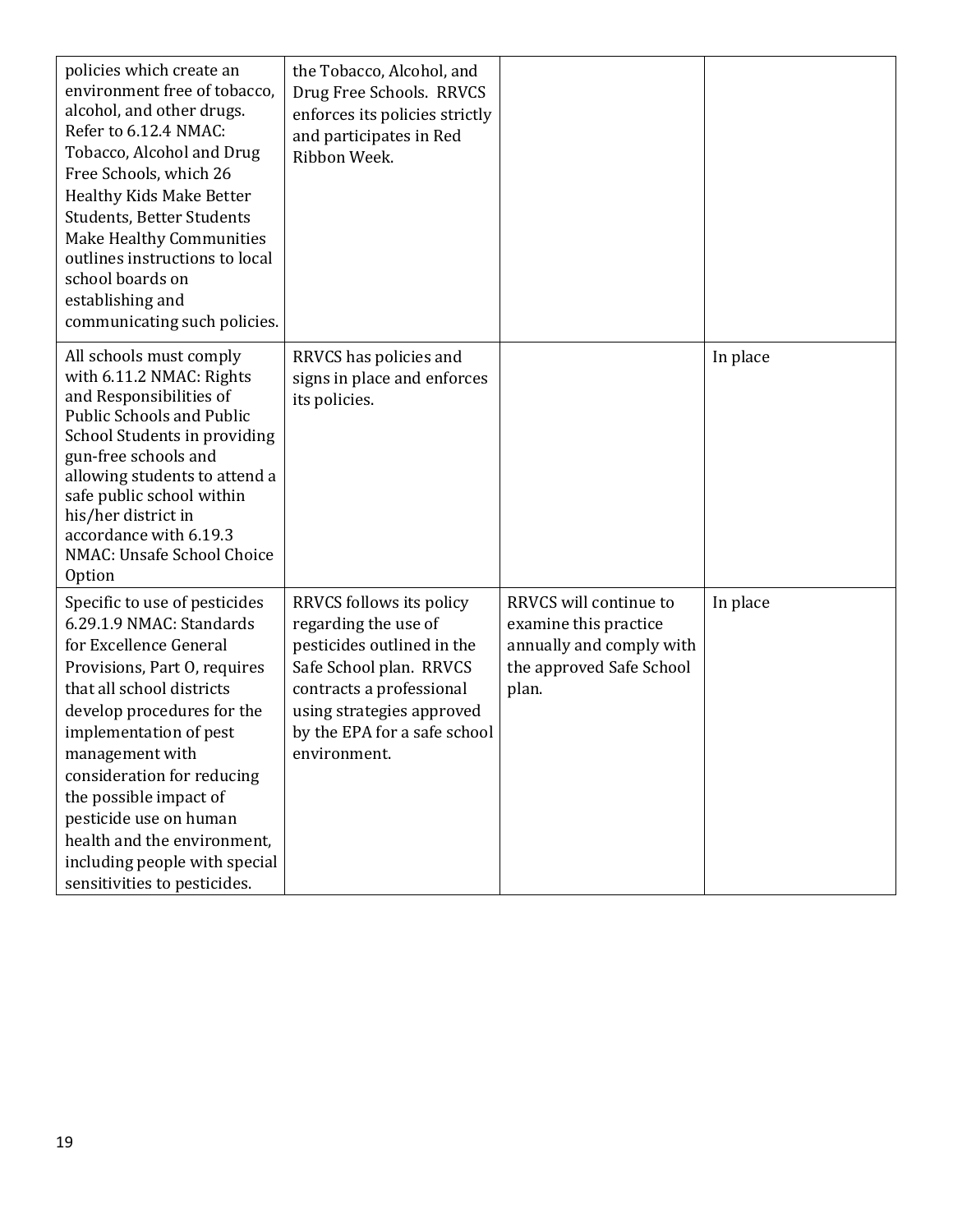## **Red River Valley Charter School Wellness Policy Social and Emotional Well-Being**

**Definition:** Social and Emotional well-being are services provided to maintain and/or improve students' mental, emotional, behavioral and social health. School behavioral and mental health programs should focus on breaking down health and social barriers to students' learning with emphasis on meeting each students' individual health needs. Behavioral health programs should support the student's process to become a fully functioning and happy member of society. Programs should encourage and support links among youth, families, schools, communities, and private and government agencies to create and maintain an environment in which all students can learn and thrive. 

Goal: The goal of social and emotional well-being is to collaborate with students, parents, staff and community to influence student success by building awareness and promoting strategies to maintain and/or improve student mental health.

| <b>Requirement/Required</b><br><b>Activity:</b>                                                                                                                                                                                                                                                                                                                                                                                                                                                                                                                                                                                                    | <b>Current RRVCS Practice:</b>                                                                                                                                                                                                                                                                                                                                                    | Goal:                                                                                                                                                                                                                                                               | <b>Timeline:</b> |
|----------------------------------------------------------------------------------------------------------------------------------------------------------------------------------------------------------------------------------------------------------------------------------------------------------------------------------------------------------------------------------------------------------------------------------------------------------------------------------------------------------------------------------------------------------------------------------------------------------------------------------------------------|-----------------------------------------------------------------------------------------------------------------------------------------------------------------------------------------------------------------------------------------------------------------------------------------------------------------------------------------------------------------------------------|---------------------------------------------------------------------------------------------------------------------------------------------------------------------------------------------------------------------------------------------------------------------|------------------|
| Create a plan addressing the<br>behavioral health needs of<br>all students in the<br>educational process by<br>focusing on students' social<br>and emotional well-being.                                                                                                                                                                                                                                                                                                                                                                                                                                                                           | All students participate in a<br>minimum of a one hour per<br>week SEL curriculum.<br>Students are referred for<br>individual counseling as<br>needed.                                                                                                                                                                                                                            | Continue to improve the<br>curriculum and enhance<br>teacher knowledge<br>through PD annually                                                                                                                                                                       | <b>Fall 2020</b> |
| 6.29.1 NMAC Standards for<br><b>Excellence General</b><br>Provisions require districts<br>and charter schools to<br>provide or make provisions<br>for support service<br>programs, which strengthen<br>the instructional program.<br>Required support service<br>programs include school<br>counseling. Support services<br>must: (1) have a written,<br>delivered, and assessed<br>program, K-12; (2) provide<br>licensed staff to develop and<br>supervise the program; (3)<br>be assessed as part of the<br>educational plan for student<br>success (EPSS) process (see<br>6.29.1.8 NMAC); and (4)<br>support the local curriculum<br>and EPSS. | As a part of the goals for<br>the RRVCS charter it is<br>committed to providing<br>emotional supports<br>utilizing the Core<br>Knowledge Curriculum<br>in all classrooms. RRVCS's<br>teachers and staff will<br>create PLC meetings that<br>focus on mindfulness<br>practices in the classrooms<br>to advance to student<br>responsibility and<br>management of<br>impulsiveness. | All students will have<br>opportunities to<br>develop intrinsic<br>motivation and self-<br>management skills.<br>Students will learn<br>perseverance for<br>approaching challenging<br>tasks. Teachers will<br>employ strategies to<br>develop a growth<br>mindset. | <b>Fall 2020</b> |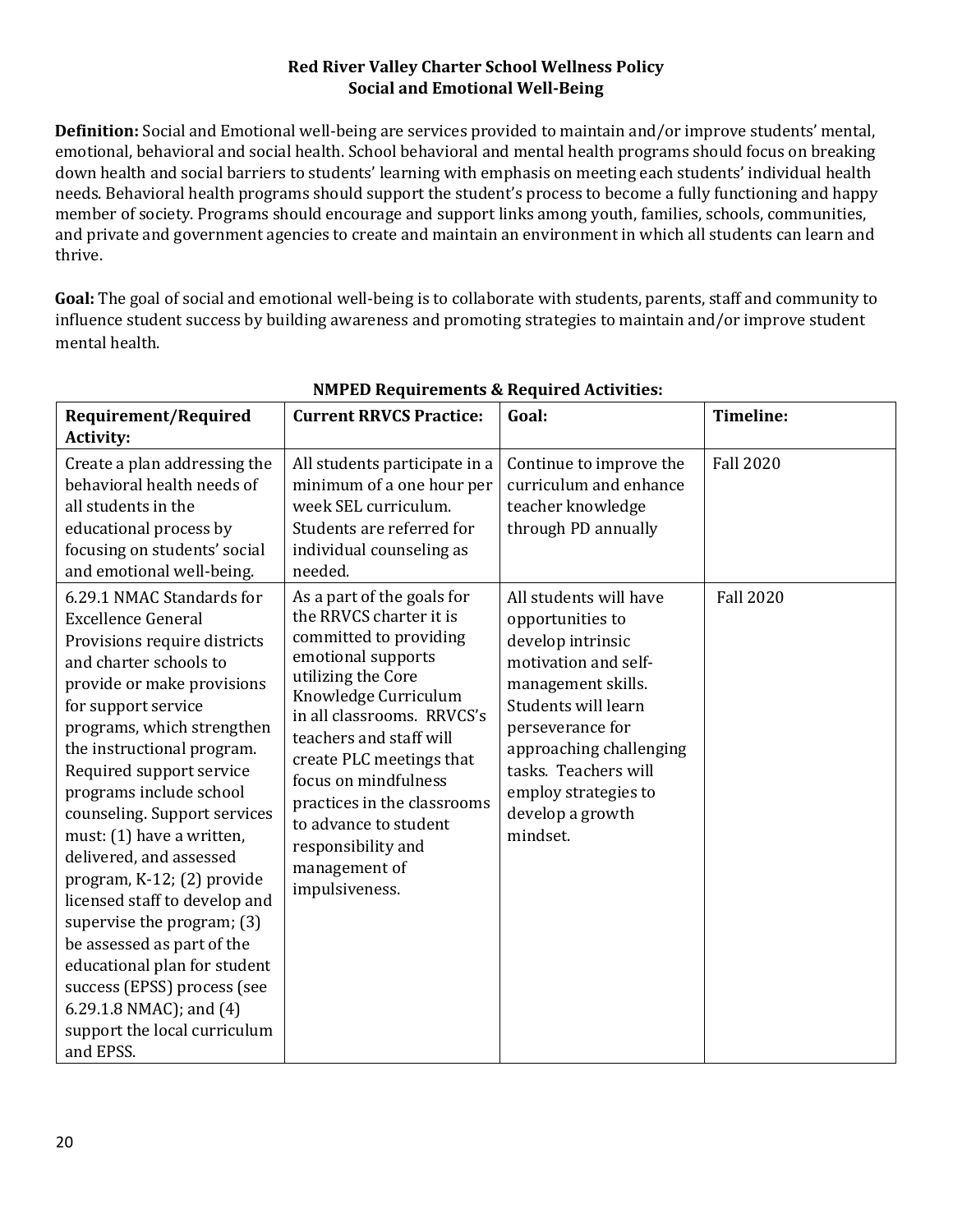| School personnel are<br>required by law to report<br>substance abuse, child abuse<br>and neglect.                                                                                                                                                                            | All staff participate in the<br>online training for<br>identification of child<br>abuse and neglect. Policy is<br>in place that outlines staff<br>requirements by law for<br>identifying and reporting<br>substance abuse child<br>abuse and neglect.                                                                                                                                                                                                           | Ongoing-annual training                                                                                                                                                                                                                                                               | In place         |
|------------------------------------------------------------------------------------------------------------------------------------------------------------------------------------------------------------------------------------------------------------------------------|-----------------------------------------------------------------------------------------------------------------------------------------------------------------------------------------------------------------------------------------------------------------------------------------------------------------------------------------------------------------------------------------------------------------------------------------------------------------|---------------------------------------------------------------------------------------------------------------------------------------------------------------------------------------------------------------------------------------------------------------------------------------|------------------|
| <b>Additional Activities</b><br>Offered/Recommended                                                                                                                                                                                                                          | <b>RRVCS Current Practice</b>                                                                                                                                                                                                                                                                                                                                                                                                                                   | Goal                                                                                                                                                                                                                                                                                  | <b>Timeline</b>  |
| Provide a positive,<br>supportive environment in<br>which students are able to<br>request assistance when<br>needed.                                                                                                                                                         | The mission of Red River<br>Valley Charter School is as<br>follows:<br>Our mission is to provide<br>every student the<br>opportunity to develop<br>academically, socially, and<br>physically through quality<br>learning experiences<br>utilizing the Core<br>Knowledge Curriculum.<br>RRVCS strives to promote<br>accountability and<br>responsibility using Love<br>& Logic techniques.<br>Teachers and staff are<br>trained annually in both<br>curriculums. | RRVCS will be a<br>recognized Core<br>Knowledge School and a<br>member of the staff will<br>train to be a trainer of<br>Love & Logic. The trainer<br>will conduct annual<br>refresher course to<br>teachers and staff and<br>eventually offer parenting<br>with Love & Logic classes. | <b>Fall 2020</b> |
| Ensure that school personnel<br>know how to recognize and<br>respond to a student who is<br>showing signs of suicidal<br>ideation. A specific Suicide<br>Prevention Plan in place<br>should outline the<br>appropriate steps to take<br>when a student threatens<br>suicide. | This is contained in the<br>current Safe School Plan,<br>outside professionals will<br>be invited to RRVCS to<br>inform the students and<br>support the teachers in<br>suicide prevention<br>education in the 5th-8th<br>grade classrooms.                                                                                                                                                                                                                      | The staff needs to be<br>provided with additional<br>training in this area,<br>RRVCS will look into the<br>Global Compliance<br>Network                                                                                                                                               | <b>Fall 2020</b> |
| Create a referral network to<br>get help quickly. Schools<br>should have available<br>student counselors while<br>maintaining a current local<br>referral list with clear<br>guidelines on steps in the<br>referral process                                                  | RRVCS currently has a list<br>of counselors for referrals<br>and is working in<br>partnership with Non-<br>Violence works for on-site<br>counseling for referred<br>students.                                                                                                                                                                                                                                                                                   | RRVCS will seek to<br>provide two (2) days of<br>counseling available for<br>students                                                                                                                                                                                                 | Spring 2021      |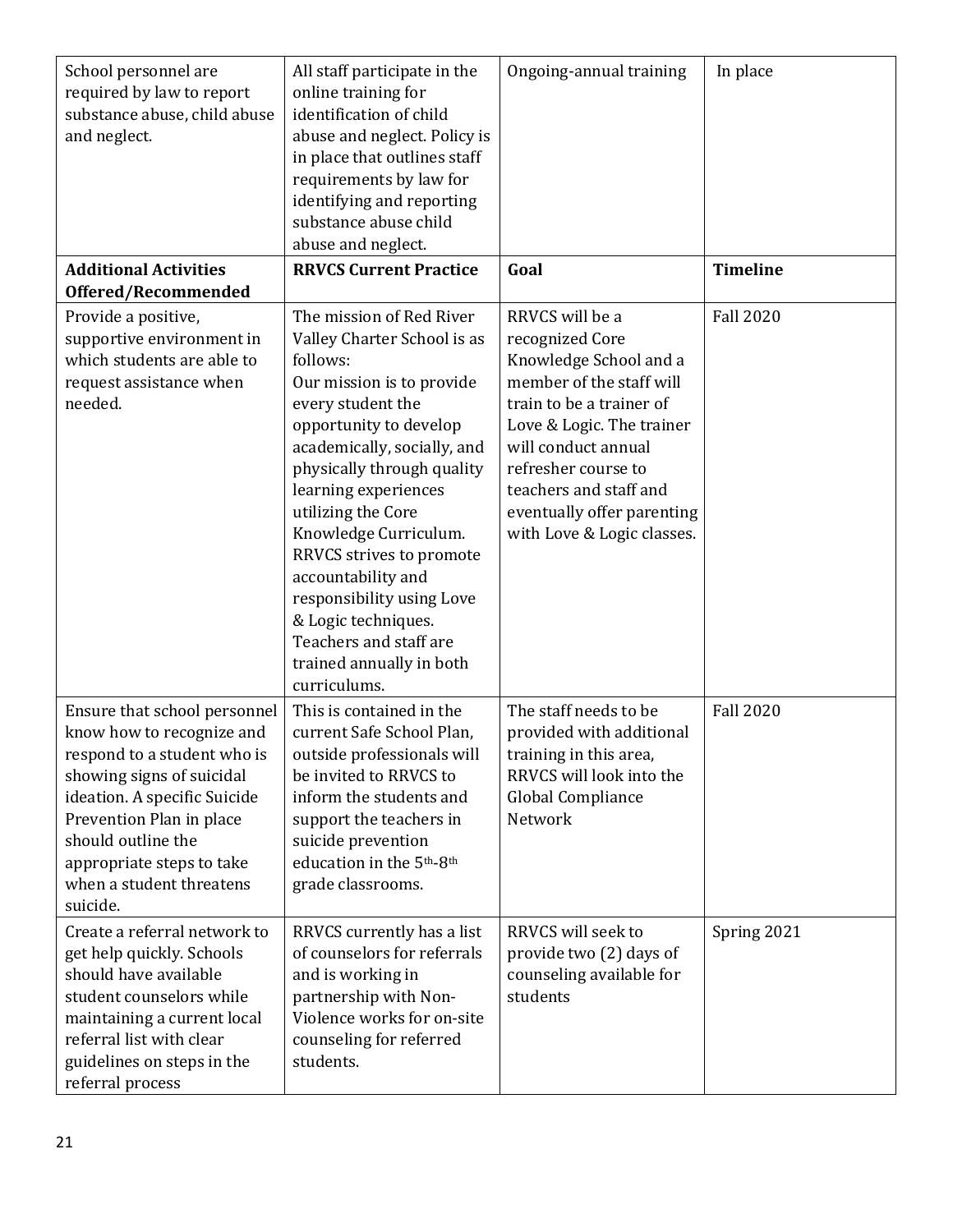#### **Red River Valley Charter School Wellness Policy Health Services**

**Definition:** Health services are provided for students to apprise, protect and promote health. These services are designed to ensure access or referral to primary health care or behavioral health services, or both. The services also foster appropriate use of primary health care services and behavioral health services; prevent and control communicable disease and other health problems; provide emergency care for illness or injury; promote and provide optimum sanitary conditions for a safe school facility and school environment; and provide educational and counseling opportunities to improve individual, family and community health.

Goal: The goal of health services is to provide coordinated, accessible primary health and behavioral health services for students, families and staff.

| Requirement/Required<br><b>Activity:</b>                                                                                              | <b>Current RRVCS Practice:</b>                                                                   | Goal:                                                                                                                                                 | Timeline:        |
|---------------------------------------------------------------------------------------------------------------------------------------|--------------------------------------------------------------------------------------------------|-------------------------------------------------------------------------------------------------------------------------------------------------------|------------------|
| <b>RRVCS Wellness Policy</b><br>includes plan for addressing<br>the health service needs of<br>students in the educational<br>process | RRVCS currently seeks to<br>have all staff certified in<br>first responder first aid<br>and CPR. | IN addition to<br>certification of all staff,<br>RRVCS would like to<br>contract a nurse to review<br>student health records<br>and advise as needed. | <b>Fall 2020</b> |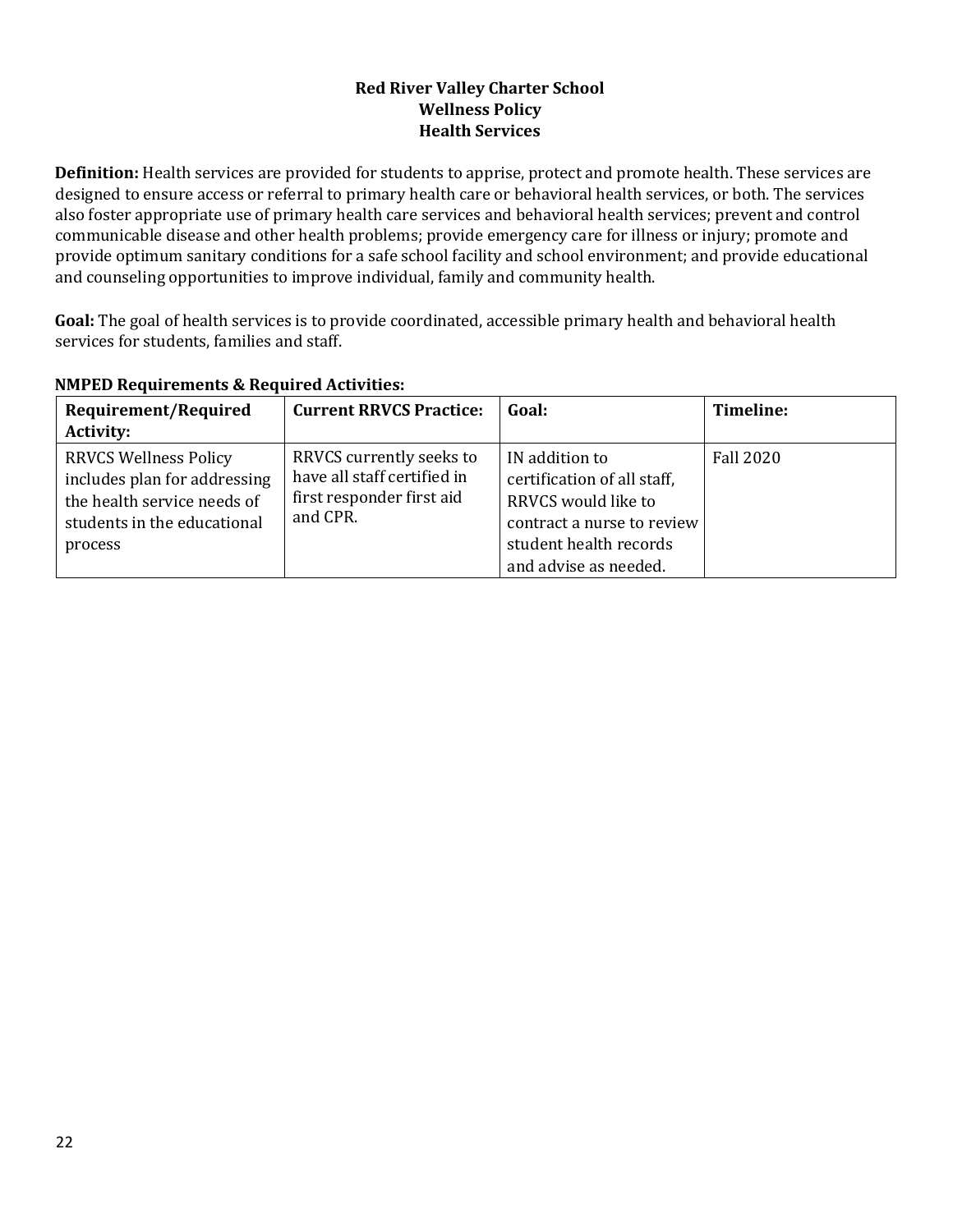| Per the U.S. Office of Special<br>Education (OSEP), students<br>with healthcare needs that<br>may "affect or have the<br>potential to affect safe and<br>optimal school attendance<br>and academic performance<br>requires the professional<br>school nurse to write an<br>Individualized Health Plan<br>(IHP) in collaboration with<br>the student, family,<br>educators, and healthcare<br>care providers" NASN<br><b>Position Statement:</b><br>Individualized Healthcare<br>Plan). The IHP should be<br>reviewed annually at a<br>minimum. The need for an<br>IHP is based upon each<br>child's required health care,<br>not upon "educational<br>entitlement such as special<br>education or Section 504 of<br>the Rehabilitation Act of<br>1973." OSEP considers that<br>the IHP should be a separate<br>document from the<br><b>Individualized Education</b><br>Program (IEP) and should<br>be attached to the student's<br>IEP or 504 plan based upon<br>the student's needs. (See the<br>PED School Health Manual,<br>Section V: Individualized<br><b>Healthcare Plans for</b><br>instructions.) | The need for an IHP is<br>addressed with all students<br>who currently have an IEP<br>or 504 Plan.                                                                                                                                                           | A nurse will be contracted<br>should the need for an<br>IHP for any student arise.                                         | <b>Fall 2020</b> |
|-----------------------------------------------------------------------------------------------------------------------------------------------------------------------------------------------------------------------------------------------------------------------------------------------------------------------------------------------------------------------------------------------------------------------------------------------------------------------------------------------------------------------------------------------------------------------------------------------------------------------------------------------------------------------------------------------------------------------------------------------------------------------------------------------------------------------------------------------------------------------------------------------------------------------------------------------------------------------------------------------------------------------------------------------------------------------------------------------------------|--------------------------------------------------------------------------------------------------------------------------------------------------------------------------------------------------------------------------------------------------------------|----------------------------------------------------------------------------------------------------------------------------|------------------|
| RRVCS has a policy in place<br>that ensures all students<br>with HIV/AIDS have<br>appropriate access to public<br>education and that their<br>rights to privacy are<br>protected as set in 6.12.2.10<br><b>NMAC Human</b><br><b>Immunodeficiency Virus</b><br>(HIV);                                                                                                                                                                                                                                                                                                                                                                                                                                                                                                                                                                                                                                                                                                                                                                                                                                      | RRVCS has a policy of<br>nondiscrimination for both<br>employees and students.<br>RRVCS has a protection of<br>records policy for students<br>and staff. RRVCS will<br>provide education<br>regarding HIV/AIDS in the<br>middle school health<br>curriculum. | RRVCS will provide<br>developmentally<br>appropriate grade level<br>HIV/AIDS education in<br>the elementary<br>curriculum. | <b>Fall 2020</b> |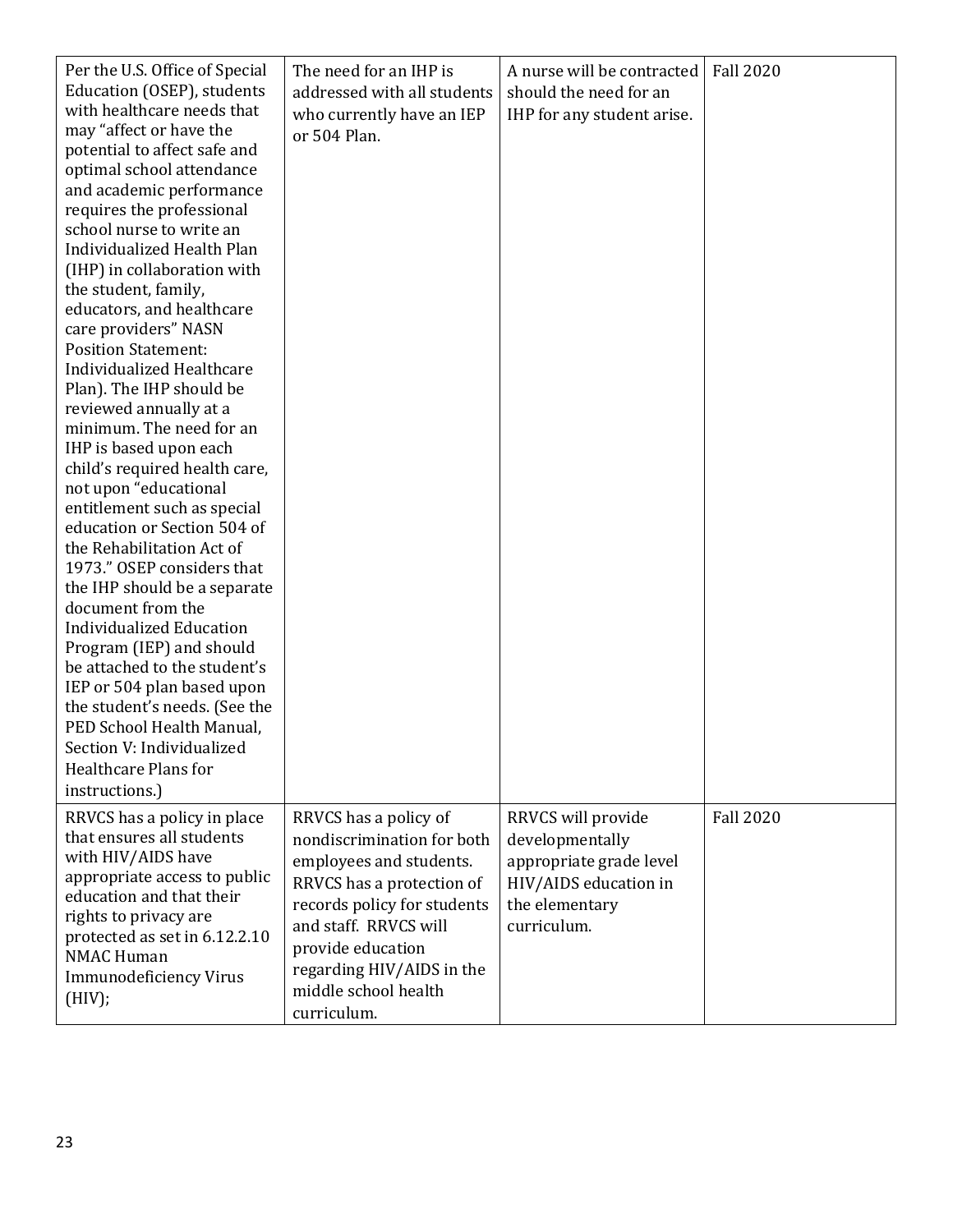| RRVCS policy acknowledges<br>all public and nonpublic<br>schools must grant to any<br>student in grades K-12<br>authorization to carry and<br>self-administer health care<br>practitioner prescribed<br>asthma treatment<br>medications and anaphylaxis<br>emergency treatment<br>medication as well as the<br>right to self-manage their<br>diabetes care in the school<br>setting and to develop<br>mechanisms that support<br>safe diabetes self-<br>management in the school<br>environment as long as<br>certain conditions are met.<br>Such rules are established in<br>6.12.2.9 NMAC Students<br>Rights to Self-Administer<br><b>Certain Medications and</b><br>6.12.8 NMAC Diabetes Self-<br>Management by Students in<br>the school setting. More<br>information on medications<br>in the school may be found in | RRVCS requires knowledge<br>of students carrying<br>asthma treatment<br>medications and allows the<br>student to self-manage the<br>treatment and allows for<br>the same accommodations<br>for students with diabetes.<br>Currently, RRVCS does not<br>have any students enrolled<br>with diabetes. | Training for staff to<br>monitor students with<br>asthma and diabetes will<br>be provided by a<br>contracted registered<br>nurse in August 2020 | <b>Fall 2020</b> |
|---------------------------------------------------------------------------------------------------------------------------------------------------------------------------------------------------------------------------------------------------------------------------------------------------------------------------------------------------------------------------------------------------------------------------------------------------------------------------------------------------------------------------------------------------------------------------------------------------------------------------------------------------------------------------------------------------------------------------------------------------------------------------------------------------------------------------|-----------------------------------------------------------------------------------------------------------------------------------------------------------------------------------------------------------------------------------------------------------------------------------------------------|-------------------------------------------------------------------------------------------------------------------------------------------------|------------------|
|                                                                                                                                                                                                                                                                                                                                                                                                                                                                                                                                                                                                                                                                                                                                                                                                                           |                                                                                                                                                                                                                                                                                                     |                                                                                                                                                 |                  |
|                                                                                                                                                                                                                                                                                                                                                                                                                                                                                                                                                                                                                                                                                                                                                                                                                           |                                                                                                                                                                                                                                                                                                     |                                                                                                                                                 |                  |
| Section VI. of the New                                                                                                                                                                                                                                                                                                                                                                                                                                                                                                                                                                                                                                                                                                                                                                                                    |                                                                                                                                                                                                                                                                                                     |                                                                                                                                                 |                  |
| Mexico School Health                                                                                                                                                                                                                                                                                                                                                                                                                                                                                                                                                                                                                                                                                                                                                                                                      |                                                                                                                                                                                                                                                                                                     |                                                                                                                                                 |                  |
| Manual (see link below);                                                                                                                                                                                                                                                                                                                                                                                                                                                                                                                                                                                                                                                                                                                                                                                                  |                                                                                                                                                                                                                                                                                                     |                                                                                                                                                 |                  |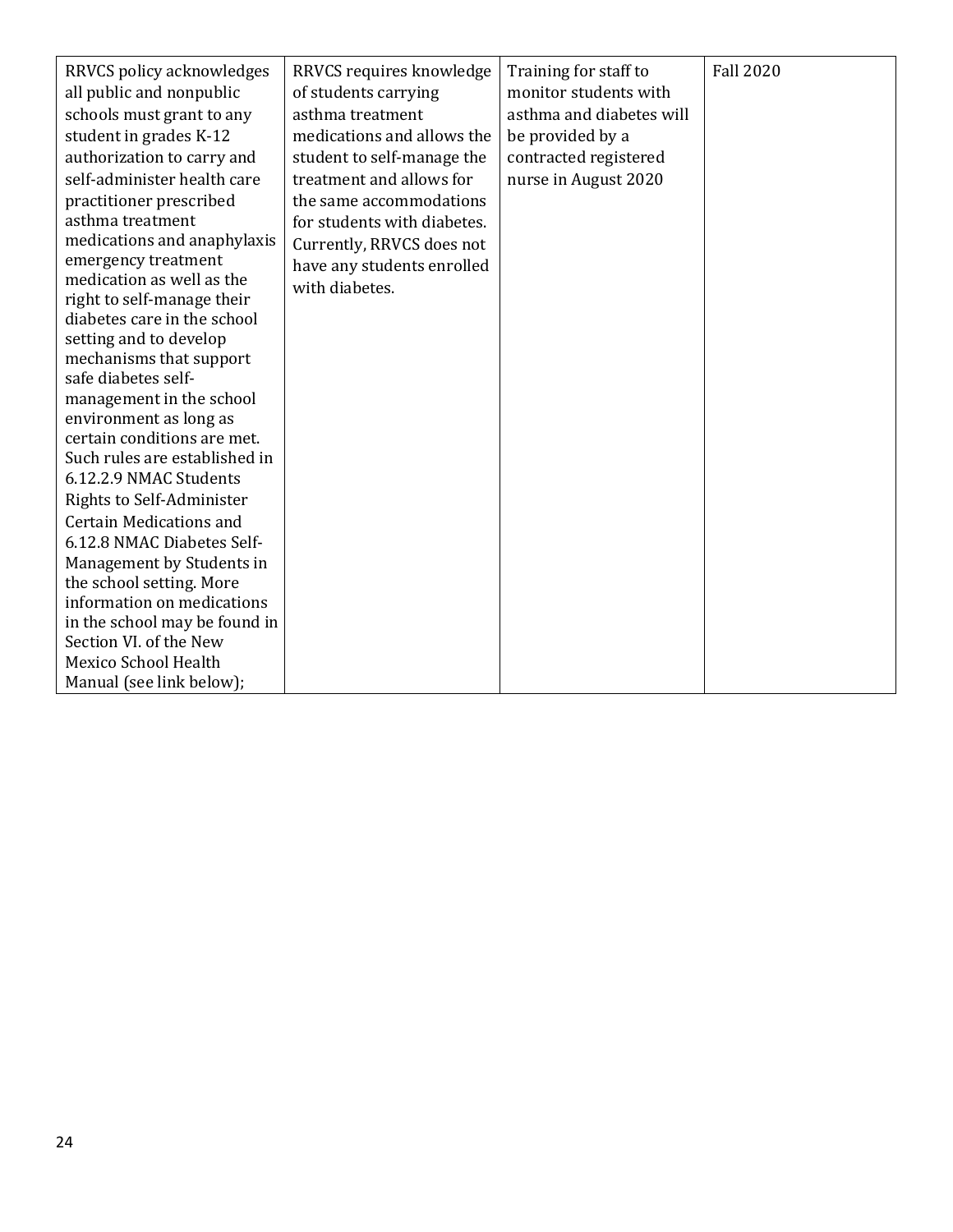| RRVCS policy acknowledges<br>that all schools are required<br>to ensure that vision<br>screening tests are<br>administered to students<br>enrolled in the school in<br>prekindergarten,<br>kindergarten, first grade and<br>third grade and for transfer<br>and new students in those<br>grades, unless a parent<br>affirmatively prohibits the<br>visual screening. The Lion's<br>Club provides screening<br>annually.                                                                                                                                                                                                                                                                                                                                                                                                                                                               | RRVCS provides vision and<br>hearing screenings for all<br>students in grades K-3 and<br>also for students in need of<br>a diagnostic evaluation.<br><b>Currently RRVCS uses</b><br>volunteer nurses to<br>conduct hearing screenings<br>and will add dental<br>screenings Fall 2020.                | RRVCS would like to<br>contract a nurse to<br>conduct all screenings. | <b>Fall 2020</b> |
|---------------------------------------------------------------------------------------------------------------------------------------------------------------------------------------------------------------------------------------------------------------------------------------------------------------------------------------------------------------------------------------------------------------------------------------------------------------------------------------------------------------------------------------------------------------------------------------------------------------------------------------------------------------------------------------------------------------------------------------------------------------------------------------------------------------------------------------------------------------------------------------|------------------------------------------------------------------------------------------------------------------------------------------------------------------------------------------------------------------------------------------------------------------------------------------------------|-----------------------------------------------------------------------|------------------|
| RRVCS policy acknowledges<br>that all students enrolled in<br>the public, nonpublic, or<br>home schools in the state<br>must present satisfactory<br>evidence of commencement<br>or completion of<br>immunization in accordance<br>with the immunization<br>schedule and rules and<br>regulations of the Public<br><b>Health Division</b><br>(PHD)/Department of<br>Health (DOH), with an<br>allowance for exemption by<br>the PHD/DOH if certain<br>conditions are met. Statute<br>6.12.2.8 NMAC makes it<br>unlawful for any student to<br>enroll in school unless the<br>student is properly<br>immunized or in the process<br>of being properly<br>immunized and can provide<br>satisfactory evidence of such<br>immunization, unless the<br>child is properly exempted:<br>7.5.3 NMAC: Vaccinations<br>and Immunizations<br>Exemptions. An exception is<br>provided to a student | <b>RRVCS</b> verifies<br>immunization records<br>annually for every<br>enrolled student.<br>RRVCS accepts approved<br>conscientious objector's<br>forms registered with the<br>NM Health Department.<br>RRVCS makes use of the<br>school's liaison to assist<br>any identified homeless<br>students. |                                                                       | In place         |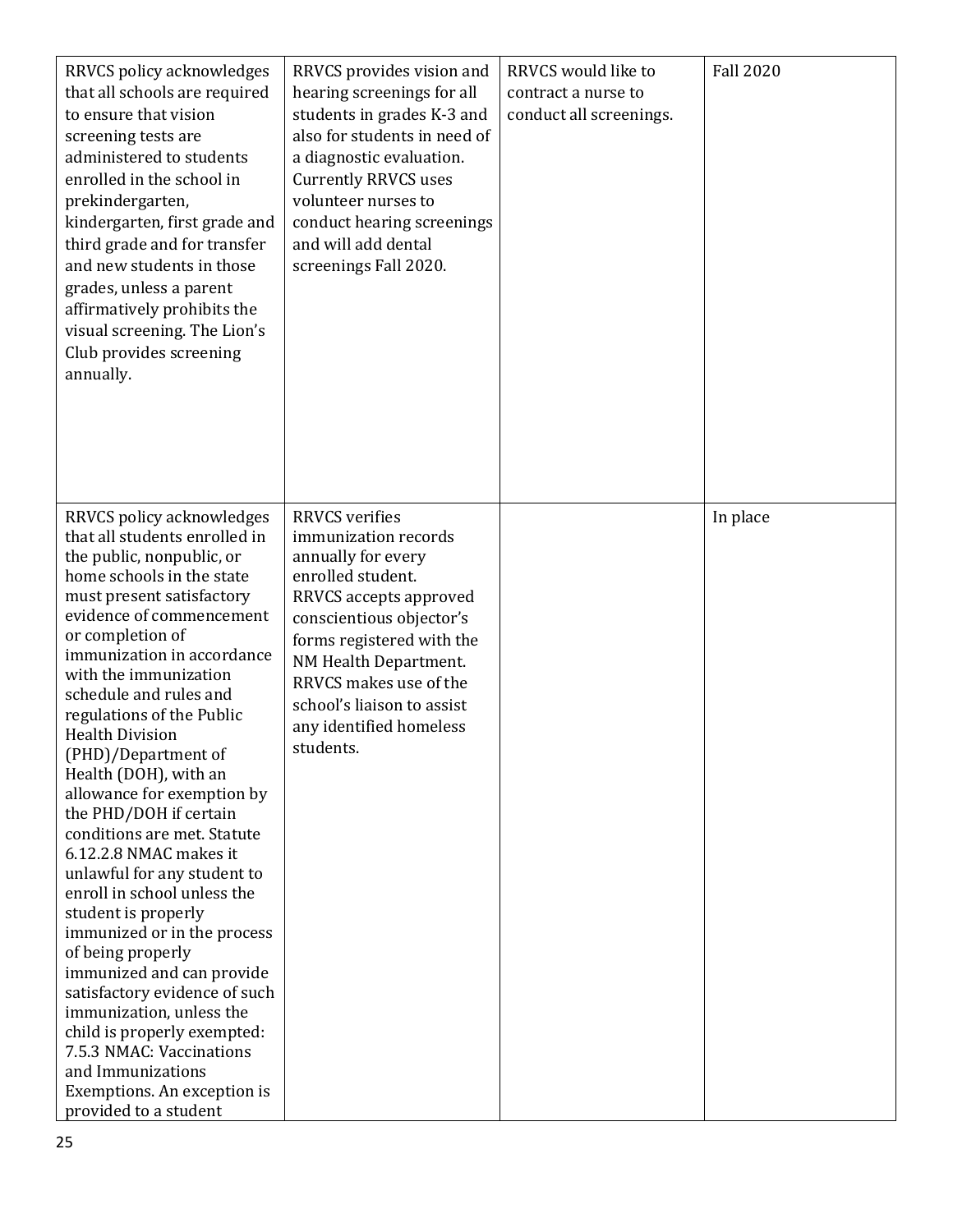| experiencing homelessness.<br>Pursuant to the McKinney-<br>Vento Homeless Assistant<br>Act [42 USC§ |  |  |
|-----------------------------------------------------------------------------------------------------|--|--|
| 11432(g)(3)(C)], children                                                                           |  |  |
| experiencing homelessness                                                                           |  |  |
| must be able to enroll in                                                                           |  |  |
| school immediately, even if                                                                         |  |  |
| they are unable to produce                                                                          |  |  |
| records normally required                                                                           |  |  |
| for enrollment, such as                                                                             |  |  |
| previous academic records,                                                                          |  |  |
| 30 Healthy Kids Make Better                                                                         |  |  |
| <b>Students, Better Students</b>                                                                    |  |  |
| Make Healthy Communities                                                                            |  |  |
| medical records, proof of                                                                           |  |  |
| residency, or other                                                                                 |  |  |
| documentation. If the child                                                                         |  |  |
| needs to obtain                                                                                     |  |  |
| immunizations, or medical                                                                           |  |  |
| or immunization records, the                                                                        |  |  |
| enrolling school must                                                                               |  |  |
| immediately refer the parent                                                                        |  |  |
| or guardian of the child or                                                                         |  |  |
| youth to the designated local                                                                       |  |  |
| educational agency (LEA)                                                                            |  |  |
| homeless education liaison,                                                                         |  |  |
| who must assist in obtaining                                                                        |  |  |
| necessary immunizations, or                                                                         |  |  |
| immunization or medical                                                                             |  |  |
| records.                                                                                            |  |  |

| <b>Additional Activities</b>  | <b>RRVCS Current Practice</b> | Goal                       | <b>Timeline</b> |
|-------------------------------|-------------------------------|----------------------------|-----------------|
| Offered/Recommended           |                               |                            |                 |
| Services provide a            | RRVCS is working with         | RRVCS would like to        | Spring 2021     |
| connection to school and      | Non-Violence Works of         | provide a brochure of      |                 |
| community health resources    | Taos to provide additional    | resources for the families |                 |
| (e.g., primary care, public   | support for our students      | of their community         |                 |
| health, community health      | and their families.           |                            |                 |
| agencies, faith-based groups, |                               |                            |                 |
| school-based health centers,  |                               |                            |                 |
| $etc.$ ).                     |                               |                            |                 |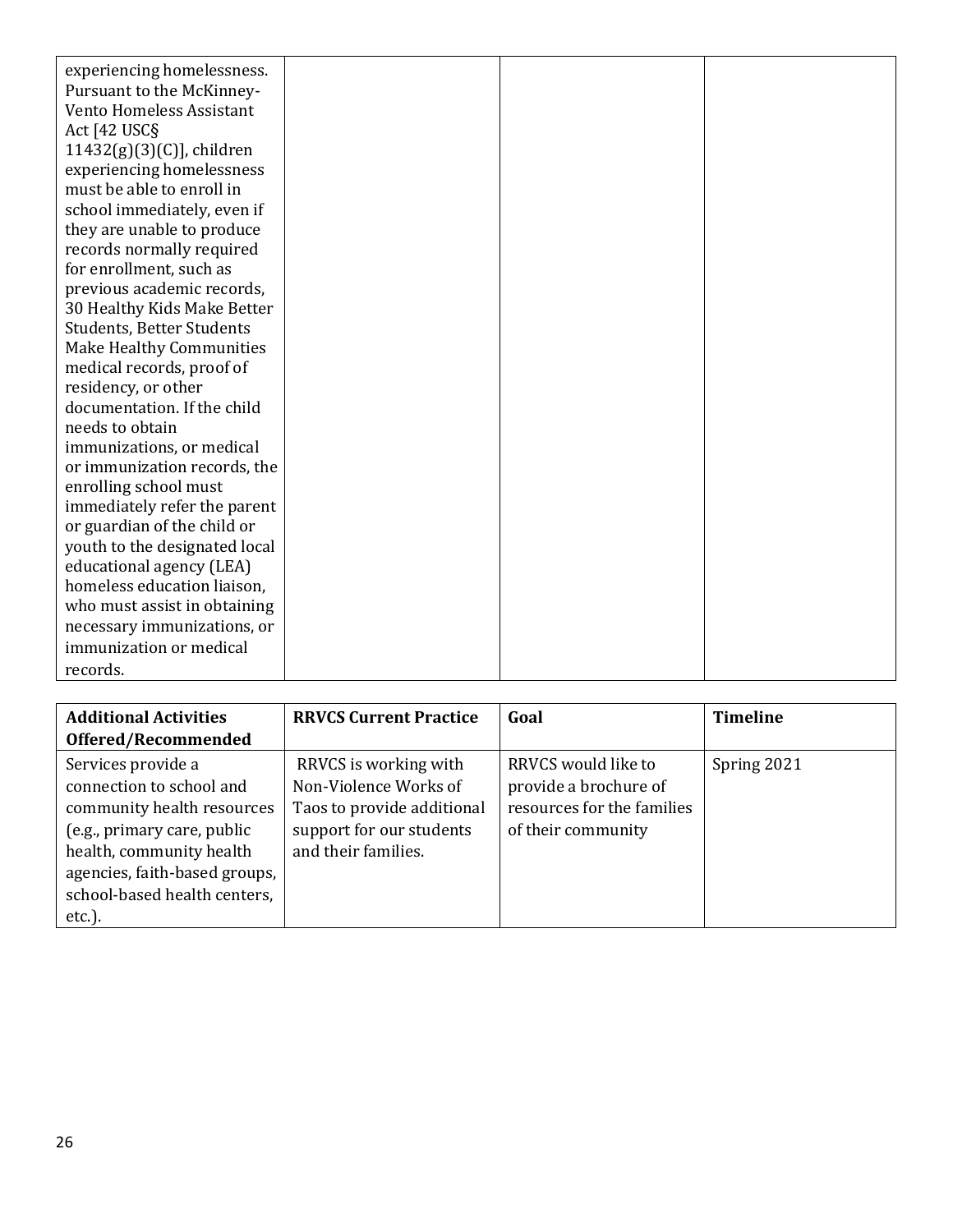# **Red River Valley Charter School Wellness Policy Staff Wellness**

**Definition:** Staff wellness is defined as opportunities for school staff to improve their health status through activities such as health assessments, health education, wellness education, nutrition education, fitness education and health-related fitness activities. These offerings encourage school staff to pursue a healthy lifestyle that improves health status and morale and provides a greater personal commitment to the school's overall coordinated school health approach. A staff wellness program allows the staff to learn and practice skills that help them to make personal decisions about healthy daily habits.

Goal: The goal of staff wellness is to promote activities for staff designed to promote the physical, emotional and mental health of school employees along with disease and disability prevention activities.

| Requirement/Required<br><b>Activity:</b>                                                                                                                                                                                | <b>Current RRVCS Practice:</b>                                                                                                                                                                                                                                                    | Goal:                                                                                          | Timeline:        |
|-------------------------------------------------------------------------------------------------------------------------------------------------------------------------------------------------------------------------|-----------------------------------------------------------------------------------------------------------------------------------------------------------------------------------------------------------------------------------------------------------------------------------|------------------------------------------------------------------------------------------------|------------------|
| Create a plan to address the<br>staff wellness needs of all<br>school staff that minimally<br>insures an equitable work<br>environment and meets the<br><b>Americans with Disabilities</b><br>Act, Title III.           | RRVCS provides a work<br>environment that complies<br>with all ADA requirements                                                                                                                                                                                                   | The staff will research<br>whether any other work<br>environment needs<br>should be addressed. | <b>Fall 2020</b> |
| Ensure that charter schools<br>implement a policy that will<br>ensure that the rights to<br>privacy of all school<br>employees infected with HIV<br>are protected.                                                      | RRVCS has a<br>nondiscrimination policy<br>and protection of records<br>policy in place for all<br>personnel.                                                                                                                                                                     |                                                                                                | In place         |
| <b>Additional Activities</b><br>Offered/Recommended                                                                                                                                                                     | <b>RRVCS Current Practice</b>                                                                                                                                                                                                                                                     | Goal                                                                                           | <b>Timeline</b>  |
| RRVCS will provide staff and<br>faculty the opportunity to<br>participate in a health<br>promotion program focused<br>on exercise, stress<br>management and nutrition<br>(e.g., health fairs, fun runs,<br>walks, etc.) | RRVCS provides space<br>for teachers to conduct<br>exercise classes on the<br>school campus RRVCS<br>and encourages<br>walks/jogs/mindfulness<br>daily. Additionally,<br>teachers and staff are<br>made aware of<br>resources through the<br>health insurance<br>program (NMPSIA) | Movement and<br>mindfulness                                                                    | In place         |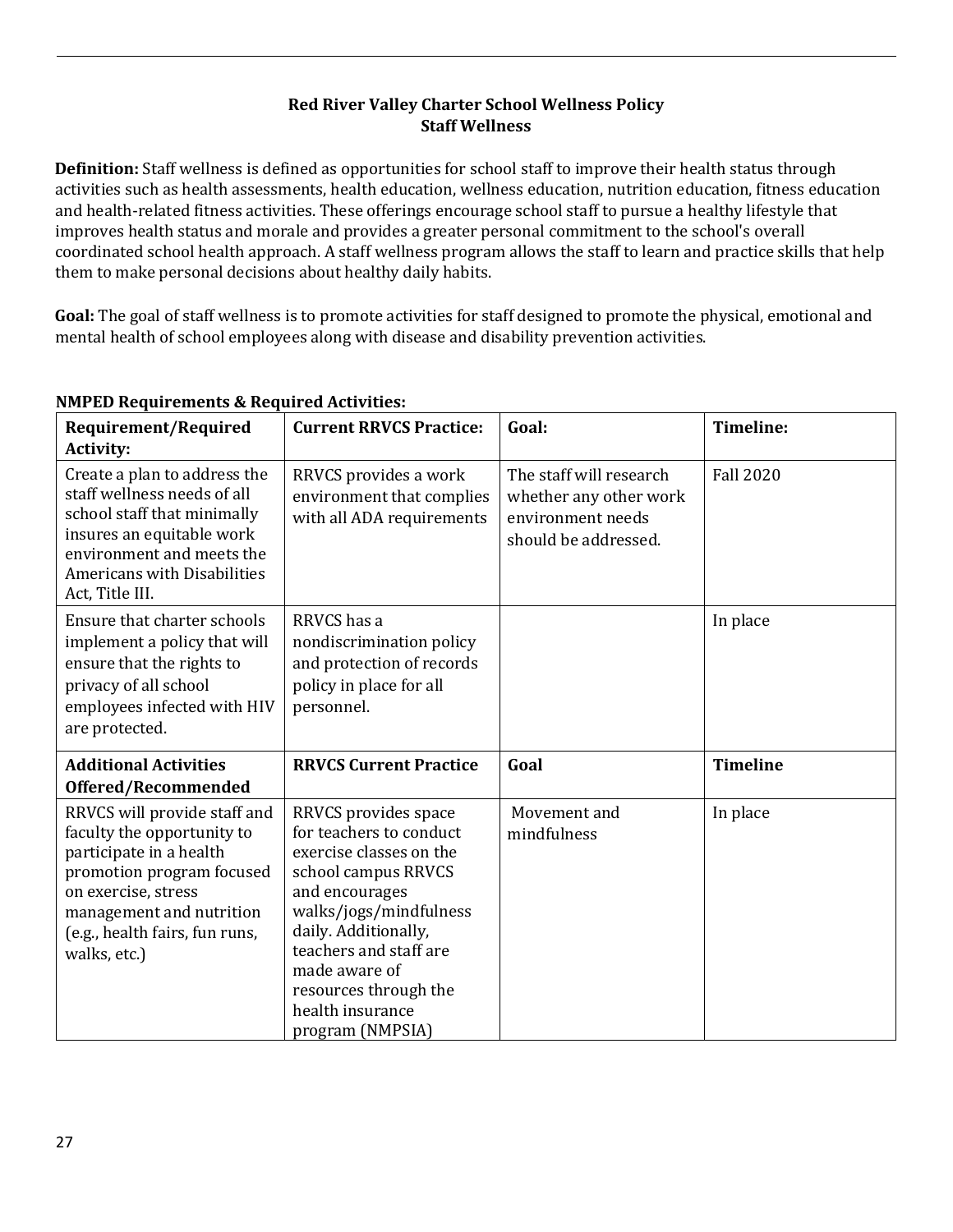## **Staff Wellness and Health Promotion Recommendations:**

The RRVCS SHAC will strive to implement a staff wellness subcommittee that focuses on staff wellness issues, identifies and disseminates wellness resources, and performs other functions that support staff wellness in coordination with human resources staff.

RRVCS will implement strategies to support staff in actively promoting and modeling healthy eating and physical activity behaviors. Strategies include, but are not limited to:

- Encouragement of use of personal days as needed to promote mental and physical health
- Encouragement of annual physicals and advisement for healthy life styles as provided through NMPSIA
- Encouragement of participation in after school exercise classes on and off campus

RRVCS promotes staff member participation in health promotion programs and will support programs for staff members on healthy eating and weight management that are accessible and free or low-cost.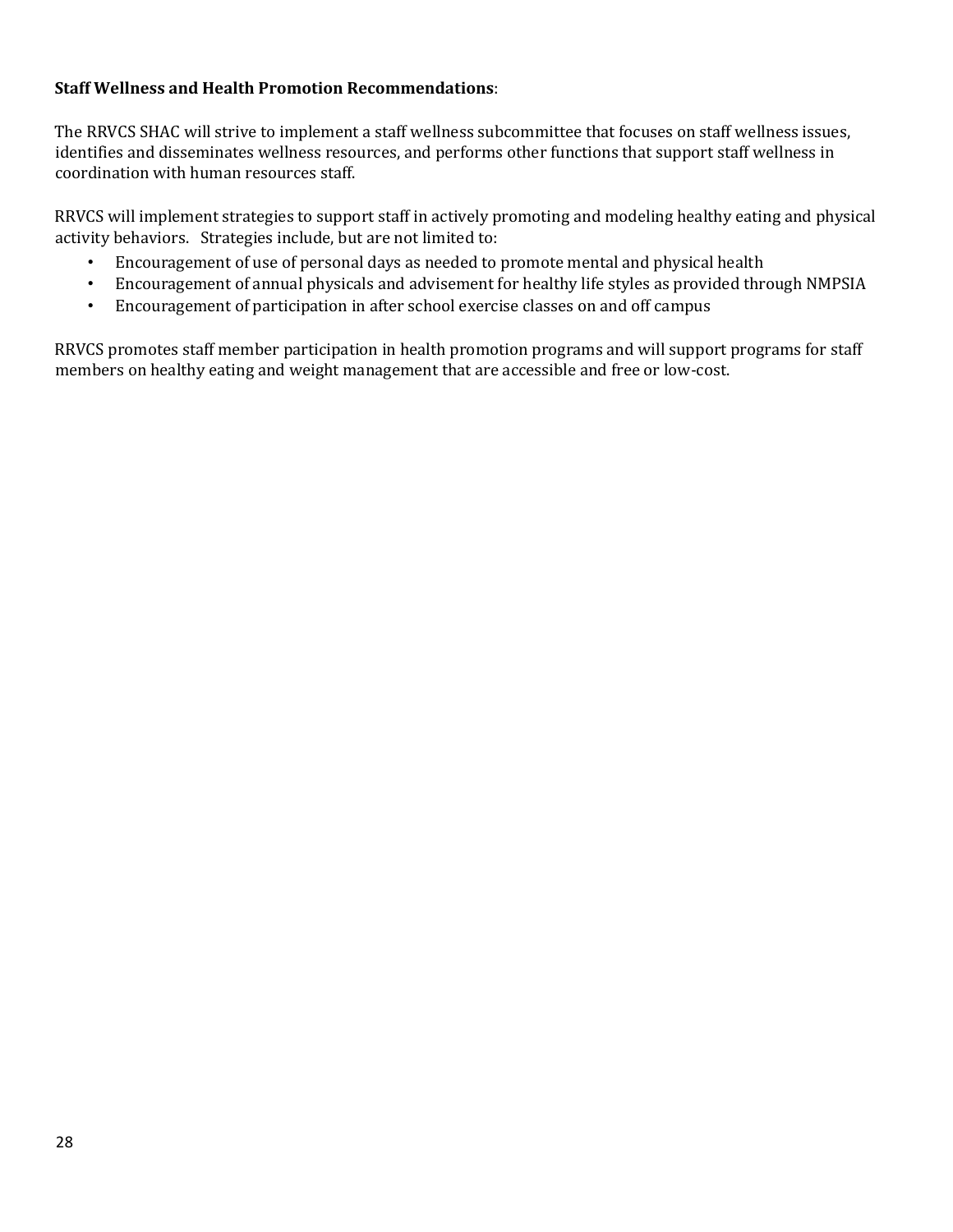## **APPENDICES**

# Appendix A

# **SCHOOL HEATH ADVISORY COUNCIL (SHAC) MEMBERS:**

Per the Public Education Department Wellness Policy rule 6.12.6 NMAC, all New Mexico local school boards of education shall establish a district/charter School Health Advisory Council (SHAC) that consists of parent(s), school food authority personnel, school board member(s), school administrator(s), other school staff, student(s), and community member(s). The SHACs are responsible to meet at least two times annually and to make recommendations to the local school board in the development or revision, implementation, and evaluation of the wellness policy (Healthy Schools Report Card). Identify below the members of your SHAC, their roles and contact information. Please note that you are not limited to only one person, representing each category. Each school district/charter school is to identify a wellness policy champion(s) within the school district/charter school, or at each school, as appropriate, charged with the operational responsibility for ensuring that each school fulfills the school district's/charter school's wellness policy.

| <b>Name</b>                | Title / Relationship to<br>the School or District                   | <b>Email address</b>            | <b>Role on Committee</b>                                                                                    |
|----------------------------|---------------------------------------------------------------------|---------------------------------|-------------------------------------------------------------------------------------------------------------|
| Becca Pockrandt            | <b>Physical Education</b><br>Teacher, K-8; 7th-8th<br>grade teacher | becca@redrivervaleycs.com       | Assists in the<br>implementation of<br>physical education goals<br>and evaluation of the<br>wellness policy |
| <b>Courtney Henderson</b>  | Governance Council<br>Member                                        | courtneyandsydney@hotmail.com   | Assists in the<br>implementation of<br>educational goals and<br>evaluation of the<br>wellness policy        |
| JoeBen Mandonado           | Governance Council<br>Member; Parent                                | Mandona5@aol.com                | Assists in the evaluation of<br>the wellness policy<br>implementation                                       |
| <b>Susan Northern</b>      | Community member;<br>nurse                                          | Frederic.notthern@sbcglobal.net | Assist w/ social<br>emotional wellness, safe<br>campus implementation                                       |
| Student leadership<br>team | Grades 6-8                                                          | 6, 7, & 8 grade classrooms      | Provide student input,<br>evaluation of the plan                                                            |
| Tonya Lewis                | Lunch Coordinator;<br>Office manager                                | tonya@redrivervalleycs.com      | Assist w/ input<br>regarding food services<br>& lunch program                                               |
| Kimberly Ritterhouse       | Director                                                            | kimberly@redrivervalleycs.com   | Overall facilitation of the<br>plan, wellness policy<br>coordinator                                         |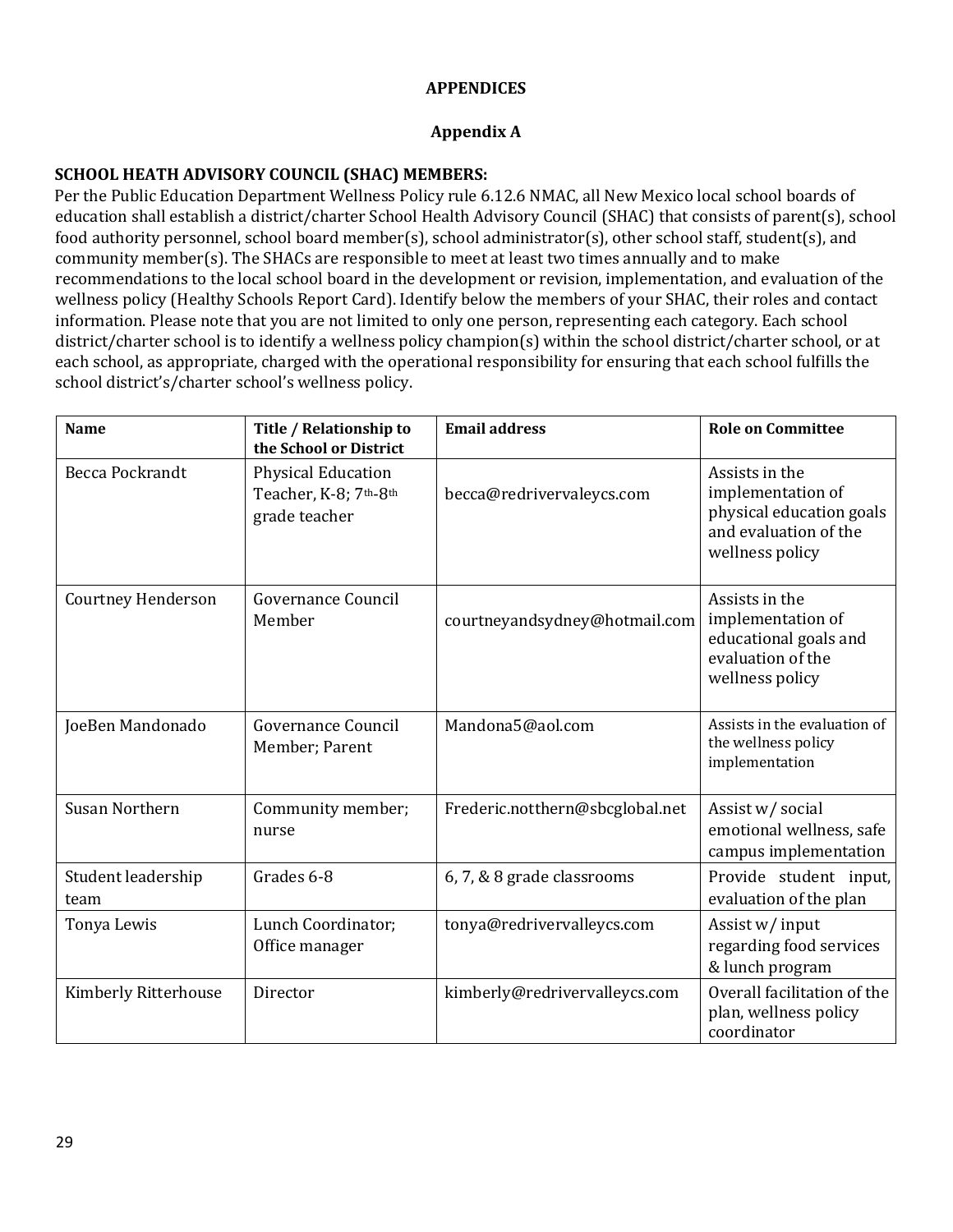## **Appendix B**

# TITLE 6 PRIMARY AND SECONDARY EDUCATION CHAPTER 12 PUBLIC SCHOOL ADMINISTRATION - HEALTH AND SAFETY PART **6 SCHOOL DISTRICT WELLNESS POLICY**

6.12.6.1 ISSUING AGENCY: Public Education Department. [6.12.6.1 NMAC - N, 02-28-06] 6.12.6.2

**SCOPE:** This regulation applies to public schools in New Mexico unless otherwise expressly limited. [6.12.6.2 NMAC  $-N, 02-28-06$ ]

6.12.6.3 STATUTORY AUTHORITY: This regulation is adopted pursuant to Sections 22-2-1 and 9-24-8 NMSA 1978. [6.12.6.3 NMAC - N, 02-28-06] 6.12.6.4

DURATION: Permanent. [6.12.6.4 NMAC - N, 02-28-06] 6.12.6.5

EFFECTIVE DATE: February 28, 2006, unless a later date is cited at the end of a section. [6.12.6.5 NMAC - N, 02-2806] 6.12.6.6 OBJECTIVE: This rule requires the adoption of local school district wellness policies. [6.12.6.6] NMAC - N, 02-28-06] 6.12.6.7 DEFINITIONS:

A. "Coordinated school health approach" means the framework for linking health and education. The focus is healthy and successful students. There are eight interactive components of coordinated school health: health education; physical education and activity; nutrition; social and emotional well-being; healthy and safe environment; health services; staff wellness; and family, school and community involvement.

B. "Family, school and community involvement" means an integrated family, school and community approach for enhancing the health and well-being of students by establishing a district school health advisory council that has the responsibility to make recommendations to the local school board in the development or revision, implementation, and evaluation of the wellness policy.

C. "Fund raiser" means a sale on a school campus to benefit a school or school organization of beverage or food products limited by a United States department of agriculture school meal program for use, consumption or sale during the school day in competition with school meals. A fundraiser may be conducted only for up to one school day on two occasions per semester or trimester term in a school that participates in United States department of agriculture school meal programs. The wellness policy implemented through 6.12.6 NMAC shall include annual assurances to the New Mexico public education department of compliance with limitations on "fund raisers" pursuant to this subsection and subject to review as part of the administrative review of a school food authority.

D. "Health education" means the instructional program that provides the opportunity to motivate and assist all students to maintain and improve their health, prevent disease, and reduce health-related risk behaviors. It allows students to develop and demonstrate increasingly sophisticated health-related knowledge, attitudes, skills, and practices. It meets the content standards with benchmarks and performance standards as set forth in 6.30.2.19 NMAC.

E. "Health services" means services provided for students to appraise, protect, and promote health. These services are designed to ensure access or referral to primary health care or behavioral health services or both, foster appropriate use of primary health care services, behavioral health services, prevent and control communicable diseases and other health problems, provide emergency care for illness or injury, promote and provide optimum sanitary conditions for a safe school facility and school environment, and provide educational and counseling opportunities for promoting and maintaining individual, family, and community health.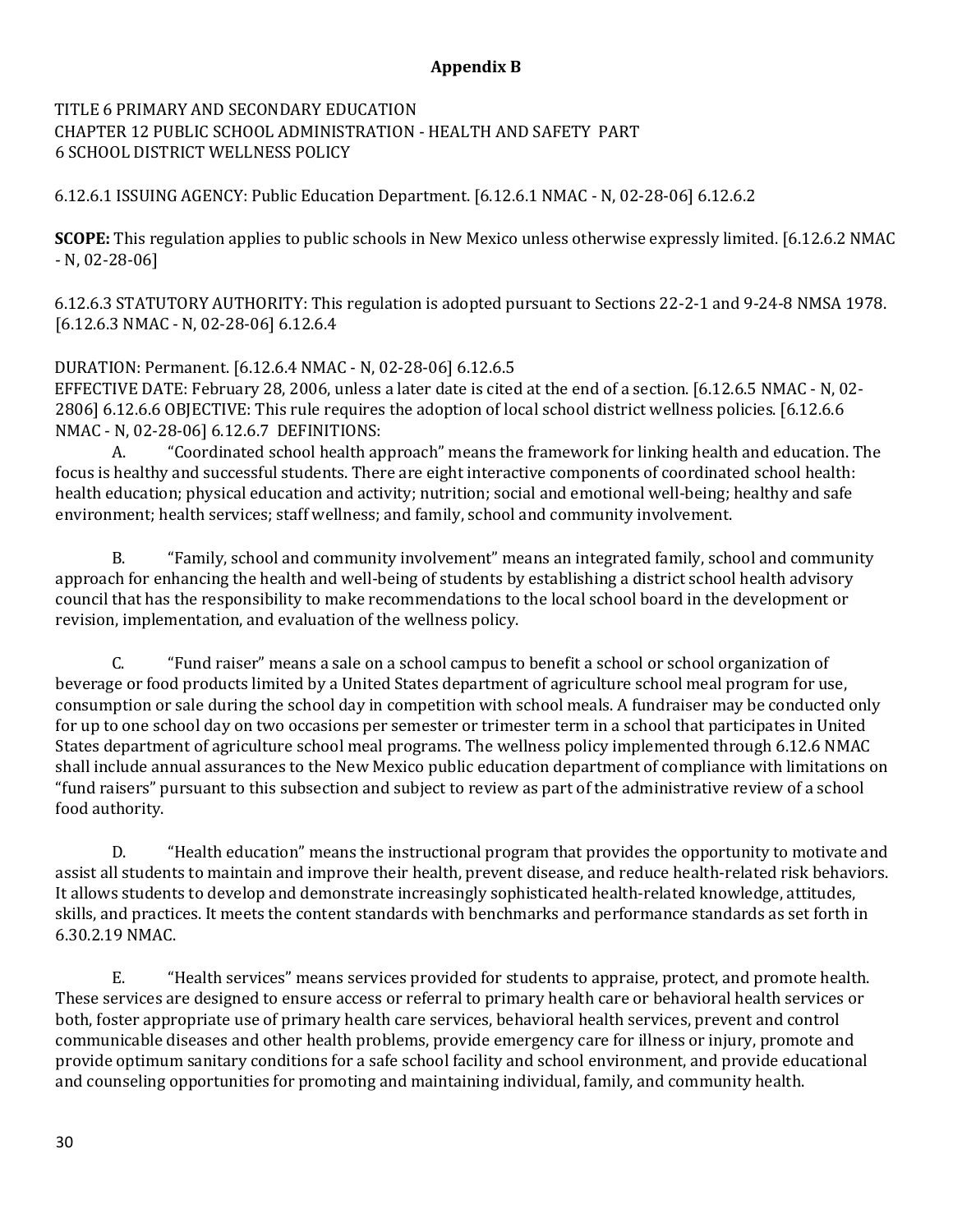F. "Healthy and safe environment" means the physical and aesthetic surroundings and the psychosocial climate and culture of the school. It supports a total learning experience that promotes personal growth, healthy interpersonal relationships, wellness, and freedom from discrimination and abuse.

G. "Nutrition" means programs that provide access to a variety of nutritious and appealing meals and snacks that accommodate the health and nutrition needs of all students.

H. "Physical activity" means body movement of any type which include recreational, fitness, and sport activities. 

I. "Physical education" means the instructional program that provides cognitive content and learning experiences in a variety of activity areas. It provides the opportunity for all students to learn and develop the skills, knowledge and attitudes necessary to personally decide to participate in a lifetime of healthful physical activity. It meets the content standards with benchmarks and performance standards as set forth in Section 6.30.2.20 NMAC.

J. "Social and emotional wellbeing" means services provided to maintain or improve students' mental, emotional, behavioral, and social health.

K. "Staff wellness" means opportunities for school staff to improve their health status through activities such as health assessments, health education and health-related fitness activities. These opportunities encourage school staff to pursue a healthy lifestyle that contributes to their improved health status, improved morale, and a greater personal commitment to the school's overall coordinated school health approach.

L. "Emergency Operation Plan (EOP)" means the document which outlines and explains functions, resources and coordination procedures for responding to and supporting crisis, emergency, terrorist-response, and disaster operations, and is that portion of a safe school plan that details risk assessments and establishes the plans or procedures to manage a crisis, emergency, terrorist or disaster event before, during and after it

has occurred and includes, but is not limited to, emergency routes and staff assignments as they relate to immediate actions, delayed actions, mitigation actions, facility evacuations and facility reentry. [6.12.6.7] NMAC - N, 02-28-06; A, 11-30-06; A, 05-15-14; A, 12-30-14]

# 6.12.6.8 REQUIREMENTS:

A. This section applies to local school boards, local school districts, and charter schools and governs policies to be implemented by local school districts with regards to student and school employee wellness.

B. Each school district and charter school shall develop and implement a policy that addresses student and school employee wellness through a coordinated school health approach.

C. Each school district and charter school shall submit the wellness policy to the public education department for approval. (1) Sections of the wellness policy that meet the requirements set forth in Paragraphs  $(3)$ ,  $(4)$ ,  $(5)$  and  $(10)$  of Subsection

D and the requirements set forth in Subsection

E of this section shall be submitted to the public education department on or before August 30, 2006.

(2) Sections of the wellness policy that meet the requirements set forth in Paragraphs  $(1)$ ,  $(2)$ ,  $(6)$ ,  $(7)$ ,  $(8)$  and (9) of Subsection D of this section shall be submitted to the public education department on or before January

30, 2007. D. The wellness policy shall include, but shall not be limited to:

(1) a planned, sequential, K-12 health education curriculum that addresses the physical, mental, emotional, and social dimensions of health and is aligned to the health education content standards with benchmarks and performance standards as set forth in 6.30.2.19 NMAC;

(2) a planned, sequential, K-12 physical education curriculum that provides the optimal opportunity for all students to learn and develop skills, knowledge and attitudes necessary to personally decide to participate in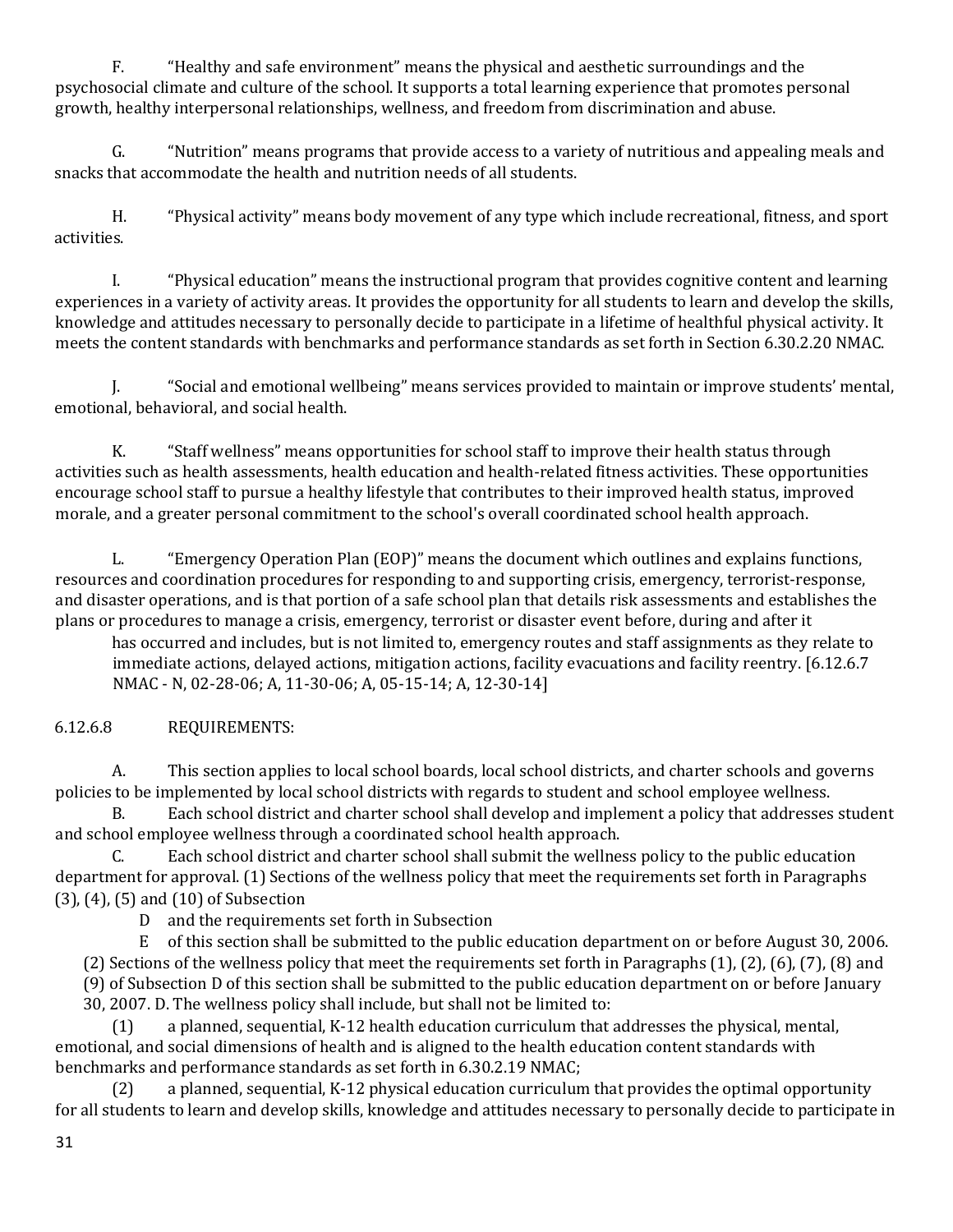lifetime healthful physical activity and is aligned to the physical education content standards with benchmarks and performance standards as set forth in 6.30.2.20 NMAC;

(3) guidelines to provide physical activity opportunities to students before, during and after school;

(4) nutrition guidelines meeting standards established by federal rules at 7 CFR 210.11 and 7 CFR 210.11a, the Healthy Hunger-Free Kids Act of 2010, the Richard B. Russell National School Lunch Act and the Child Nutrition 

Act of 1966;

(5) guidelines for fund raisers established at 6.12.5 NMAC and an annual assurance of compliance with limitations on fund raisers established at 6.12.5 NMAC;

 $(6)$  a plan addressing the behavioral health needs of all students in the educational process by focusing on students' social and emotional wellbeing;

(7) school safety plans at each school building focused on supporting healthy and safe learning environments; the school safety plan must be submitted to the public education department for approval on a three-year cycle and must include the following minimum components: (a) introduction; (b) school policies and procedures;  $(c)$  prevention; and  $(d)$  a school EOP;

(8) a plan addressing the health services needs of students in the educational process;

(9) a plan addressing the staff wellness needs of all school staff that minimally ensures an equitable work environment and meets the American with Disabilities Act, Part III;

 $(10)$  a plan for measuring implementation and evaluation of the wellness policy, including the designation of one or more persons within the school district, or at each school, as appropriate, charged with operational responsibility for ensuring that each school fulfills the district's wellness policy.

E. Family, school and community involvement. Each local board of education shall establish a district school health advisory council that consists of parent(s), school food authority personnel, school board member(s), school administrator(s), school staff; student(s); and community member(s). The school health advisory council shall have the responsibility to make recommendations to the local school board in the development or revision, implementation, and evaluation of the wellness policy consistent with this rule. The school health advisory council

shall meet for this purpose a minimum of two times annually. [6.12.6.8 NMAC - N, 02-28-06; A, 11-30-06; A, 05-15-14; A, 12-30-14]

History of 6.12.6 NMAC: [Reserved]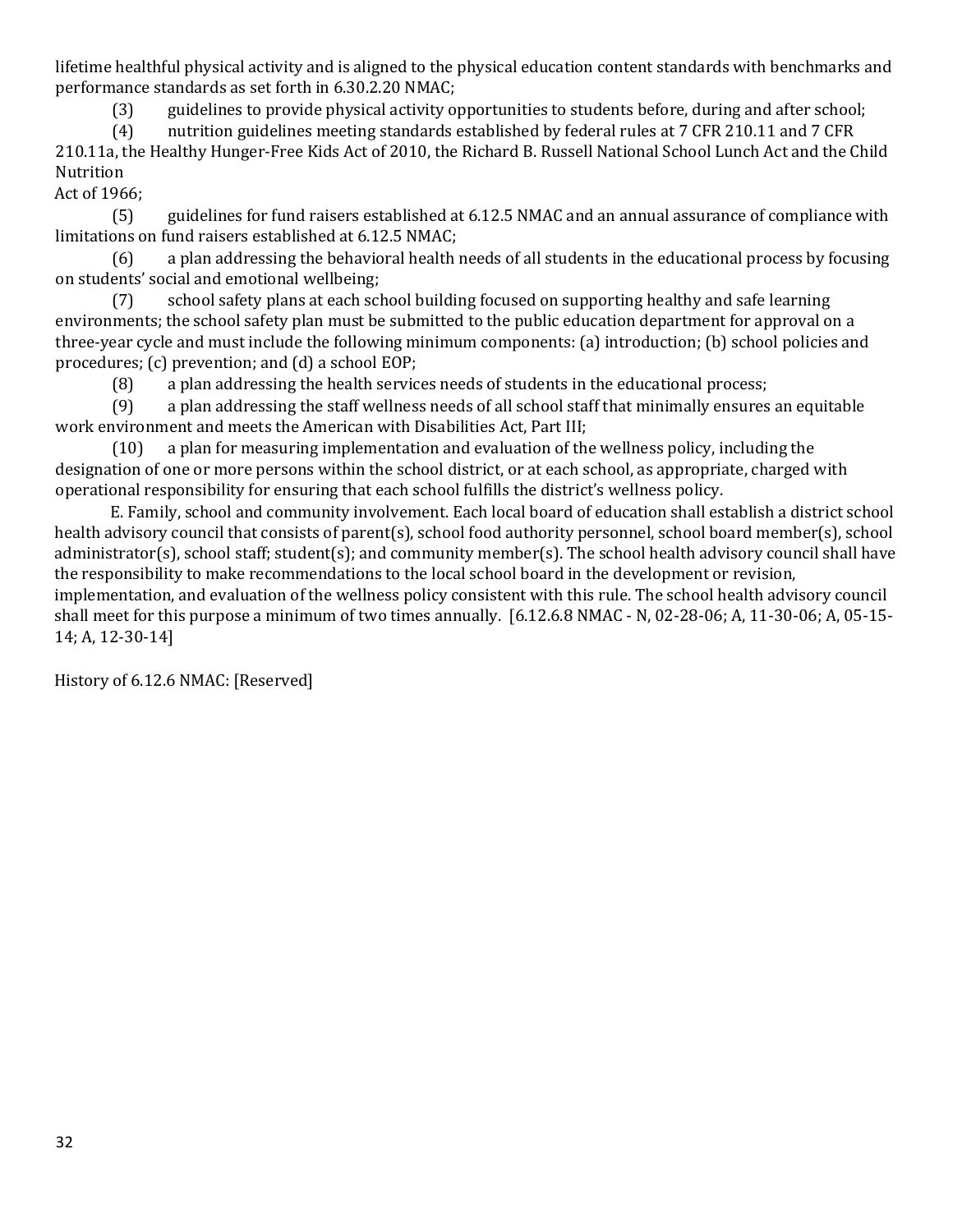# **Appendix C**

#### **Evaluation Plan Template:**

The Evaluation Plan Template may be used by districts to ensure that each component of the wellness policy has been fully developed. It is a useful checklist for planning and for monitoring the implementation of each component. The template may also assist the schools in assuring that all statutes related to the policy are in place.

This checklist should be included together with the wellness policy materials that are presented by the district to members of the Public Education Department during the CSHWB nutrition administrative review process.

Name(s) of Designated Person(s) monitoring the district's wellness policy development and ongoing assessment:

Charter School: \_\_\_\_\_\_\_\_\_\_\_\_\_\_\_\_\_\_\_\_\_\_\_\_\_\_\_\_\_\_\_\_\_\_\_\_\_\_\_\_\_\_\_\_\_\_\_\_\_\_\_\_\_\_\_\_\_\_\_\_\_\_\_\_\_\_\_\_\_\_ 

Date of most recent review: \_\_\_\_\_\_\_\_\_\_\_\_\_

| Yes | No | Date of<br>Completion | Item                                                                                                       | Person(s) Responsible |
|-----|----|-----------------------|------------------------------------------------------------------------------------------------------------|-----------------------|
|     |    |                       | Compliance with PED Wellness Policy rule, 6.12.6 NMAC -<br>wellness policy completed and fully implemented |                       |
|     |    |                       | RRVCS is making progress in meeting Wellness Policy goals                                                  |                       |
|     |    |                       | Wellness Policy available to parents/guardians of school<br>children/youth                                 |                       |
|     |    |                       | SHAC established according to regulation (see Appendix A)<br>for list of council members)                  |                       |
|     |    |                       | SHAC meets minimum of two times annually, regarding<br>wellness policy development and/or assessment       |                       |

|  | SHAC representative assigned to provide recommendations<br>and to participate in wellness policy development |  |
|--|--------------------------------------------------------------------------------------------------------------|--|
|  | Federal and PED guidelines used to develop wellness policy                                                   |  |
|  | Parents and community members actively sought to<br>participate in development of wellness policy            |  |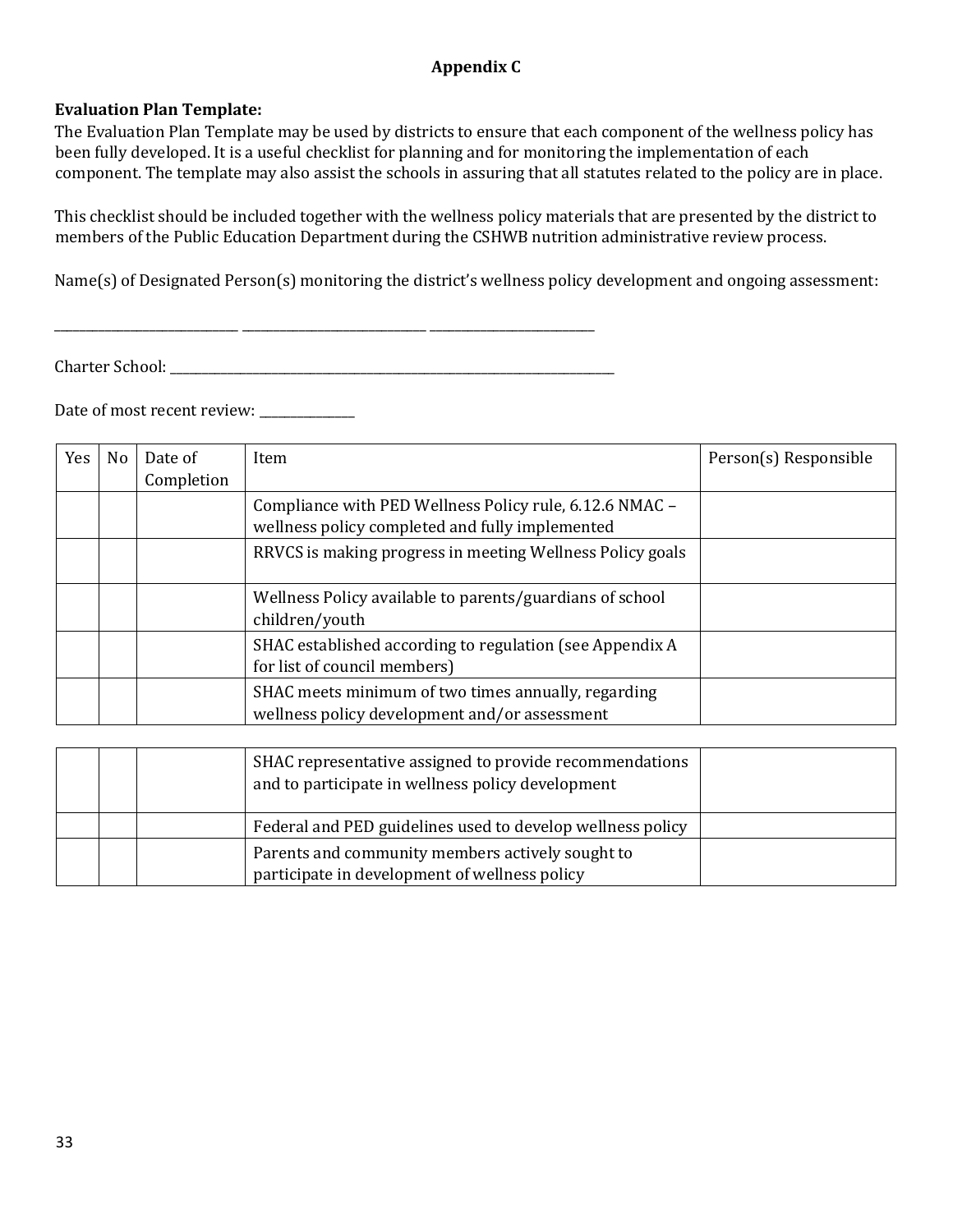|  | Each of the following Nutrition components of the policy<br>met:<br>$\Box$ Wellness Policy meets requirements of section 204 of<br>Healthy, Hunger-Free Kids Act of 2010,<br>Public law 111-296<br>$\Box$ 6.12.5.8 NMAC Competitive Foods Standards compliance<br>$\Box$ Assurance of adherence to requirements re. possible food<br>allergies in schools<br>$\Box$ Individualized Healthcare Plan guidelines incorporated<br>□ 6.12.2.9 NMAC, Student's Right to Self-Administer Certain<br>Medications compliance in case of allergic reactions<br>$\Box$ School meets or exceeds local, state and federal nutrition<br>requirements and/or USDA nutrition standards<br>□ Compliance with NSLP, SBP, FFVP, SFSP, ASSP and other<br><b>USDA</b> regulated programs<br>$\Box$ The school appropriately operates other programs,<br>including: Farm to School, Breakfast after the Bell, school<br>gardens, etc.<br>$\Box$ School nutrition staff meet or exceed hiring and<br>professional development requirements per the USDA<br>standards for child nutrition professionals<br>$\Box$ Free, safe unflavored drinking water is made available to<br>all students throughout the school day<br>$\Box$ Celebrations, rewards and fundraising in schools meet or<br>exceed nutrition standards for USDA Smart Snacks in<br>Schools<br>$\Box$ Nutrition education is included as part of the health<br>education curriculum<br>$\Box$ Healthy messages and nutrition promotional materials<br>are made available throughout the school and school<br>related activities<br>$\Box$ Food Safety Inspections are conducted annually per USDA<br>regulations and state rules, and reports are available upon<br>request. |  |
|--|---------------------------------------------------------------------------------------------------------------------------------------------------------------------------------------------------------------------------------------------------------------------------------------------------------------------------------------------------------------------------------------------------------------------------------------------------------------------------------------------------------------------------------------------------------------------------------------------------------------------------------------------------------------------------------------------------------------------------------------------------------------------------------------------------------------------------------------------------------------------------------------------------------------------------------------------------------------------------------------------------------------------------------------------------------------------------------------------------------------------------------------------------------------------------------------------------------------------------------------------------------------------------------------------------------------------------------------------------------------------------------------------------------------------------------------------------------------------------------------------------------------------------------------------------------------------------------------------------------------------------------------------------------------------------------------------------------------------|--|
|  | Health Education contents standards with benchmarks and<br>performance standards (6.29.1 NMAC Standards for<br>Excellence) disseminated to school:<br>$\Box$ Health Education curriculum validated as comprehensive,<br>per PED standards and benchmarks<br>$\Box$ Life skills training is integral part of health education<br>curriculum<br>$\square$ Schools apply PED's "opt-out" policy, regarding sexuality<br>component of health education curriculum<br>$\Box$ Assurance that HIV instruction is provided (6.12.2.10<br>NMAC)                                                                                                                                                                                                                                                                                                                                                                                                                                                                                                                                                                                                                                                                                                                                                                                                                                                                                                                                                                                                                                                                                                                                                                              |  |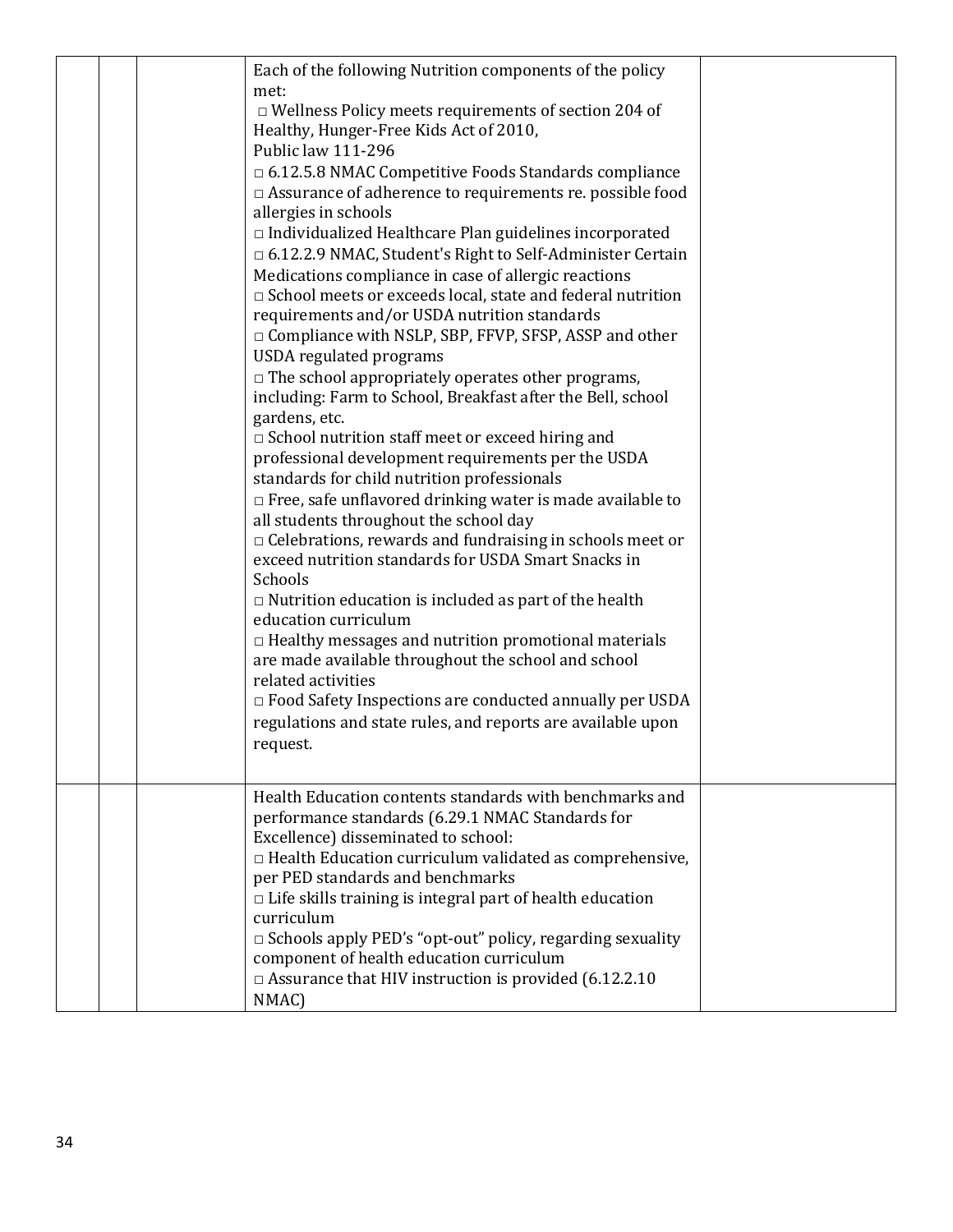|  | Quality physical activity is a component of the school's<br>wellness policy, which aligns with the NM Health Education<br>Content Standards as set forth in 6.29.9 NMAC<br>$\square$ School provides physical activity opportunities<br>throughout the school day<br>$\Box$ Elementary schools provide at least 20 minutes of daily<br>recess for all students<br>□ Playground facilities and equipment are regularly<br>inspected for safety and accessibility<br>□ Schools are restricted from withholding physical activity<br>from students as a form of punishment<br>$\Box$ Physical activity is included as a health education topic<br>$\Box$ Families are encouraged to assist children in using active<br>means (walking or biking) to go to/from school                                                                                                                                                                |  |
|--|-----------------------------------------------------------------------------------------------------------------------------------------------------------------------------------------------------------------------------------------------------------------------------------------------------------------------------------------------------------------------------------------------------------------------------------------------------------------------------------------------------------------------------------------------------------------------------------------------------------------------------------------------------------------------------------------------------------------------------------------------------------------------------------------------------------------------------------------------------------------------------------------------------------------------------------|--|
|  | Physical education (PE) is included in schools' required<br>programs and is based on Section 6.29.6 NMAC, NM<br>Physical Education Content Standards with benchmarks and<br>Performance Standards<br>$\Box$ The wellness policy includes a planned, sequential, and<br>developmentally appropriate K-12 physical education<br>curriculum<br>$\Box$ PE instruction aligns with 6.29.1 NMAC Primary and<br>Secondary Education Standards for Excellence General<br>Provision<br>$\Box$ Any alternative course offered by the district in lieu of PE<br>is compliant with state content and performance standards<br>$\Box$ Adapted physical education is available to all students<br>where appropriate<br>p Physical educators are appropriately trained and<br>certified/licensed to teach the subject                                                                                                                            |  |
|  | School has an approved Safe School Plan that is compliant<br>with wellness policy rule 6.12.6 NMAC. (A separate Safe<br>School Plan guidance document is provided to schools from<br>the PED, which has detailed information and supplemental<br>materials to guide districts/schools)<br>$\Box$ Schools perform 12 emergency drills each year, consisting<br>of: 9 fire drills; 2 Shelter-in-Place drills; and one evacuation<br>drill<br>$\Box$ A fully developed Bullying Prevention Policy is available at<br>each school, which prohibits bullying/cyberbullying and is<br>made available to students and parents/guardians,<br>according to 6.12.7.8 (D) NMAC<br>$\Box$ The school policies include full compliance with 6.12.4<br>NMAC: Tobacco, Alcohol and Drug Free Schools;<br>communication of such policy includes posting of signs on<br>campuses to prohibit ATOD in all campuses and campus<br>related activities |  |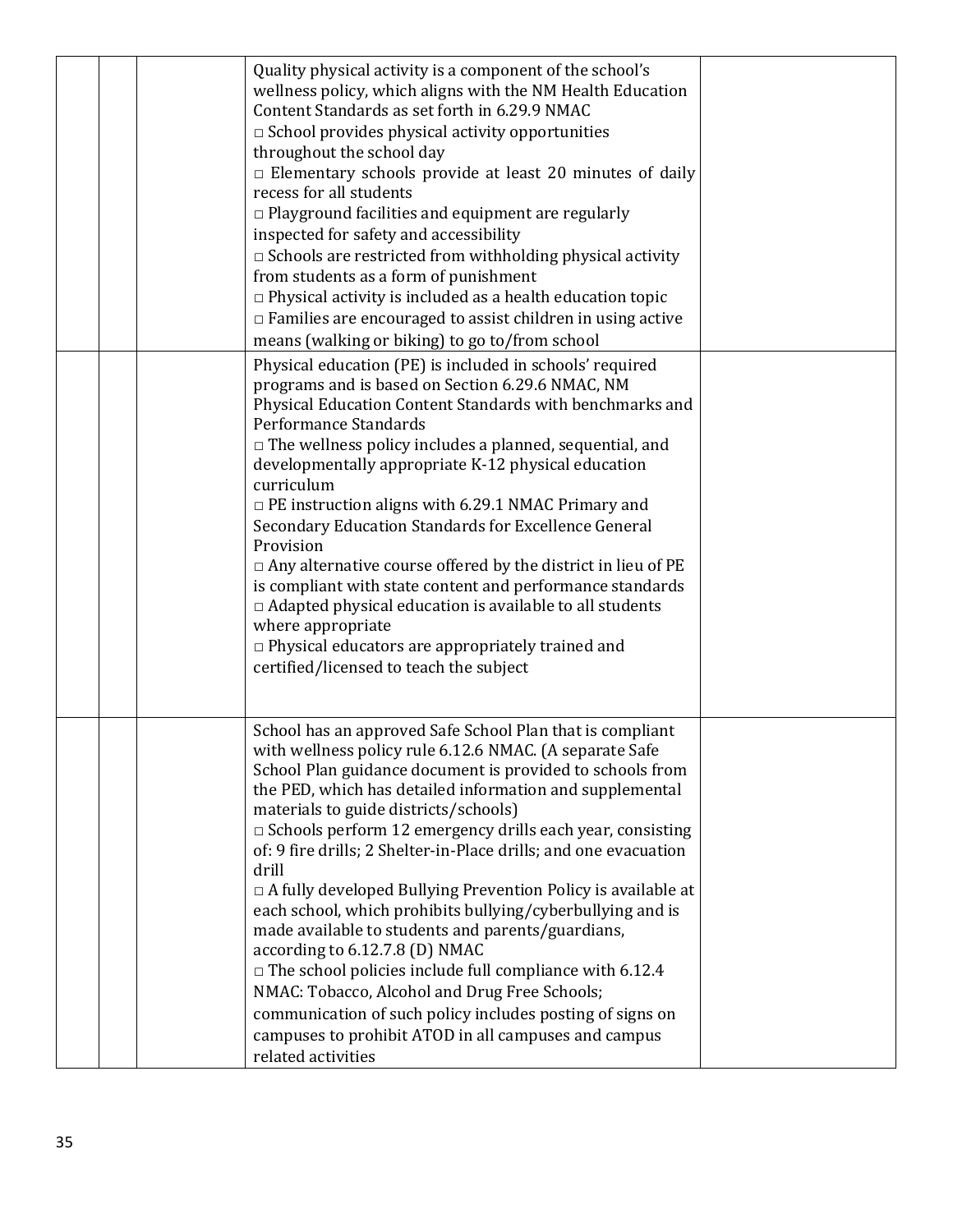|  | $\Box$ School is compliant with 6.11.2 NMAC: Rights and<br>Responsibilities of Public Schools and Public Students in<br>providing schools that are absolutely gun free<br>$\Box$ School is compliant with 6.29.1.9 NMAC: Standards for<br>Excellence General Provisions, Part O in requiring full<br>implementation of procedures for pest management<br>□ All other Assurance forms have been completed and<br>submitted through WebEPPS to the PED                                                                                                                                                                                                                                                                  |  |
|--|-----------------------------------------------------------------------------------------------------------------------------------------------------------------------------------------------------------------------------------------------------------------------------------------------------------------------------------------------------------------------------------------------------------------------------------------------------------------------------------------------------------------------------------------------------------------------------------------------------------------------------------------------------------------------------------------------------------------------|--|
|  | RRVCS Wellness Policy includes a plan to address the<br>behavioral health needs of students<br>$\square$ Support services are available for all students, including a<br>referral system that is clearly conveyed to all members of<br>the school community<br>$\Box$ School provides licensed staff to develop and supervise<br>the behavioral health program<br>□ Students' behavioral health needs are assessed as part of<br>the education plan process for student success<br>$\Box$ School adheres to substance abuse reporting per Section<br>22-5-4, 4 NMSA 1978<br>$\Box$ School staff members are trained in child abuse and<br>neglect detection and reporting, per Section 22-10A-32,<br><b>NMSA 1978</b> |  |
|  | Students with healthcare needs that may affect their school<br>attendance and/or performance have Individualized Health<br>Plans, which are separated from Individualized Education<br>Program (IEP) plan but attached to the IEP or 504 plan<br>based upon students' needs                                                                                                                                                                                                                                                                                                                                                                                                                                           |  |
|  | Schools are compliant with 6.12.2.10 NMAC in reference to<br>students who may be diagnosed with HIV/AIDS                                                                                                                                                                                                                                                                                                                                                                                                                                                                                                                                                                                                              |  |
|  | Schools enroll students who provide satisfactory evidence<br>of commencement or completion of NM's Public Health<br>Division schedule NOTE: District ensures that students who<br>are identified as homeless are not prevented from entering<br>schools, based on inability to produce records normally<br>required for enrollment, as per the McKinney-Vento<br><b>Homeless Assistant Act</b>                                                                                                                                                                                                                                                                                                                        |  |
|  | The Wellness Policy includes the provision for any student<br>in K-12 the authorization to carry and self-administer<br>health care practitioner prescribed asthma treatment and<br>anaphylaxis emergency treatment medications, as well as<br>the right to self-management of diabetes in school settings                                                                                                                                                                                                                                                                                                                                                                                                            |  |
|  | Vision screenings are administered to students enrolled in<br>pre-K, Kindergarten, 1st and 3rd grades at a minimum                                                                                                                                                                                                                                                                                                                                                                                                                                                                                                                                                                                                    |  |
|  | Schools provide a plan to address staff wellness needs<br>based upon state statute guidelines, 6.12.6 NMAC Section K:<br>Staff Wellness for all school staff, insuring an equitable<br>environment in compliance with the Americans with<br>Disability Act                                                                                                                                                                                                                                                                                                                                                                                                                                                            |  |